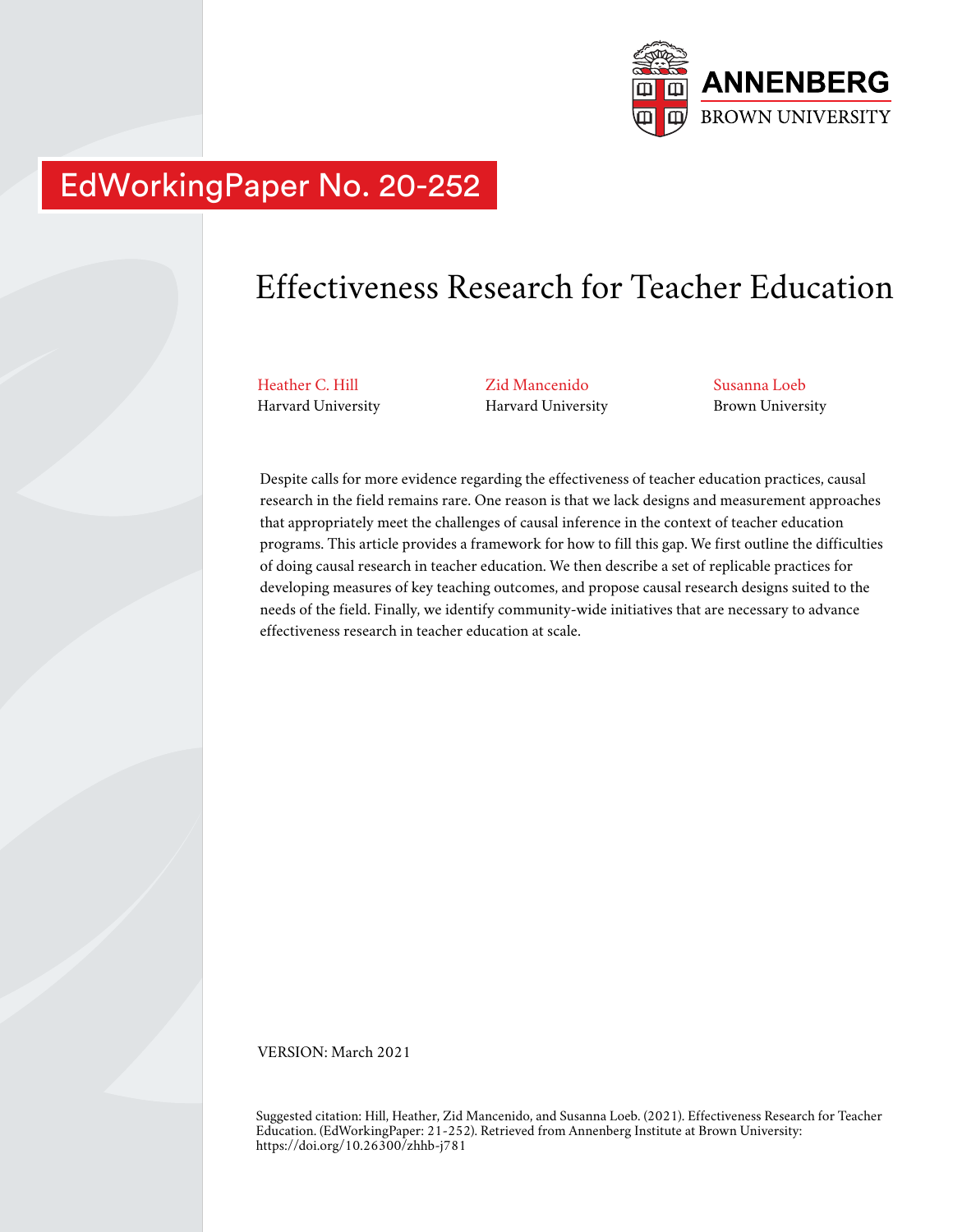# EFFECTIVENESS RESEARCH FOR TEACHER EDUCATION

# **Effectiveness Research for Teacher Education**

Heather C. Hill<sup>1, 2</sup>, Zid Mancenido<sup>1</sup>, and Susanna Loeb<sup>2</sup>

<sup>1</sup> Harvard Graduate School of Education

<sup>2</sup> Annenberg Institute at Brown University

#### **Author Note**

Heather C. Hill  $\blacksquare$  https://orcid.org/0000-0001-5181-1573

Zid Mancenido **b** https://orcid.org/0000-0003-2172-5011

Susanna Loeb **b** https://orcid.org/0000-0003-1854-8843

This research was generously supported by the National Science Foundation (ECR-

1920616) and the Spencer Foundation (256629). We are grateful to participants in a Spencer-

supported workshop on teacher education who helped shape this paper. All errors and omissions are our own.

Correspondence concerning this article should be addressed to Heather C. Hill, 445 Gutman Library, Harvard Graduate School of Education, 6 Appian Way, Cambridge, MA 02138. Phone: 617-495-1898. Email: heather\_hill@harvard.edu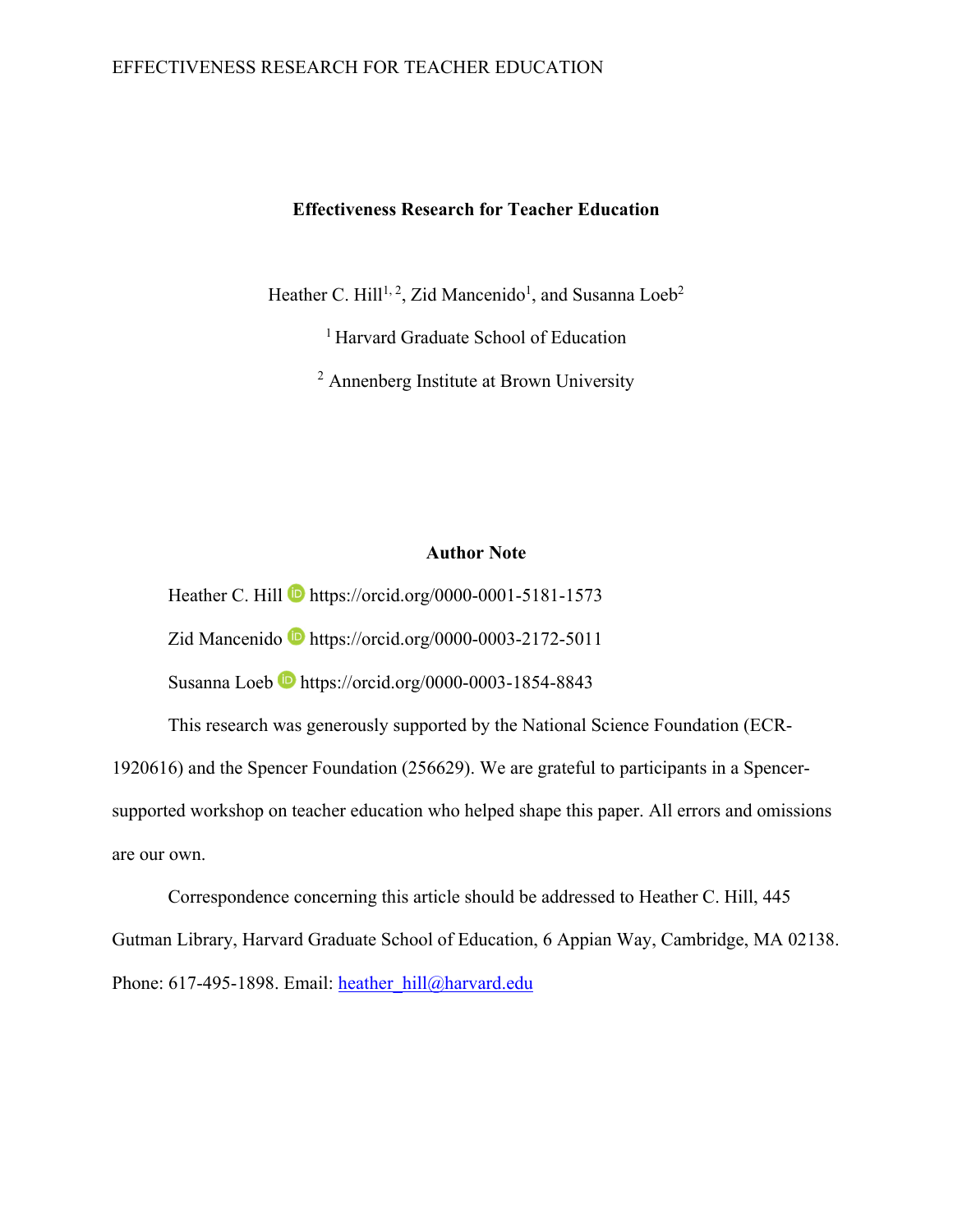# **Abstract**

Despite calls for more evidence regarding the effectiveness of teacher education practices, causal research in the field remains rare. One reason is that we lack designs and measurement approaches that appropriately meet the challenges of causal inference in the context of teacher education programs. This article provides a framework for how to fill this gap. We first outline the difficulties of doing causal research in teacher education. We then describe a set of replicable practices for developing measures of key teaching outcomes, and propose causal research designs suited to the needs of the field. Finally, we identify community-wide initiatives that are necessary to advance effectiveness research in teacher education at scale.

*Keywords:* teacher education, causal research, measurement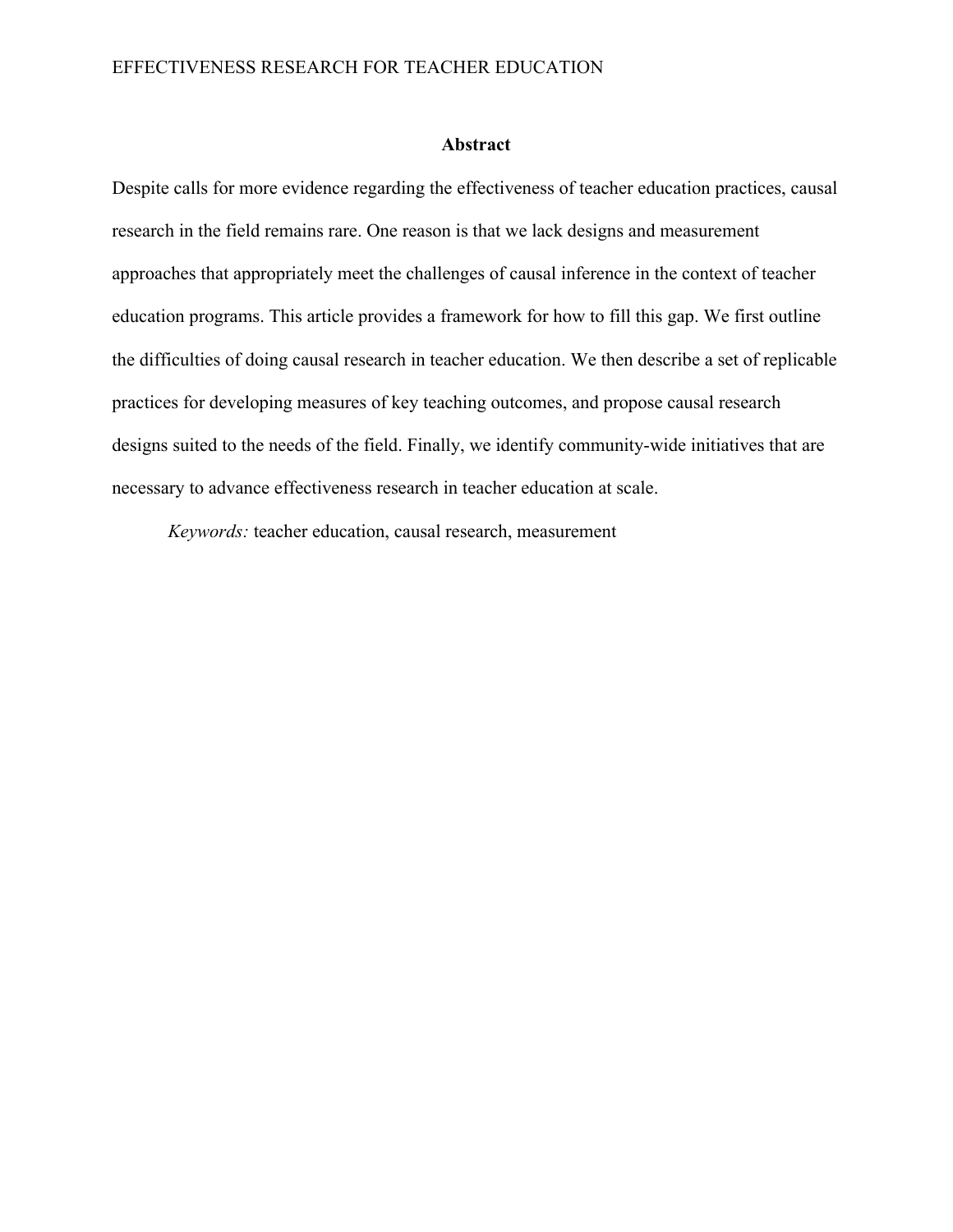## **Effectiveness Research for Teacher Education**

Over the past decade, scholars have developed promising practices for teacher education, where practices are defined as the approaches, activities, and processes provided by teacher educators to develop preservice teachers' (PSTs) knowledge and skill. These promising practices include experiences that foster PSTs' ability to analyze classroom video (e.g., Santagata & Yeh, 2014; J. Sun & van Es, 2015); courses focused on preparing PSTs for addressing issues of race and racism in classrooms (e.g., Brown, 2014; Carter Andrews et al., 2019; Durden et al., 2016; Haddix, 2017; Lee, 2018); instruction in how to meet the needs of diverse learners (e.g., Bravo et al., 2014; Hernandez & Shroyer, 2017; Kang & Zinger, 2019); field experiences that join coursework to community settings (e.g., Horn & Campbell, 2015; Wasburn-Moses et al., 2015); and rehearsals and teaching simulations aimed at increasing PSTs' instructional skills (e.g., Kavanagh & Rainey, 2017; Windschitl et al., 2012). These new practices differ markedly from typical teacher education curricula and pedagogy, and often challenge the traditional separation between coursework and clinical experiences.

 Promising as these practices are, researchers have seldom evaluated their effectiveness in producing more skilled and thoughtful teaching. One reason for the lack of such studies is that many of these practices are still in the development stage, necessitating careful exploration of design and initial implementation, and then adjustments based on these observations and participant feedback. Such work is necessary for refining emerging practices. The dearth of evidence on the effectiveness of these promising practices also stems from another source: the absence of consistent measurement and causal analysis among teacher education researchers.

In this paper, we address two reasons for this situation: the lack of causal research designs that can be used in the context of teacher education programs (TEPs), and the lack of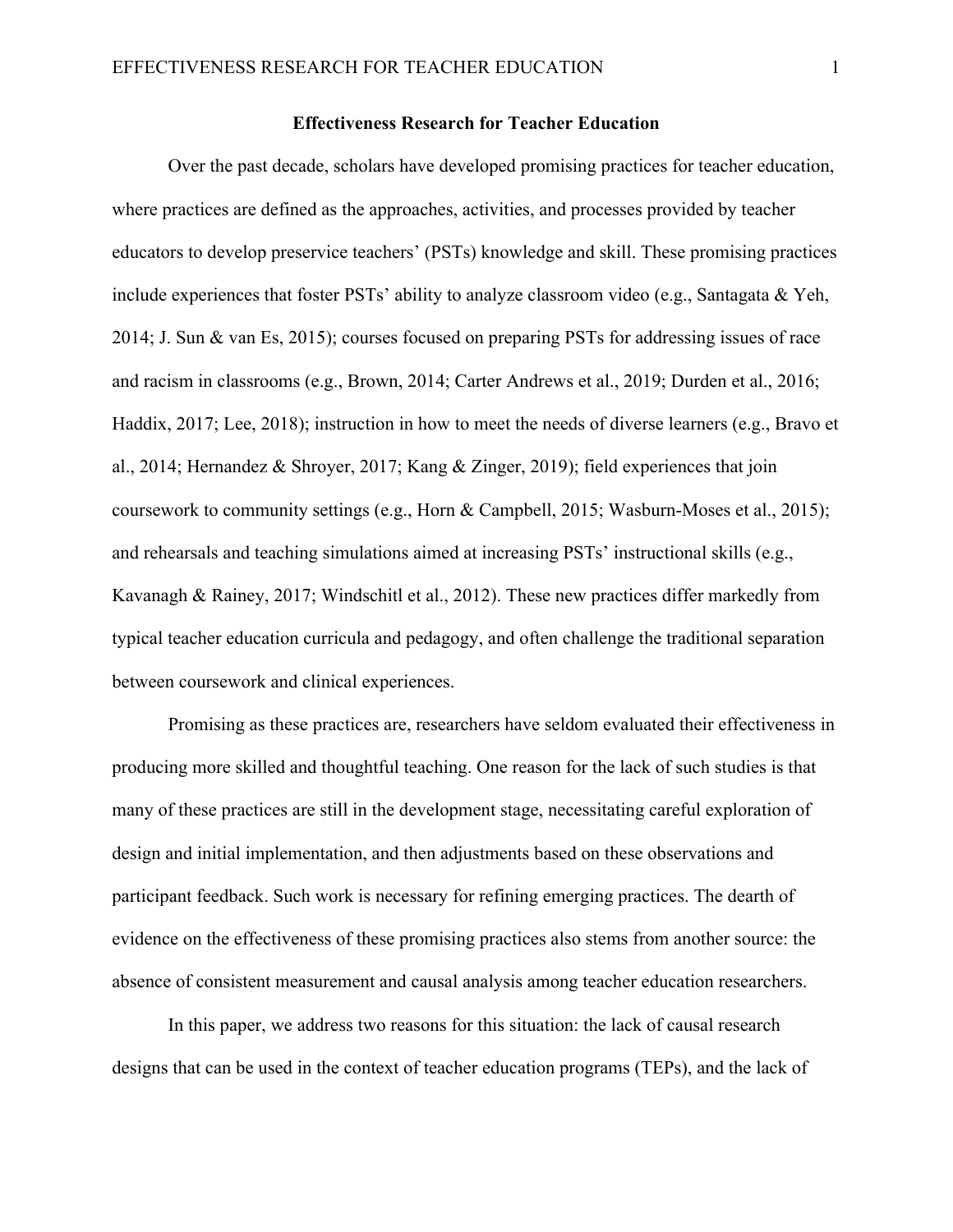common measures that capture important proximate outcomes of teacher education. More specifically, teacher education is missing practical designs that compare otherwise similar individuals with and without the experience of the innovative teacher education practice. Such comparisons can help us identify the specific influence of a practice on outcomes. Also missing are high-quality, replicable measures of the PST outcomes we care about, including *in situ* teaching skills and the knowledge and dispositions thought to mediate improved teaching. Thus, despite calls for more effectiveness research in teacher education over the years (e.g., Cochran-Smith & Zeichner, 2005; Diez, 2010; Fallon, 2006; Grossman, 2008), barriers to doing such work remain high.

To enable studies that examine the effectiveness of new practices in teacher education, the field needs research designs and measures sensitive to the challenges inherent in teachereducating organizations. In this paper, we review these challenges, then propose two pathways forward. First, we describe a set of replicable practices for building measures of key teaching outcomes. Second, we propose new research designs that take advantage of comparisons between groups or within individuals over time to evaluate the efficacy of new practices. Although such methods have been used widely in program evaluation, we discuss adaptations to suit the needs of teacher education. Finally, we describe a plan of community-wide work to bring together research designs, measurement, and the realities of TEPs.

#### **Effectiveness Research in Teacher Education**

For several decades, most research on educating new teachers has fallen into one of three paradigms (Borko et al., 2007): *interpretive research*, in which scholars trace PSTs' sensemaking as they engage with teaching tasks; *practitioner research*, in which teacher education scholars describe the nuances of their and/or others' practice; and *design research*, in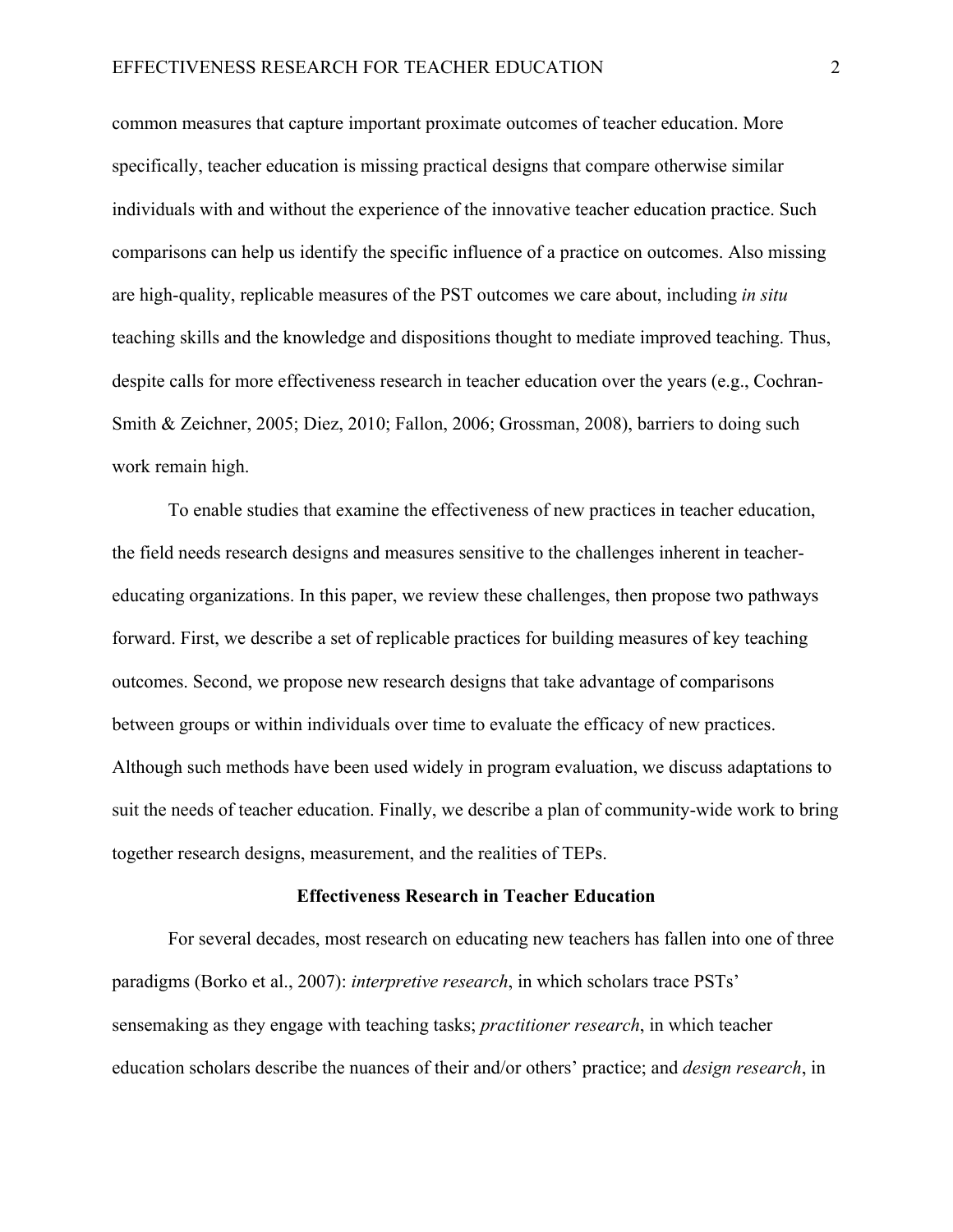which scholars create blueprints for PST learning experiences, enact and critique those plans, then iteratively redesign those experiences. Research in these traditions has improved the state of practice in the field. Teacher educators now have sources of expertise in designing learning experiences for PSTs, and the process of innovation, reflection, revision, and redesign has both improved local offerings and produced strong hypotheses about effective approaches to training PSTs (e.g., Cochran-Smith et al., 2009; Draper et al., 2012; Hyland & Noffke, 2005).

Recently, a fourth strand of research has emerged on whether specific *programs* are more effective than others at preparing teachers, often using state administrative data to rank those programs (e.g., Gansle et al., 2012; Koedel et al., 2015; Ronfeldt & Campbell, 2016; von Hippel & Bellows, 2018). This line of research fails to causally identify the impact of specific program practices or elements, however, and in most cases does not address the efficacy of specific program features or practices (for an exception, see Boyd et al., 2009). For such information, we instead look to studies that fall into a fifth paradigm, one that we label *effectiveness research* in teacher education. Here, we refer to studies that attempt to arrive at a causal estimate of the impact of a specific TEP practice on either PSTs or, down the line, the students they will serve. Ideally, these studies would, to the extent possible, use common measures of valued teacher education outcomes, enabling comparisons of impacts across programs and settings. While both program-level research and effectiveness research are evaluative in nature, only the latter provides actionable guidance regarding program design and practice.

Though evaluative research in the field of education more broadly has grown sharply since the early 2000s, effectiveness research in teacher education has not. Mancenido (2020) reviewed 165 impact evaluations of teacher preparation practices—specifically, studies that sought to identify the effect of a specific practice on PSTs—published in peer-reviewed journals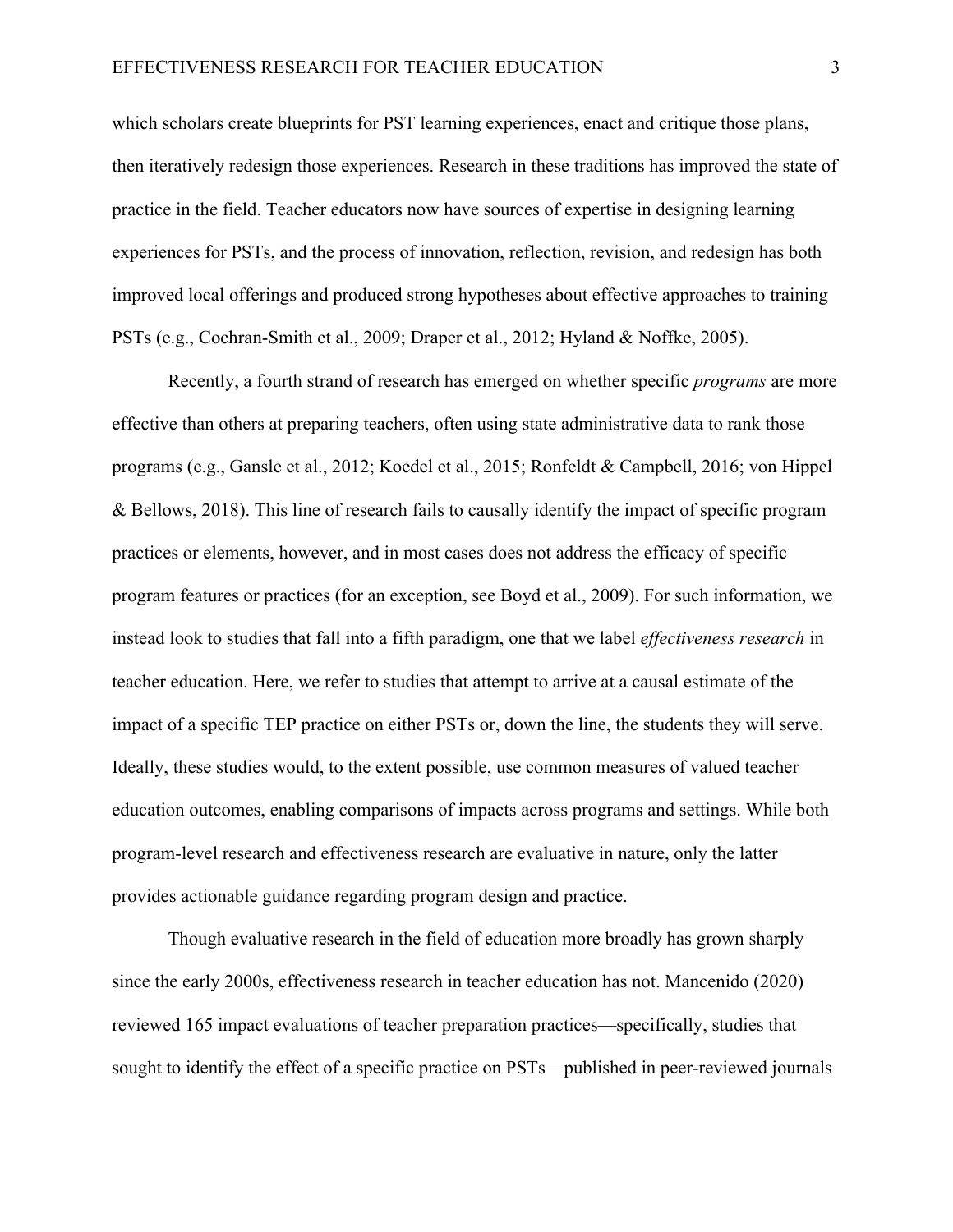between 2002 and 2019. Only 27% of these studies used a comparison group, which would have helped to identify what would have happened in the absence of exposure to the teacher education practice; only 43% of this group (11% of all studies) provided evidence that the comparison groups were equivalent before participants experienced the teacher education practice. Fewer than half of the studies (46%) used a standardized procedure for assessing PSTs' pedagogical knowledge, skills, or perceptions of program impact. These findings are similar to those arrived at by Cochran-Smith et al. (2016) in their review of science teacher education studies published between 2002 and 2015. Effectiveness research within TEPs is thus relatively uncommon. (For a limited set of exceptions, see Baylor, 2002; Baylor & Kitsanis, 2005; Bulunuz & Jarrett, 2009; Cohen et al., 2020; Ely et al., 2018; Giebelhaus & Bowman, 2002; Sayeski et al., 2015.)

One reason for the paucity of causal research in teacher education is that schools of education, like other professional schools, have long had an ambivalent relationship with research. As schools of education grew in the early 1900s, leading scholars aligned themselves with the disciplines, which often governed universities and, by extension, education schools; this in turn shored up education schools' legitimacy (Clifford & Guthrie, 1990; Fallon, 2009; Labaree, 2004). The result was that research tended to address questions that were important for the disciplines but that had less practical application to teachers and teaching. In turning to disciplinary theory and questions, many education schools shunted teacher education to the side; educating teachers remained a "duty carried out obligingly in the background" (Fallon, 2009, p. 13). In modern schools of education, most TEPs are not staffed in ways that assume teacher educators will be conducting research; teacher educators typically have more teaching responsibilities, less released time for research, and fewer resources (e.g., internal or external grants) with which to conduct research (Holmes Group, 1995; Labaree, 2004; Schneider, 1987).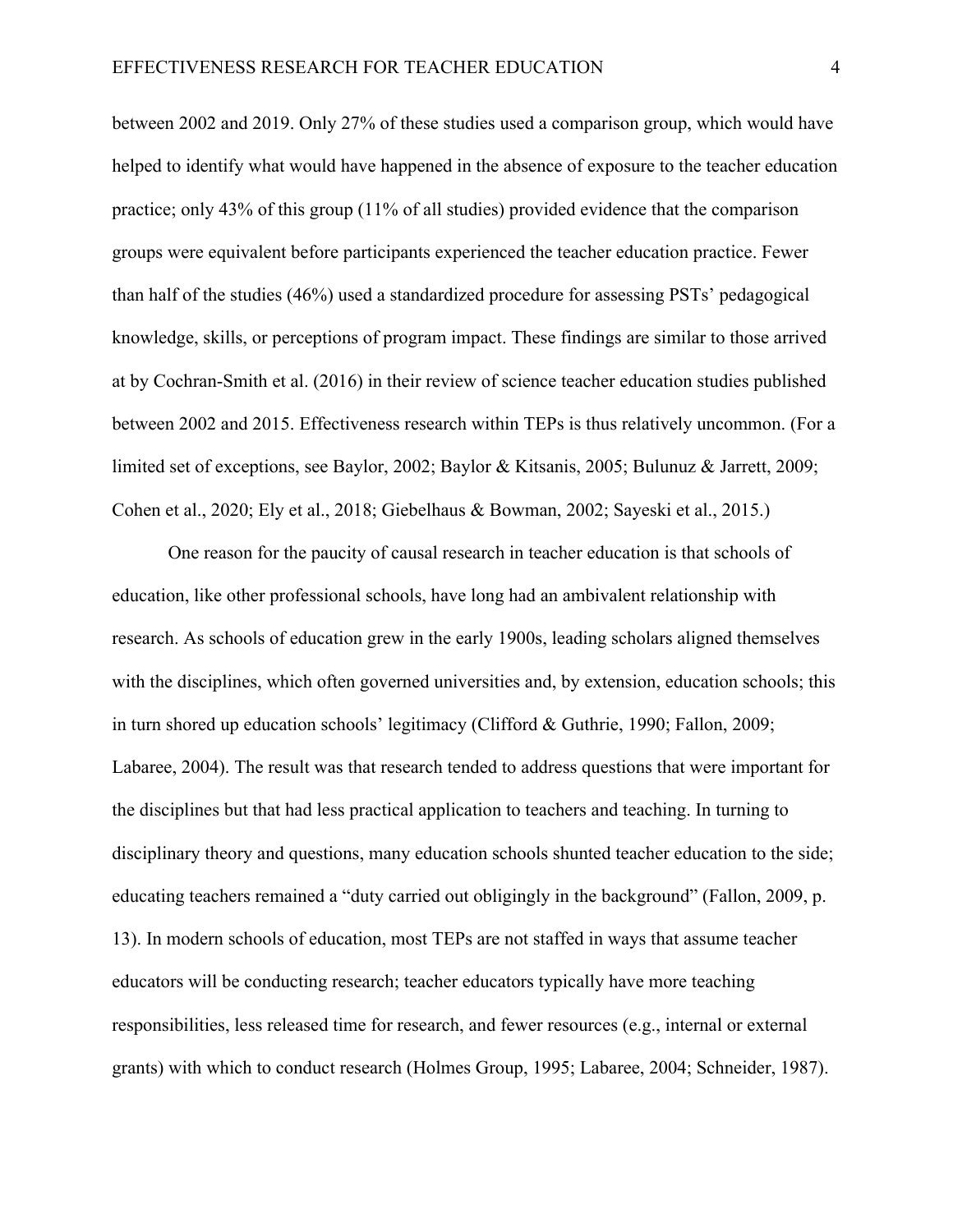Another reason for the paucity of effectiveness research in teacher education is that conducting such research within schools of education is, to put it simply, difficult given regulatory and practice constraints. The hypothetical example we describe next illustrates these difficulties.

#### **An Illustrative Example**

Imagine Gabrielle, a mathematics teacher educator and researcher at a mid-sized college of education. Gabrielle wants the 20 PSTs in her math methods course to be able to launch cognitively demanding mathematics tasks, but with sensitivity to learners' prior knowledge—a topic of research and concern in STEM education (e.g., González & Eli, 2017; Jackson et al., 2012; Kang et al., 2016). In thinking about this goal, Gabrielle relies on theories and evidence developed as part of Universal Design for Learning (Rose & Meyer, 2006), which urges teachers to think about and plan for variability in student responses to instruction. Gabrielle has also become interested in approximations of practice, such as rehearsal—an activity in which PSTs "publicly and deliberately practice with their peers how to teach rigorous content to particular students using particular instructional activities" (Lampert et al., 2013, p. 227).

Gabrielle quickly builds a short module—about 3 hours of instruction—that takes PSTs through the process of task selection and task analysis and then a micro-teaching simulation similar to a rehearsal of practice. Specifically, Gabrielle designs this module to help PSTs to (a) select cognitively demanding mathematics tasks that offer multiple entry points to students, so that students of all levels of prior knowledge and abilities can productively work on the task, ensuring equitable access for all students; (b) identify the contextual features of mathematics problems, such as unknown vocabulary words and unfamiliar settings (see Jackson et al., 2013), that may affect the accessibility of the task for students; and (c) launch tasks with sensitivity to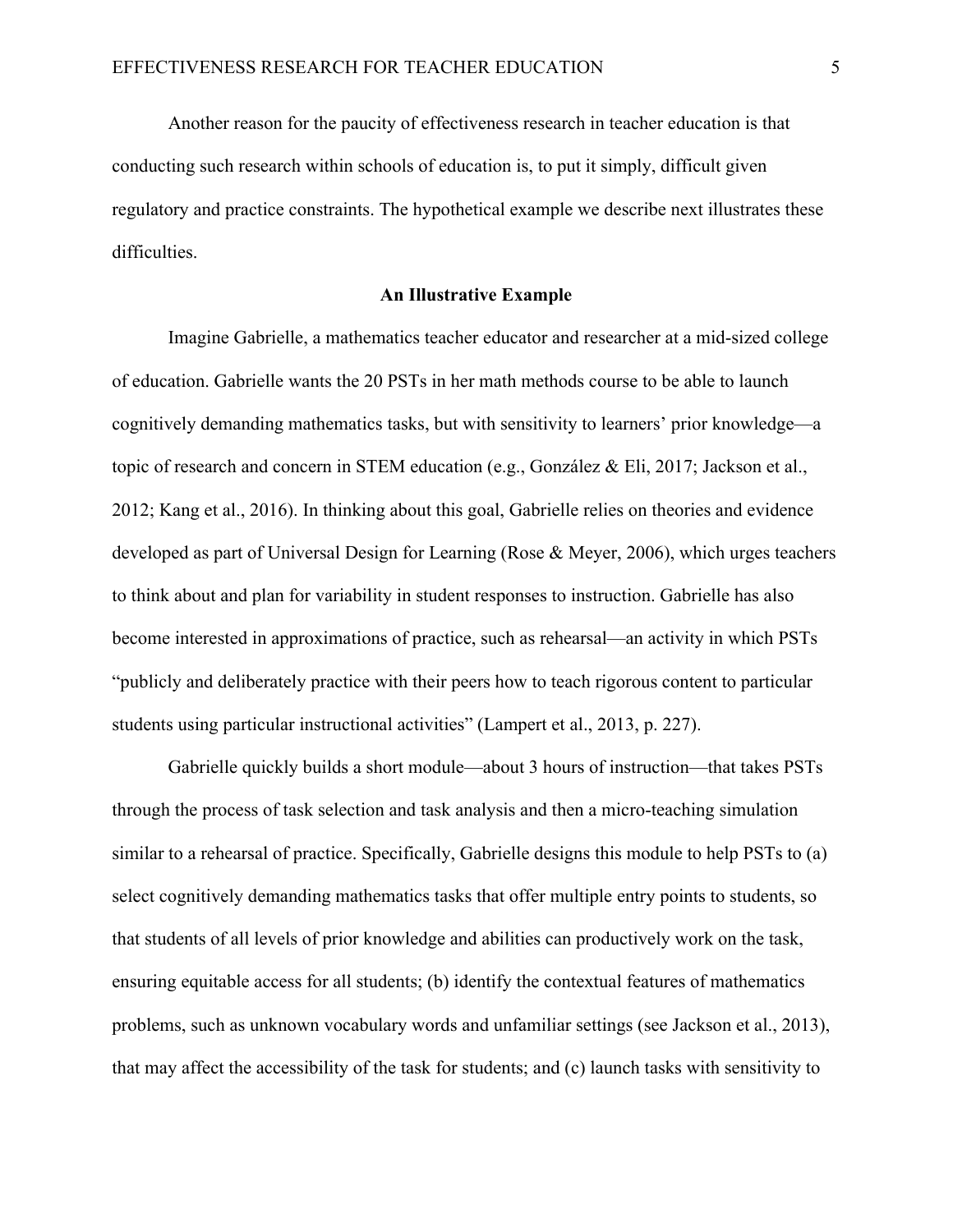student prior knowledge and background, but without devolving the cognitive demand of the task (Jackson et al., 2012). Gabrielle then wonders whether and how to collect data about her module's effects on PSTs' skills and practice. Mindful that she has yet to achieve tenure, she hopes to publish a manuscript describing her results.

Some of Gabrielle's colleagues have promoted the idea that she can save time by doing research on her own class. She would design a pretest and posttest on the skills she hopes to improve, and then collect and analyze data to show that PSTs improved their performance on the test during the class (Figure 1).

# **Figure 1**

*Typical Teacher Education Evaluative Research Design* 



However, Gabrielle has concerns about this design (see Table 1 for a summary). She knows that students will learn some content naturally, as they mature and gain life experience. She also knows that her PSTs have concurrent experiences in other courses and in clinical settings, and that these may also improve their performance on selecting, analyzing, and launching tasks. A research design that lacks a comparison group cannot distinguish these effects—broadly known as *history* and *maturation effects*—from actual learning from her module.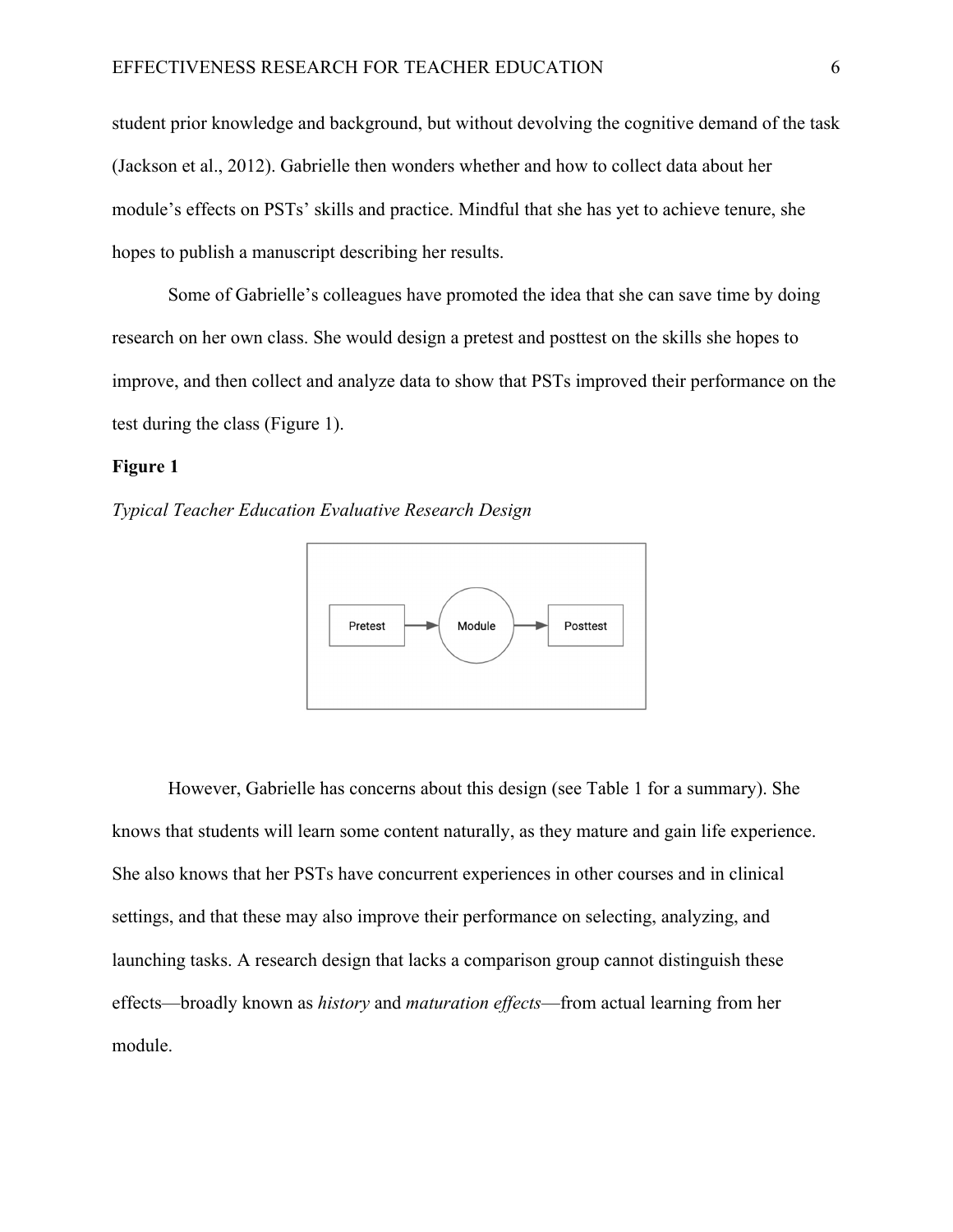Gabrielle also knows that pre–post studies of innovations in intact methods courses cannot disentangle the effects of (a) a new practice; (b) the specific instructor; and (c) the class composition (e.g., peer knowledge and skill; propensity to collaborate productively). She worries most about *instructor effects*. Any estimate of the impact of her module will also include some assessment of her basic effectiveness as a teacher: If she is particularly effective, the module will appear more successful; if she is particularly ineffective, her module will fail to show effects. Gabrielle also worries about simultaneously teaching and studying her PSTs and the conflict of interest and potential bias in her data that might result, particularly if she uses course assignments as an outcome measure (i.e., *instrumentation effects*).

Finally, Gabrielle worries about whether students who opt into her class section might be different from those who enroll in other instructors' sections. She knows she has a reputation for paying attention to equity, a focus of her new module. As such, any gains she observes among her PSTs may result in part from having students who are well positioned to learn this content, in terms of motivation and prior knowledge, rather than from her module alone (i.e., *selection effects*).

## **Table 1**

| <b>Threat to</b> | <b>Description</b>                                                          | <b>Possible strategies to</b>         |
|------------------|-----------------------------------------------------------------------------|---------------------------------------|
| validity         |                                                                             | address threat                        |
| History and      | - Effects of events concurrent to                                           | - Use a comparison group that does    |
| maturation       | treatment may be captured in study                                          | not receive the intervention, or that |
| effects          | outcome measures (e.g., if Gabrielle's receives an alternative intervention |                                       |
|                  | students also learn how to select,                                          | aimed at a different outcome          |

*Common Threats to Validity in Evaluations of Teacher Preparation Practices*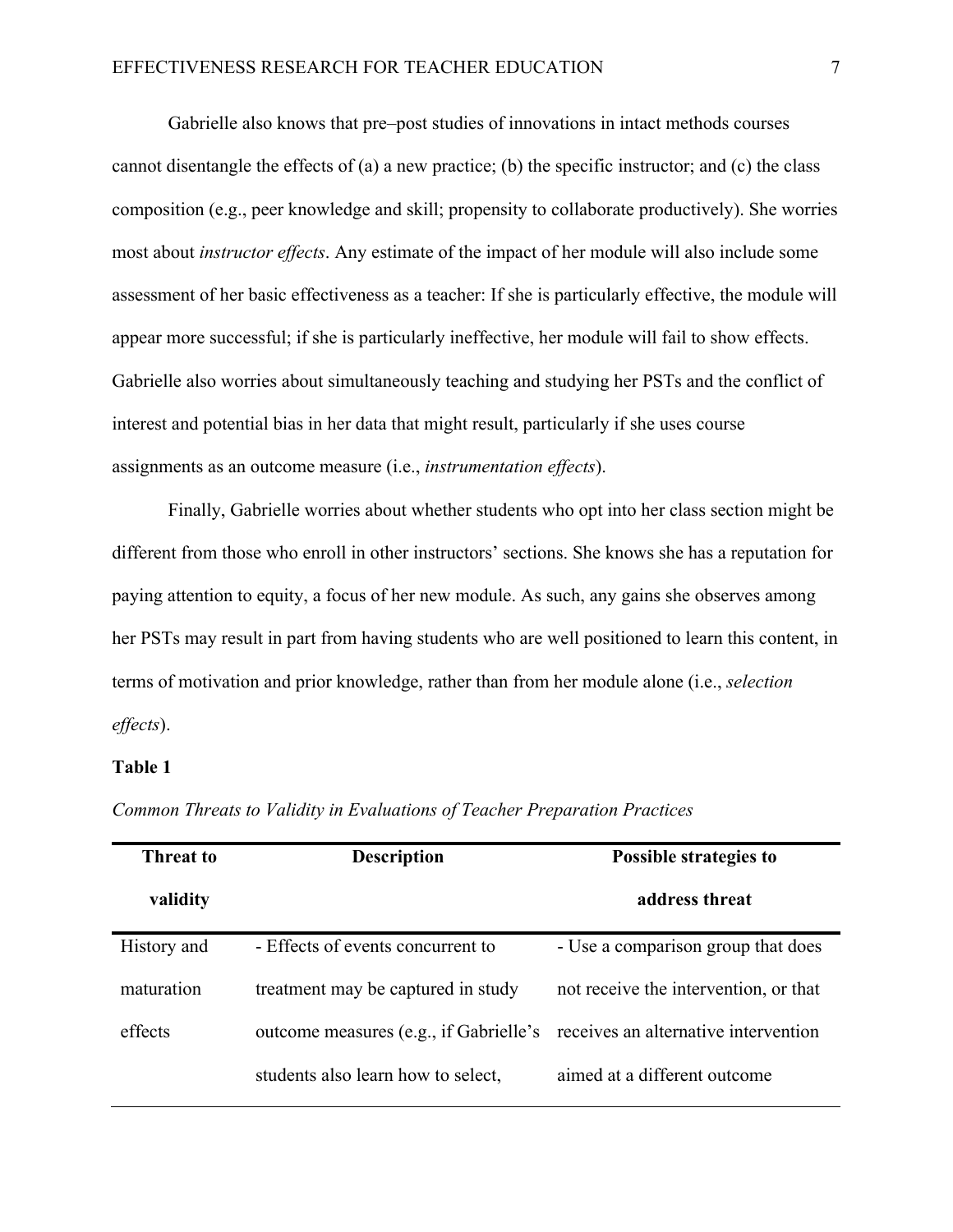|            | analyze, and launch tasks in other                     | -Use multiple assessments to gauge   |
|------------|--------------------------------------------------------|--------------------------------------|
|            | courses or fieldwork)                                  | growth on the outcome measure (a)    |
|            | - Effects due to natural growth                        | prior to and (b) during the          |
|            |                                                        | intervention                         |
| Instructor | - Effects due to the designer of the                   | - Develop standardized training      |
| effects    | treatment delivering it in a way that                  | and/or a manual for delivering the   |
|            | cannot be standardized/replicated                      | treatment                            |
|            |                                                        | - Collect implementation fidelity    |
|            |                                                        | measures to check for                |
|            |                                                        | standardization across groups that   |
|            |                                                        | receive the intervention             |
|            |                                                        | - Have research assistants deliver   |
|            |                                                        | the intervention                     |
|            | Instrumentation - Effects of bias due to who rates the | - Use independent measures for       |
| effects    | outcome measure (e.g., Gabrielle                       | course assignments and research      |
|            | rates those who received treatment                     | outcomes                             |
|            | systematically higher)                                 | - Use multiple raters to check the   |
|            | - Effects of bias if the outcome                       | reliability and replicability of the |
|            | measure is a graded course                             | scoring procedure                    |
|            | assignment                                             | - Double-blind the scoring           |
|            |                                                        | procedure*                           |
|            |                                                        |                                      |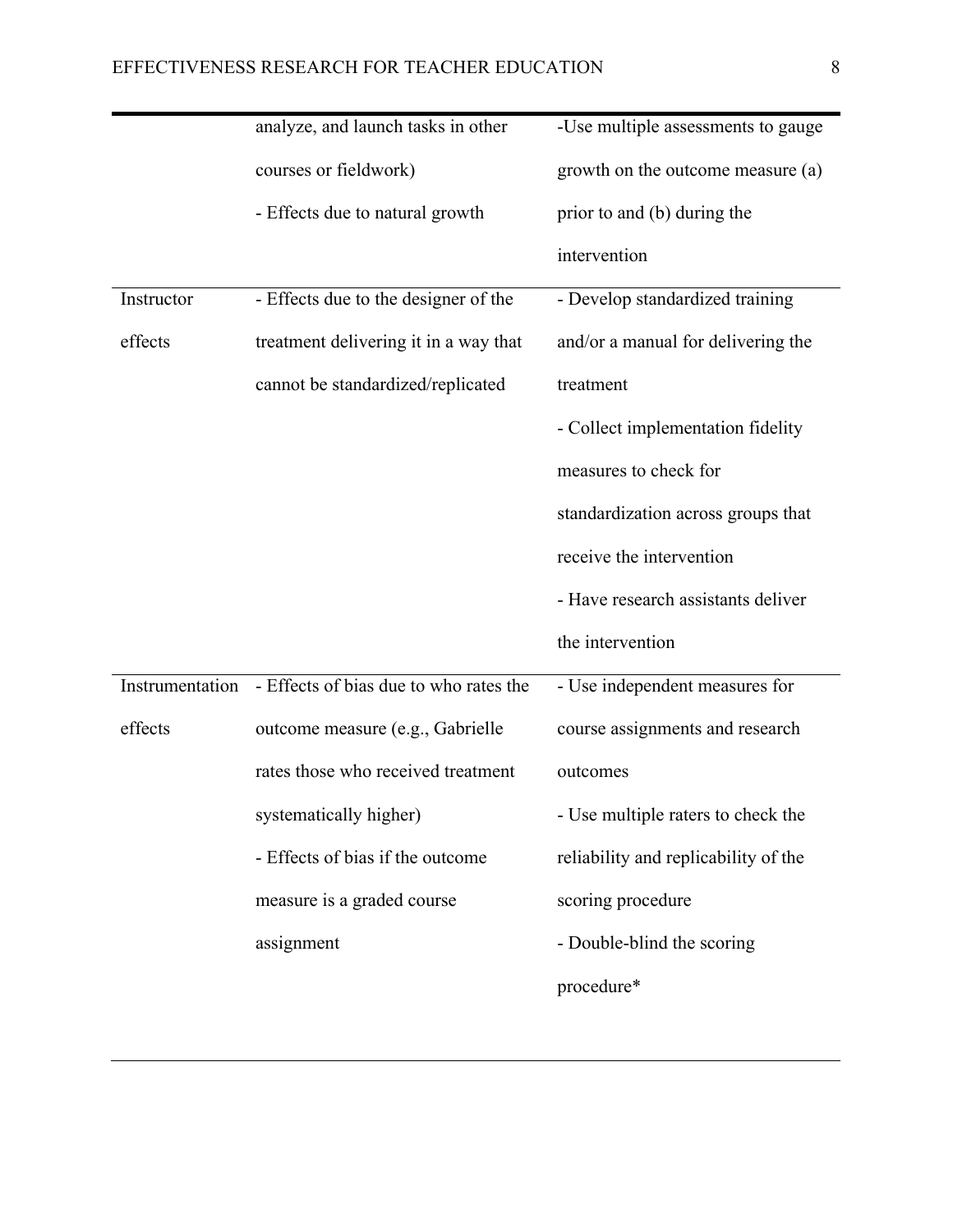| Selection | - Effects due to selection into         | - Randomize participants to the      |
|-----------|-----------------------------------------|--------------------------------------|
| effects   | treatment group                         | treatment versus comparison group    |
|           | - Effects due to selection into study   | - Randomize offers to participate in |
|           | (e.g., some of Gabrielle's students are | the study from the broader           |
|           | highly motivated to participate in the  | population*                          |
|           | study)                                  |                                      |

\* While we do not explicitly discuss these strategies in this paper, we note them because they are good research practices. Discussions of some can be found in Shadish et al. (2001).

Gabrielle's doctoral training included several classes in research design, including both positivist approaches focused on identifying causal impacts and more interpretivist approaches focused on uncovering how research participants make meaning of social experiences and interactions. Gabrielle thus begins to consider some of these designs, including randomized experiments and analytic approaches that attempt to mimic experiments using observational data (e.g., regression discontinuity designs). Yet when Gabrielle begins to think about using such designs in the context of teacher education, she identifies numerous challenges.

Teacher education in the United States is widely dispersed, with almost 1,500 separate institutions educating teachers for initial licensure; as a result, most programs are small, like Gabrielle's (U.S. Department of Education, 2019). Most support one or (as in Gabrielle's case) two sections of each course. Further, similar to at other universities, her students' schedules are often determined partly by preference and partly by external scheduling constraints. This prevents Gabrielle from taking advantage of random assignment to classes. Even if she were able to randomly assign students to math methods sections, students would still be taught by different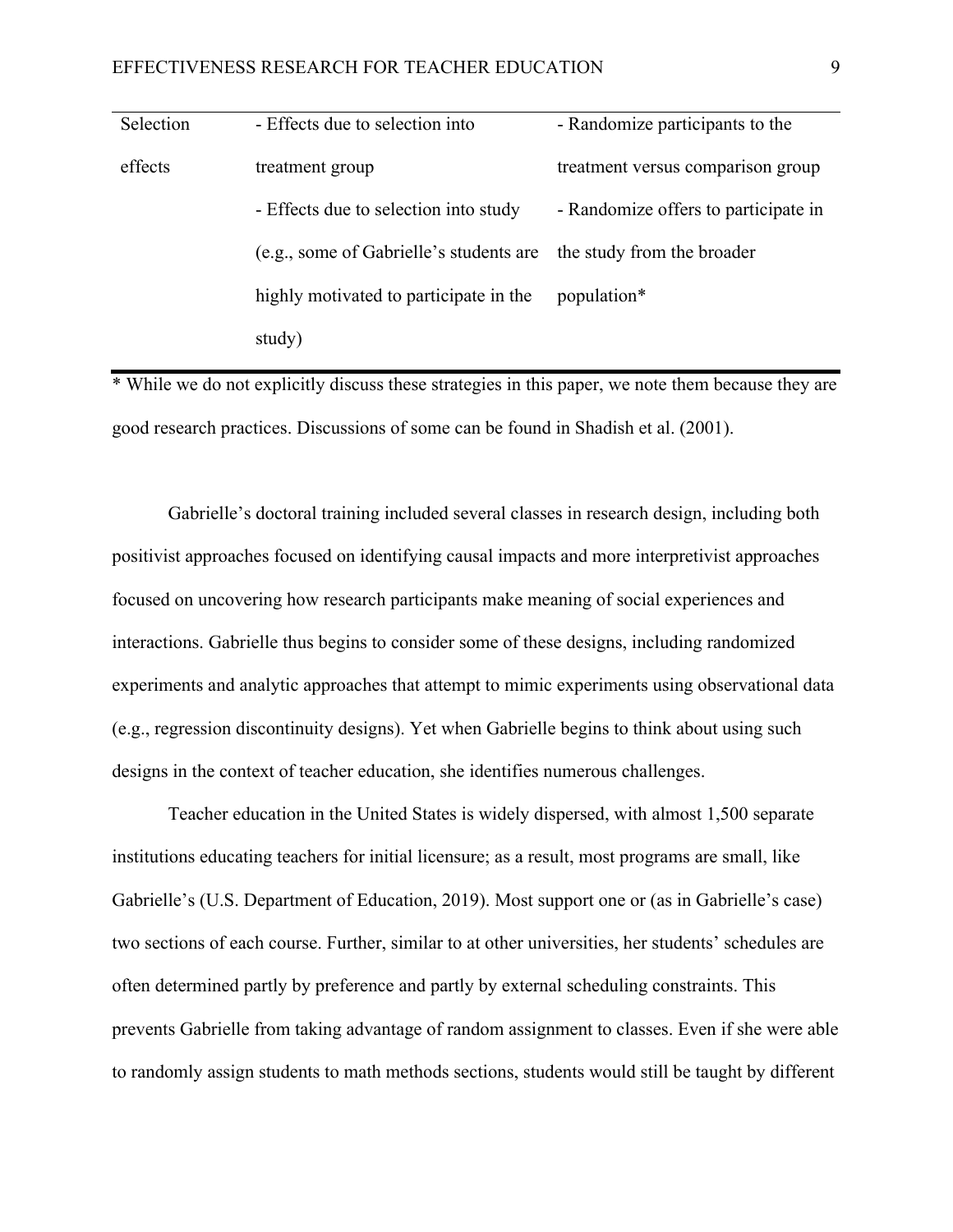instructors, and Gabrielle would not be able to disentangle the effect of any new practice from her effect as an instructor. A further problem is that, as in most other TEPs, all her students follow the same or very similar pathways through coursework, so approaches that take advantage of differences in these pathways are not possible.

For some perspective, Gabrielle consults her school's program evaluation expert, who first recommends launching an experimental trial of her new module in multiple universities, an idea with some interest in teacher education (e.g., Grossman & McDonald, 2008). Yet Gabrielle knows that working across multiple institutions would be logistically difficult and that a large sample of teacher education institutions (potentially in the dozens) would be necessary to achieve statistical power for detecting effects. She also knows the cost of recruiting and training teacher education faculty would be beyond what she could bear.

Hearing this, the expert recommends Gabrielle offer a mini-course featuring her module, then track students who take this new course into their first years of teaching, using district administrative data to compare them to students who do not take the course. But Gabrielle knows that results from PSTs' performance as teachers of record are typically not available for at least a year, and possibly several years, after they graduate. This kind of performance data—from statemandated classroom observations or from student test scores—can also be difficult to obtain and to interpret, given the nonrandom sorting of PSTs into schools and districts and the nonrandom attrition of PSTs between course enrollment, program graduation, and actual teaching assignments.

The expert's comment also makes Gabrielle think about how to measure her PSTs' outcomes. Even if district administrative data from teachers' first years of teaching were easily available, it seems unlikely that a distal measure, such as her PSTs' eventual value-added or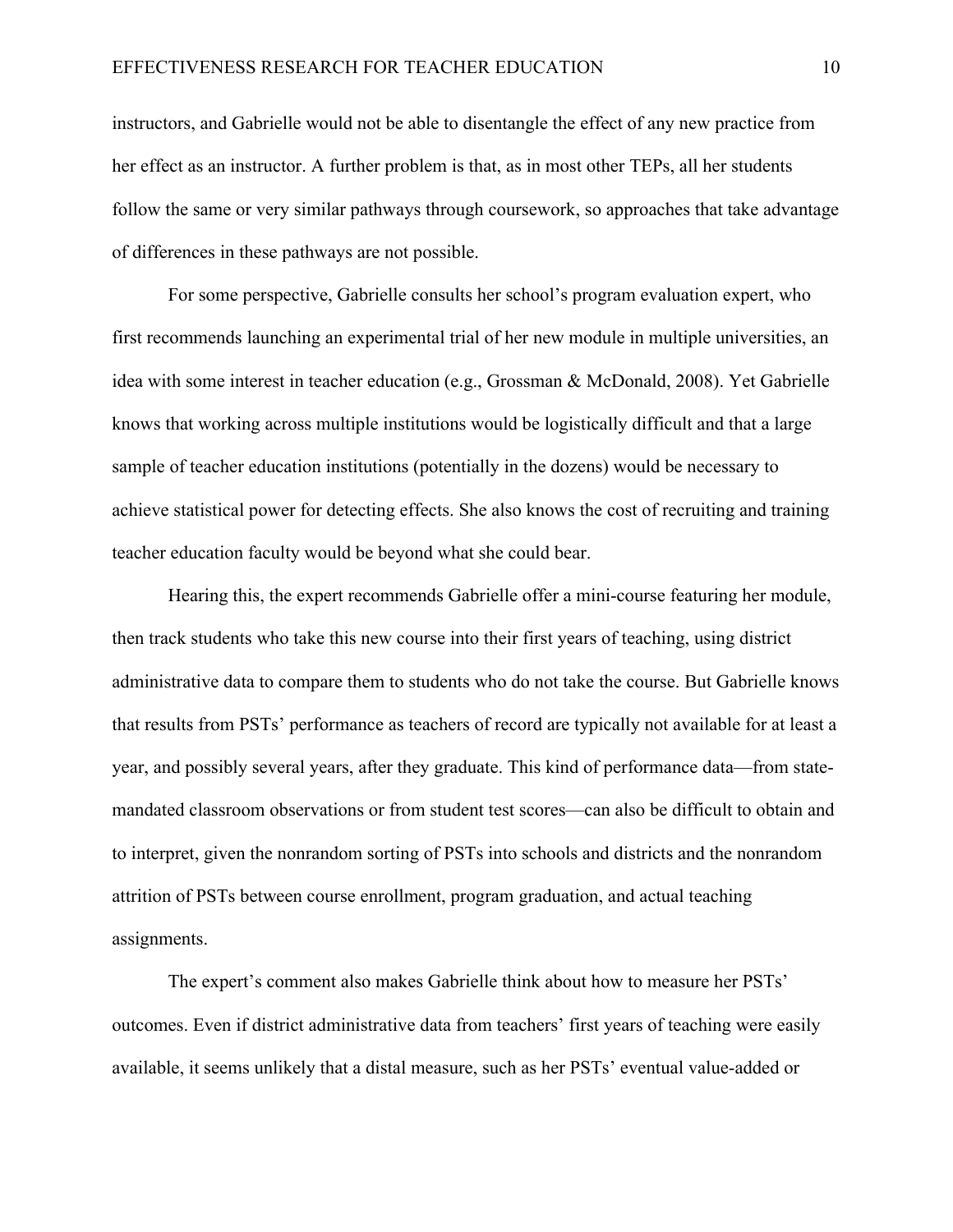classroom observation scores, would capture outcomes from her module. These measures can be insensitive to teacher learning (Sussman & Wilson, 2019), and her 1-week intervention on task selection and launch is unlikely to move the needle on either (Diez, 2010). Specifically, these distal measures capture many different aspects of teaching in addition to potential outcomes from the specific practice under study, making them less sensitive to that practice.

Finally, Gabrielle is discouraged by her broader organizational context and how it disincentivizes the sort of research she hopes to undertake. Because of the manifold requirements that her program must navigate (e.g., organizing district partners, managing state credentialling requirements, navigating bureaucratic university structures), Gabrielle knows she is unlikely to have flexibility in course scheduling (e.g., she can't reschedule some students to take a parallel version of the class in a different semester). And, her TEP lacks organized and standardized data collection on PSTs and has not instituted the kinds of partnerships with districts and states that would help her follow up with PSTs in their eventual classrooms.

Given Gabrielle's concerns and challenges, what kinds of measures and designs are feasible? We explore possible answers to this question below. We first discuss how Gabrielle could approach the challenge of measuring her outcomes of interest, noting that she will need to balance the goal of conserving her limited time and research funds with using instruments that return accurate and valid scores for her outcomes of interest. We then discuss Gabrielle's potential research designs. While not every design satisfies all of her concerns, we explain how each enables her to progress toward making stronger inferences about PST learning.

#### **Measurement**

Key to improving researchers' ability to evaluate a new practice in teacher education is work that locates or develops outcome measures that: (a) assess the focal teaching knowledge or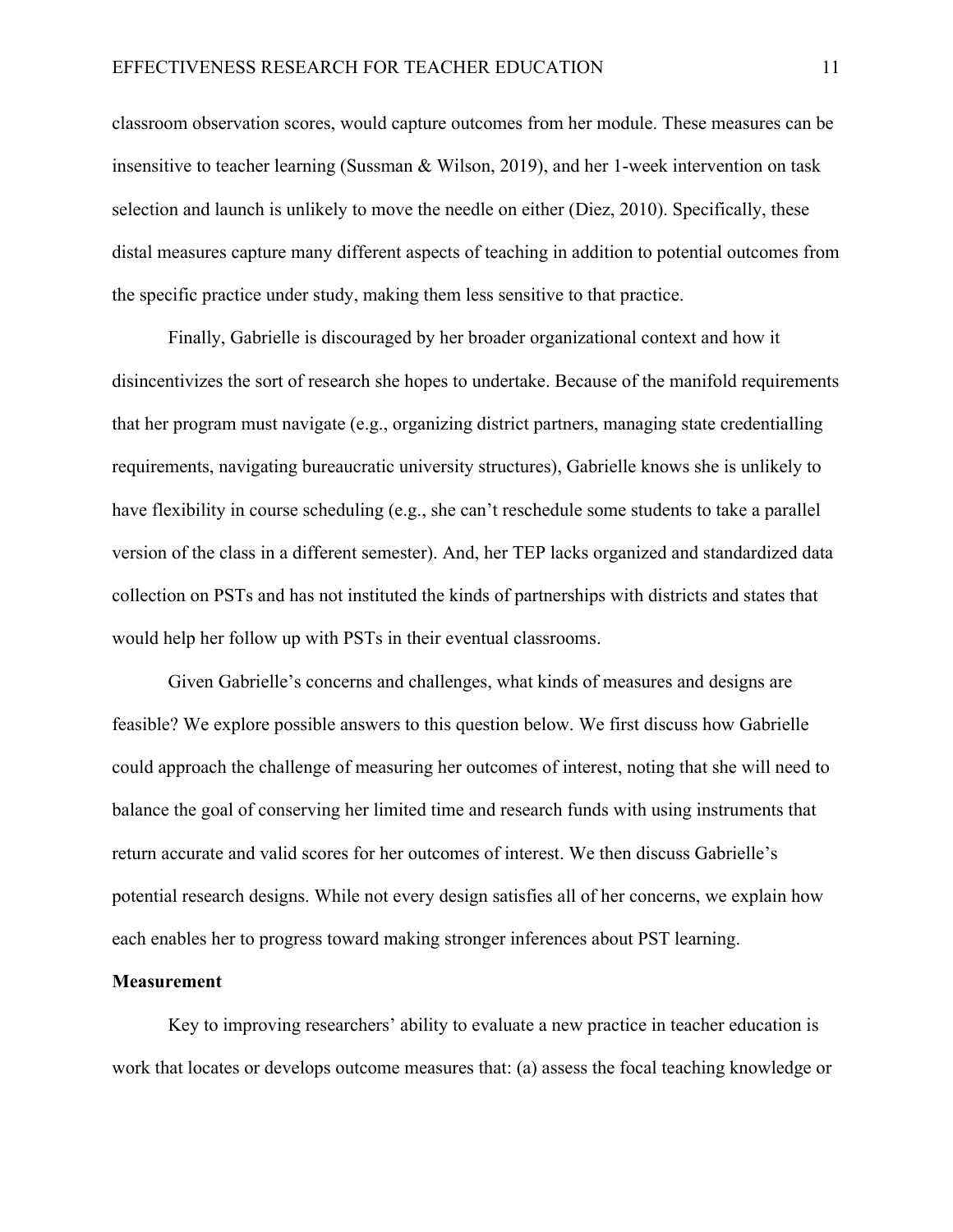skill; (b) provide reliable and replicable scores; (c) can be feasibly implemented in the context of teacher education; and, ideally, (d) predict future valued outcomes, such as teaching quality and student learning. These new measures should not double as course assignments, which are problematic as outcome measures for two reasons: because incentives in grading can distort PST performance (e.g., when PSTs game an assignment) and, when researchers teach a course they also evaluate, they may unknowingly bias grades in favor of finding an effect of the new practice.

Recall that Gabrielle hopes to develop PSTs' skills in (a) selecting cognitively demanding tasks that allow multiple entry points for students; (b) identifying features of tasks that may present barriers to student work; and (c) launching tasks with sensitivity to learners' knowledge and background while maintaining high cognitive demand. She breaks down these skills into five distinct constructs (see Table 2) and observes that she can potentially group them in a way that allows her to collect two kinds of data: (a) from written assessments, in which PSTs select highcognitive-demand tasks with multiple entry points and identify features that affect the accessibility of tasks to students; and (b) from a simulation of PSTs actually launching a task in front of peers or graduate assistants playing the role of students (e.g., Shaughnessy & Boerst, 2018).

Gabrielle begins by searching EdInstruments (https://edinstruments.com/), hoping to locate measures that require minimal adaptation for her purposes, thus controlling costs, including the cost of her own time. Locating existing instruments would also make her findings comparable to those from other research teams, facilitating later research syntheses. Gabrielle finds two relevant instruments: the Mathematics Scan (M-Scan; Berry et al., 2010) and the Instructional Quality Assessment (IQA; Boston, 2017). Both instruments contain an item that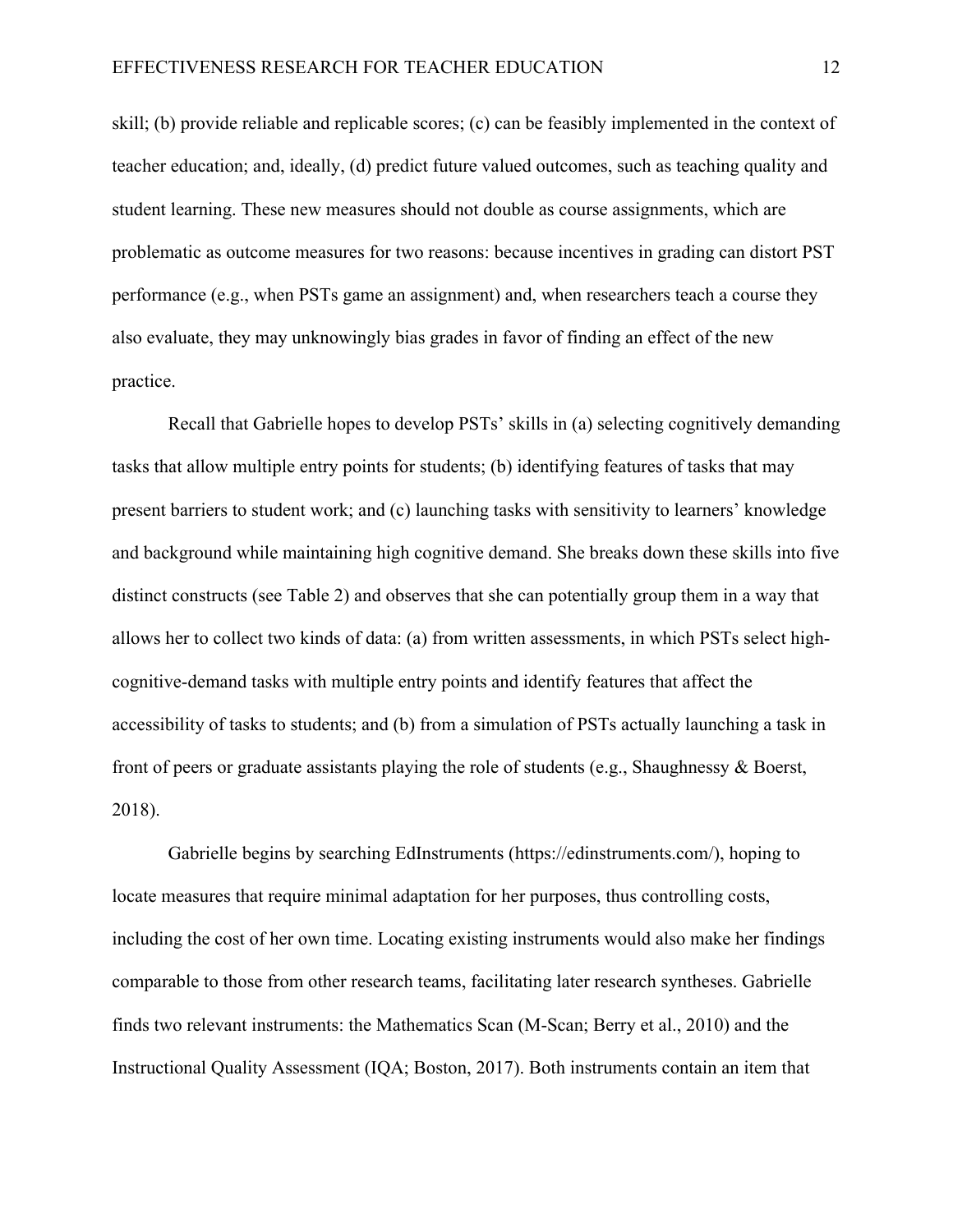captures the potential of a task to result in cognitively demanding work (1a in Table 2 below), and an item that captures the enacted cognitive demand of tasks (2b). Both instruments define each construct carefully and provide raters guidance on how to assign score points associated with different levels of the construct, something that Gabrielle knows is important given her aim of having reliable and replicable scores. After a close analysis of the items in the M-Scan and IQA, Gabrielle chooses to use the items from the M-Scan; they are more aligned with how she conceptualizes task launch, and she knows that other faculty in her department use the M-Scan, allowing for comparisons across courses.

While Gabrielle is lucky to find measures for two of her constructs, she cannot find an instrument that assesses whether selected tasks have multiple entry points (1b), whether PSTs can identify contextual features that affect task accessibility to students (1c), or whether PSTs are sensitive to students' prior knowledge when launching tasks (2a). As such, she decides to develop these from scratch. Because Gabrielle has read several papers describing measure development, she knows that this process follows a relatively straightforward set of steps. First, she writes prompts that will enable PSTs to demonstrate their knowledge, reasoning, and skills, including prompts that will yield data that can be scored by the M-Scan.

#### **Table 2**

#### *Measurement Plan*

|                  | <b>Existing instruments</b> |                  |                       |
|------------------|-----------------------------|------------------|-----------------------|
| <b>Construct</b> | <b>Potential assessment</b> | that measure the | <b>Plan of action</b> |
|                  |                             | construct        |                       |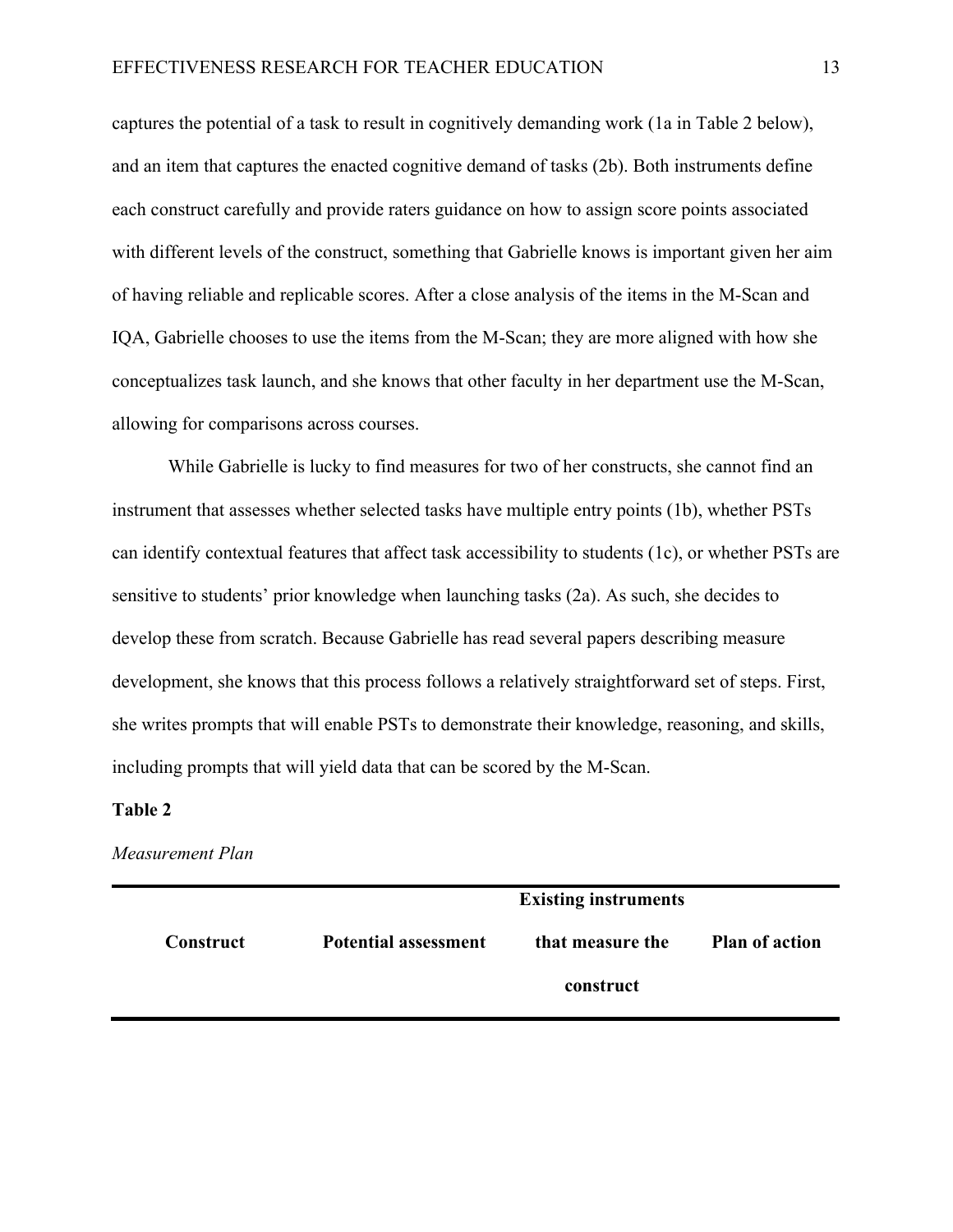| 1a. Selecting a task                                            | Task selection and        | IQA (Boston, $2017$ ) | Use "Cognitive<br>Demand: Task |
|-----------------------------------------------------------------|---------------------------|-----------------------|--------------------------------|
| with potential for high                                         | analysis of written       | M-Scan (Berry et al., | Selection" item                |
| cognitive demand                                                | assessment                | 2010)                 | from M-Scan                    |
| 1b. Selecting a task                                            | Task selection and        |                       |                                |
| with multiple entry                                             | analysis of written       | Not found             | Develop from                   |
| points                                                          | assessment                |                       | scratch                        |
| 1c. Identifying                                                 |                           |                       |                                |
| contextual features                                             | Task selection and        |                       | Develop from                   |
| that affect task                                                | analysis of written       | Not found             | scratch                        |
| accessibility for                                               | assessment                |                       |                                |
| students                                                        |                           |                       |                                |
| 2a. Launching a task                                            |                           |                       |                                |
| with sensitivity to                                             | Simulation of task launch | Not found             | Develop from                   |
| students' prior                                                 |                           |                       | scratch                        |
| knowledge                                                       |                           |                       |                                |
| 2b. Launching a task                                            |                           | IQA (Boston, 2017)    | Use "Cognitive                 |
| in a way that                                                   |                           | M-Scan (Berry et al., | Demand:                        |
| Simulation of task launch<br>maintains high<br>cognitive demand |                           | 2010)                 | Teacher                        |
|                                                                 |                           |                       | Enactment" item                |
|                                                                 |                           |                       | from M-Scan                    |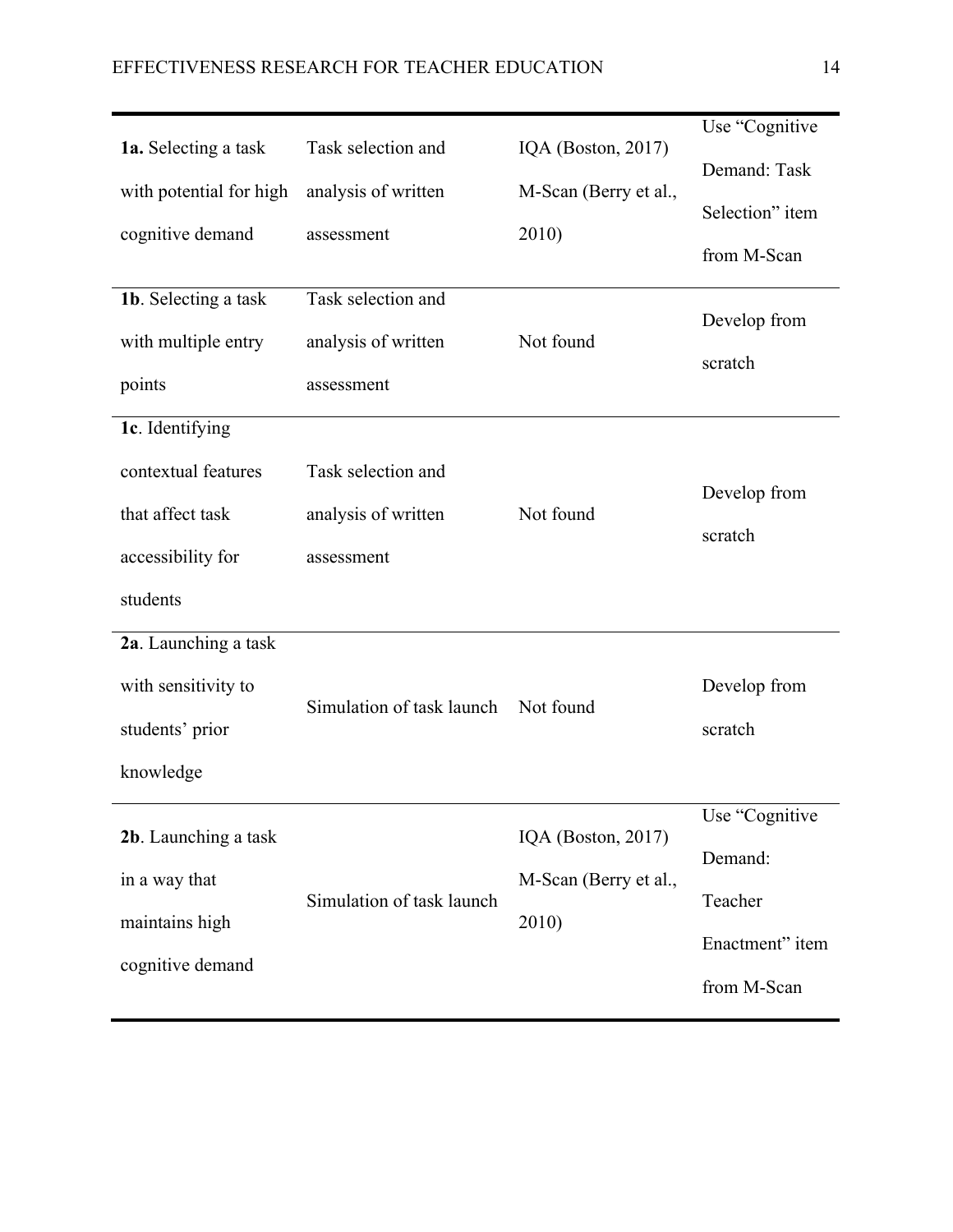Because Gabrielle has read several papers describing measures development, she knows that this process follows a relatively straightforward set of steps. First, she writes prompts that will enable PSTs to demonstrate their knowledge, reasoning, and skills, including prompts that will yield data that can be scored by the M-Scan. She remembers from her reading of the literature and her courses with Dr. Schilling, her measurement professor, that it is important that the prompts gauge each construct independently. For instance, a student's score on identifying contextual features that affect task accessibility (1c) cannot be contingent on them already getting a high score on selection of a task with potential for high cognitive demand (1a). In light of this, Gabrielle decides to standardize parts of her assessment. For task selection (1a and 1b), PSTs will select tasks themselves, so she can measure whether these tasks have the potential for high cognitive demand and multiple entry points; all PSTs will then analyze the same task for contextual barriers that affect accessibility (1c).

Gabrielle decides to similarly standardize the simulation, asking all PSTs to launch the same task rather than launch the tasks they find, which may vary in quality. Her end result is a three-part assessment: (a) a prompt that asks PSTs to select a task that has both high cognitive demand and multiple entry points; (b) a prompt that asks PSTs to analyze a previously unseen task to identify contextual features that affect task accessibility for students; and (c) a prompt that asks PSTs to adapt and then launch a second previously unseen task to two research assistants posing as elementary students.

She pilots these prompts with several PSTs similar to those in her population of interest, because doing so helps her understand whether they will yield the data she needs to evaluate her module. For example, she wants to make sure that she sees some variation in responses to the measures across PSTs. If all PSTs respond the same way or if they all perform very well on the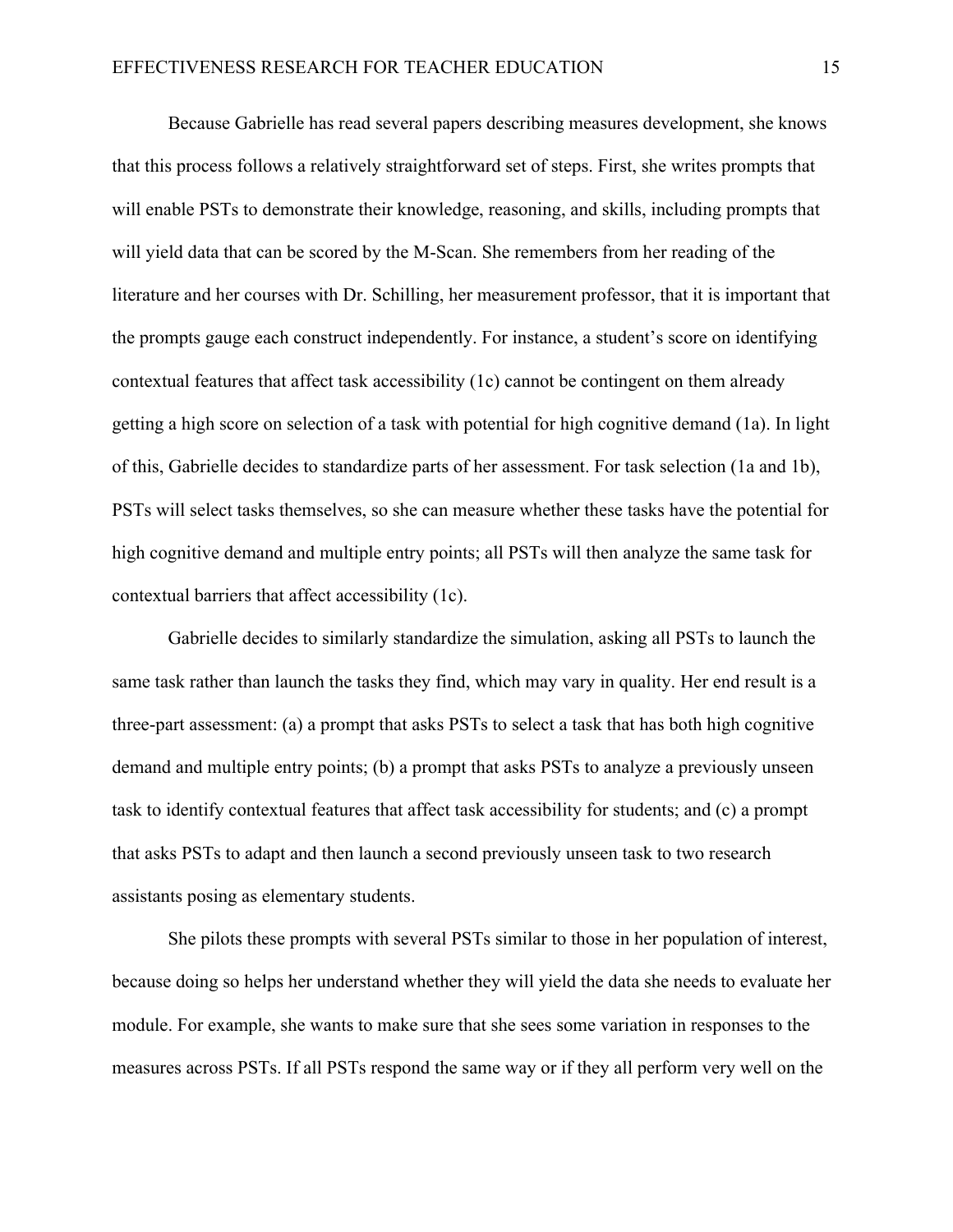tasks, it is unlikely that Gabrielle will be able to find an effect of her intervention. As well, Gabrielle must see whether any features of the prompt lead respondents to interpret it the wrong way, or to provide off-base or idiosyncratic answers. Based on her analysis of data returned from these pilots, Gabrielle iteratively revises and pilots the prompts.

Next, Gabrielle must develop a procedure for scoring the data she collects. The goal of this scoring system is to distill responses to the task into easy-to-use units, like scores on a rubric. The M-Scan allows her to score tasks 1a and 2b. For the multiple-entry-point measure (1b), her research team sits down and provisionally scores the pilot data, developing definitions for score points iteratively by successively scoring and discussing PST responses. When the research team feels they have arrived at a set of items and score-point definitions, they test for interrater agreement using a fresh set of responses. They repeat this process for the measures in 1c and 2a.

If project resources permit, Gabrielle can determine score reliability through a generalizability study (see, e.g., Hill et al., 2012), which can help determine the optimal number of raters required to produce desired score reliabilities. Again, if resources permit, Gabrielle can also determine whether scores have predictive validity—for instance, whether scores on the tasklaunch part of the assessment predict the quality of task launches during PSTs' clinical placements. If project resources are constrained, Gabrielle can simply estimate Cohen's kappa to determine rater agreement.

Gabrielle concludes this phase of measure development by documenting the prompts and scoring guidelines in a codebook. These two elements—carefully designed prompts that elicit targeted PST responses and scoring systems that compress information from responses into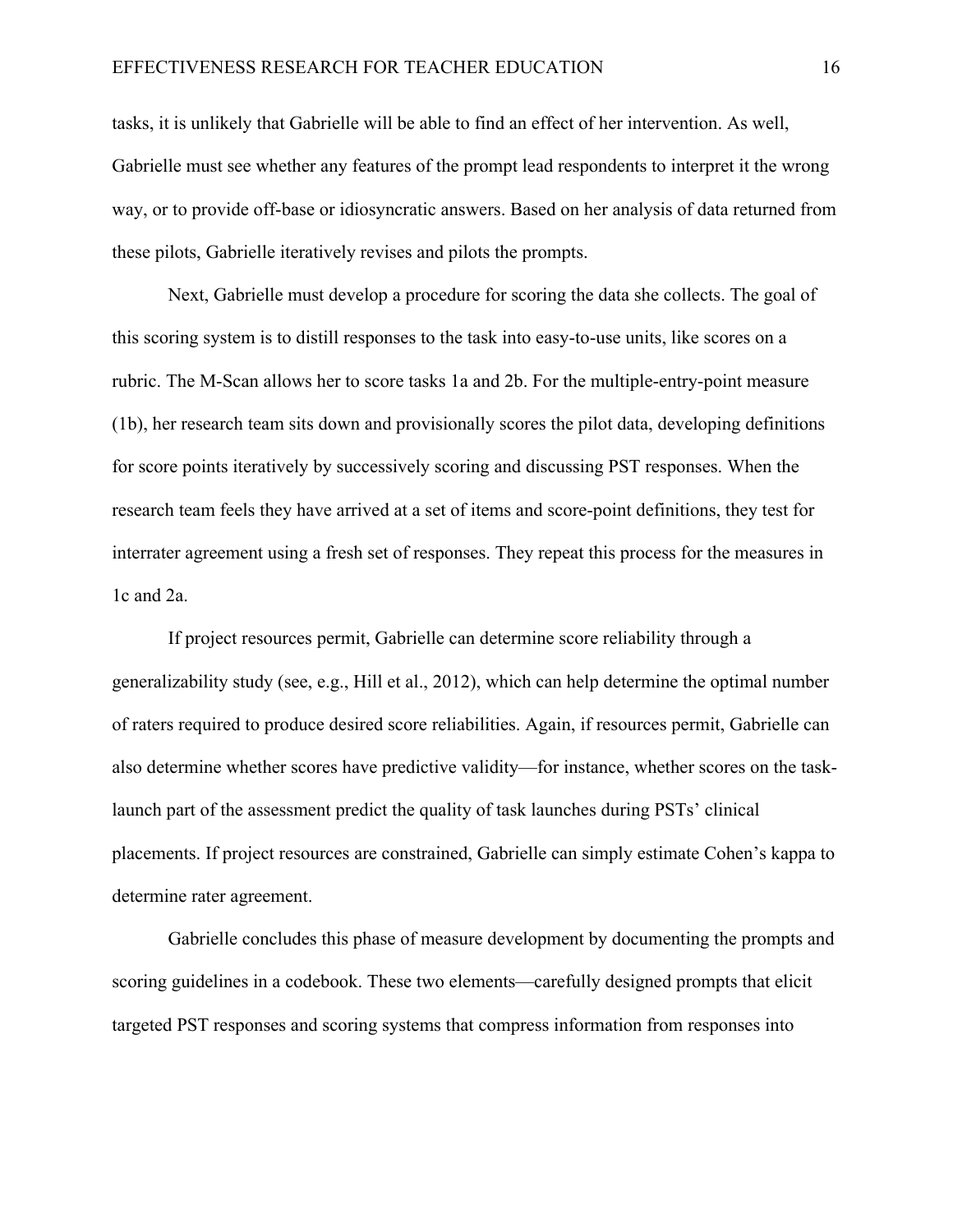easily manipulated units—help ensure that Gabrielle's measures produce high-quality data for evaluation of her module, and that these data can be scored in a reliable and replicable way.

Gabrielle's work toward measuring valued outcomes is both practical and forwardlooking. Where possible, she is building on measures developed by other scholars, thereby reducing her costs and allowing for future comparisons between her studies and others. Investing in careful measurement of new outcomes, on the other hand, helps build a base for future researchers by creating measures that reflect the specific knowledge and skills targeted by teacher educators.

## **Research Designs**

Having developed a plan for measuring outcomes, Gabrielle now turns her attention to research design. After surveying the existing causal literature in teacher education and reviewing the texts used in her research methods coursework (e.g., Mohr, 1995; Murnane & Willett, 2010; Shadish et al., 2001), Gabrielle considers research designs that use three strategies to make stronger causal inferences: (a) making comparisons between "untreated" PSTs and "treated" PSTs; (b) using randomization to the untreated and treated groups in order to increase the likelihood that PSTs in those groups are similar before the treatment begins; and (c) increasing the number of measurement occasions to facilitate within- and between-person comparisons and to increase the precision of her estimates. Given that Gabrielle's aim is to isolate the specific effects of her module on PSTs' skills, using each of these three strategies together or in combination can help rule out alternative explanations for any changes in their performance.

## *Extra-Treatment Designs*

A design that may work particularly well in Gabrielle's situation, given that she isn't yet sure about incorporating the new module into her regular class, is an extra-treatment design. In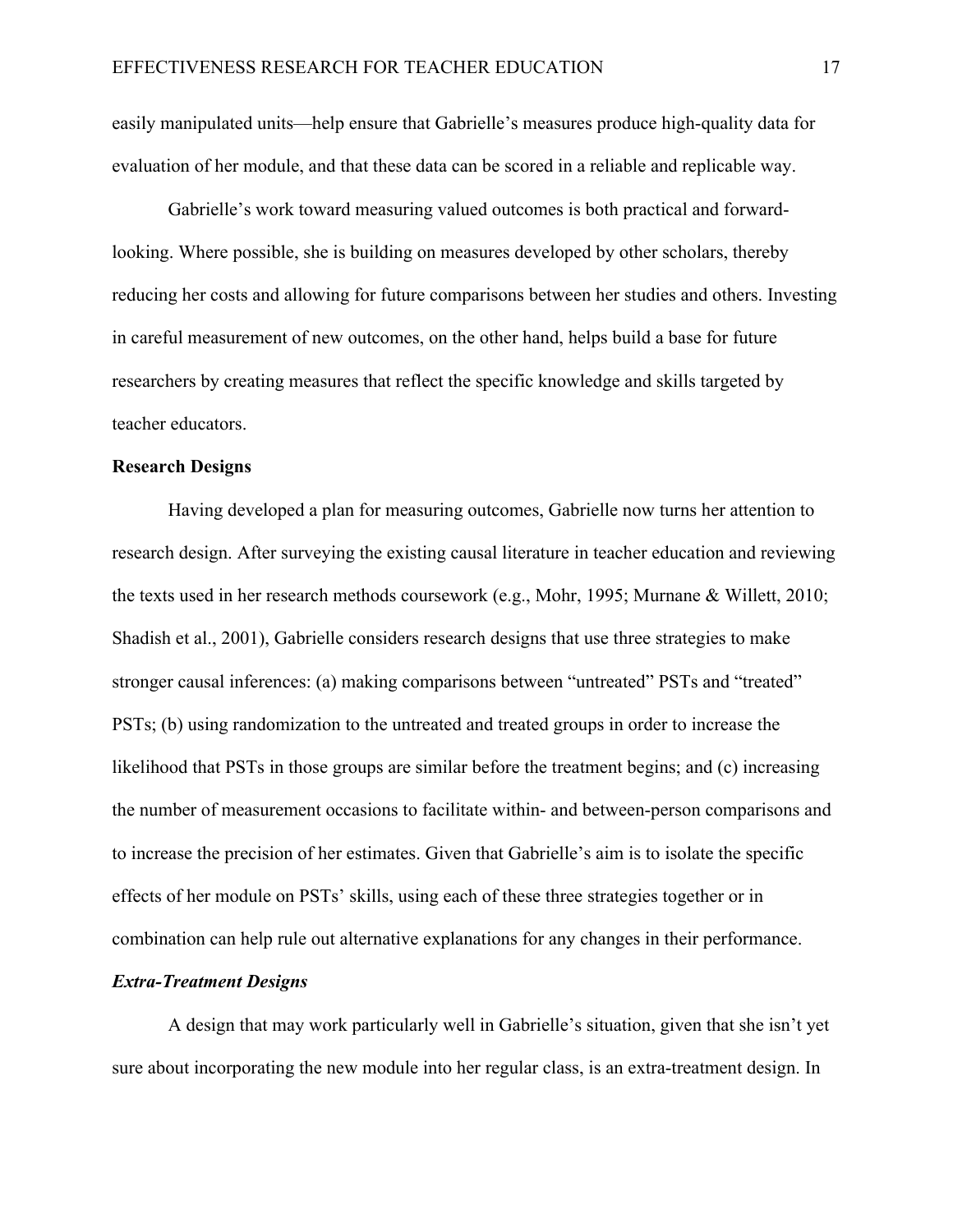this design, she would deliver the module to selected participants from her class, but do so outside of regular class hours, as an extra class. Gabrielle finds this design appealing because the pulled-out students would attend class as usual with the control group, ensuring they don't miss important material.

## **Figure 2**





Figure 2 shows a hypothetical extra-treatment design and data collection plan. In this example, all PSTs in both groups (untreated and treated) take the first 4 weeks of a course as it is typically taught, followed by a pretest. Following the pretest, a group is randomly assigned to treatment. Randomization of PSTs to the extra-treatment group addresses selection effects by making it more likely that the treated and untreated groups will be equivalent at the outset of her study—something the pretest can help verify. But randomization to an extra class may be difficult in Gabrielle's TEP: Students take other classes, have jobs, or commute to school, and thus are not available at all times. Gabrielle also knows she will have to "count" in her treatment group the students who are assigned to but cannot attend the extra Week 5 session; once random assignment occurs, students must stay for analysis in their randomly assigned group. Although this option seems unappealing, the alternative—contending with selection effects by allowing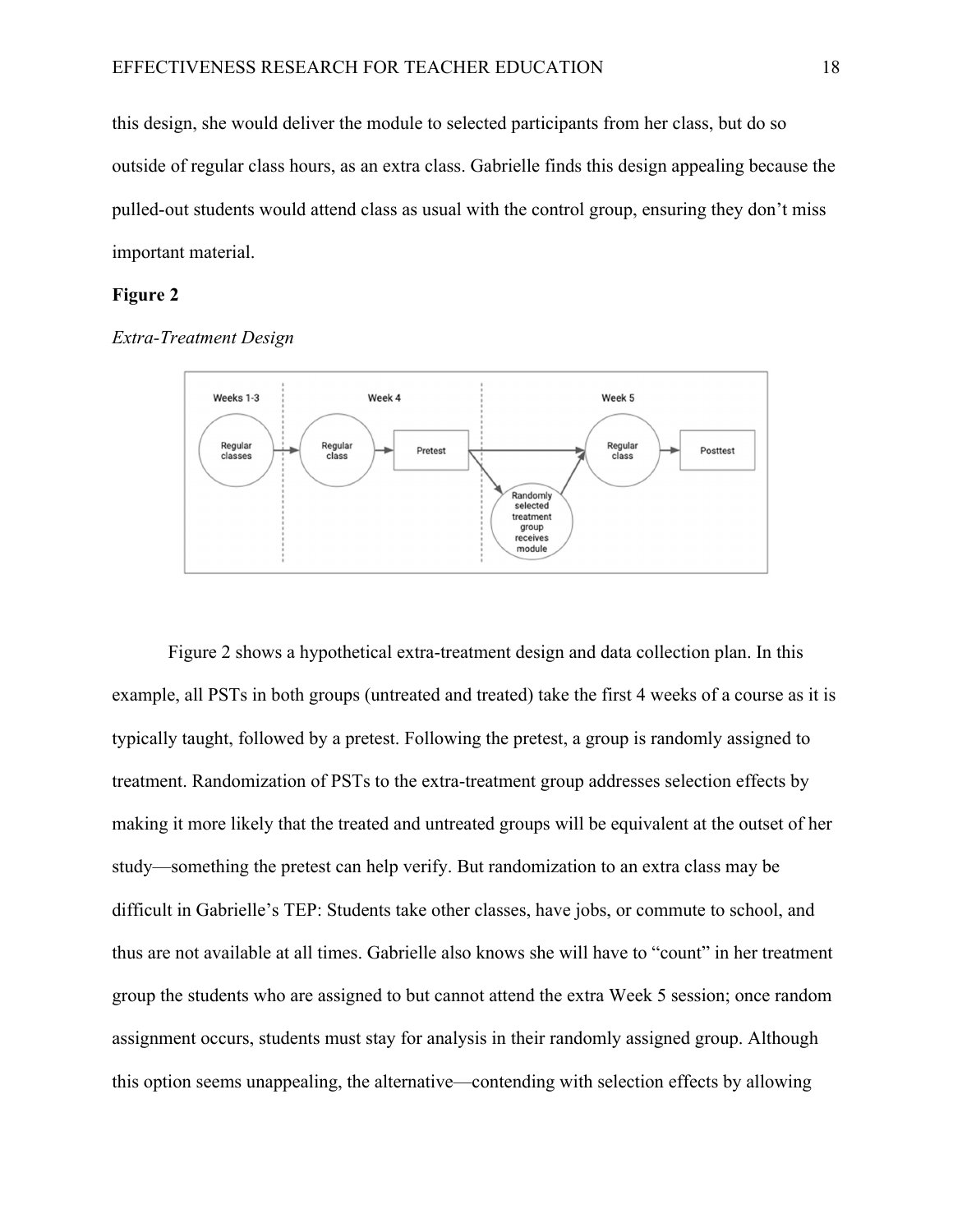students to opt into the module—seems much worse. Therefore, Gabrielle decides to find times in her school's master schedule when it seems likely students will be on campus and free. She asks students at the beginning of the semester to hold this date.

After the treated group takes the new module in addition to their regular class during Week 5, both groups complete the posttest. Because of randomization, the performance of groups on the posttest can be directly compared, controlling for pretest scores, to identify whether the module has had an effect. The underlying assumption is that because those in the treated group and those in the untreated group were randomly assigned, we would expect their average outcomes to be the same if there was no treatment (or if everyone received the treatment). To undertake the comparison between groups, Gabrielle would likely use a simple regression or related statistical model.

One major challenge of implementing the extra-treatment design in teacher education settings is equity. Gabrielle knows she can offer the module to the untreated group later in the semester, but students may not be able to access it because of scheduling conflicts or the end-ofsemester time crunch. She recognizes this is a particular concern for postgraduate and/or alternative TEPs, which are generally shorter and therefore have less flexibility in curriculum and scheduling.

#### *Crossover Designs*

Given the equity concern in the extra-treatment design, Gabrielle might consider a crossover design (Liu, 2016; Ratkowsky et al., 1992), sometimes called a counterbalanced design. This approach is most often used in early-stage research, typically with intact classrooms of instructors and students, making it particularly appealing to teacher educators. As the name implies, the defining characteristic of this design is that participants "cross over" from one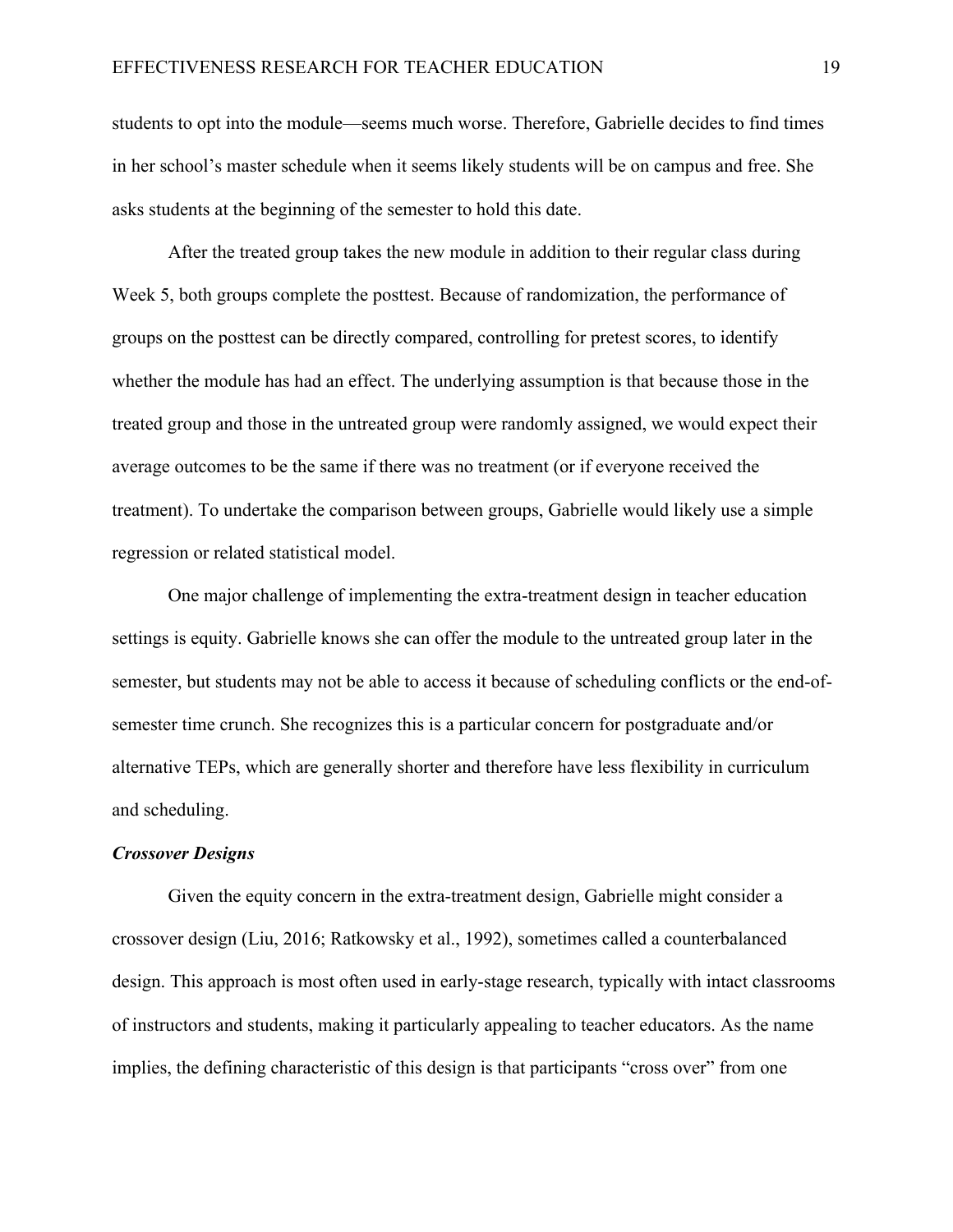treatment to another in the middle of the study. For example, Baylor and Kitsantas (2005) compared the effects of two different instructional planning scaffolds by having two sections cross over in an educational technology course; similarly, Bulunuz and Jarrett (2009) compared the effects of course readings, hands-on learning stations, and concept mapping using two sections of a science methods course. Likewise, in Gabrielle's case, each group of PSTs would be randomly assigned to receive each of two treatments, yet in a different sequence (Figure 3).

## **Figure 3**

*Crossover Design* 



Choosing the second treatment requires some thought. Luckily, while Gabrielle was developing her module, she considered two approaches: the one she chose, in which students examine a task and then conduct a simulation of its launch with peers playing the role of students (Treatment 1), and another in which students examine several written tasks and then analyze videos of expert teachers launching those tasks in classrooms (Treatment 2). Both possibilities are rooted in the work of teaching, and both feature an examination and critique of at least one task.

During development of her module, Gabrielle was not sure which approach would lead to her PSTs being better able to launch tasks. On one hand, she worried they would not take the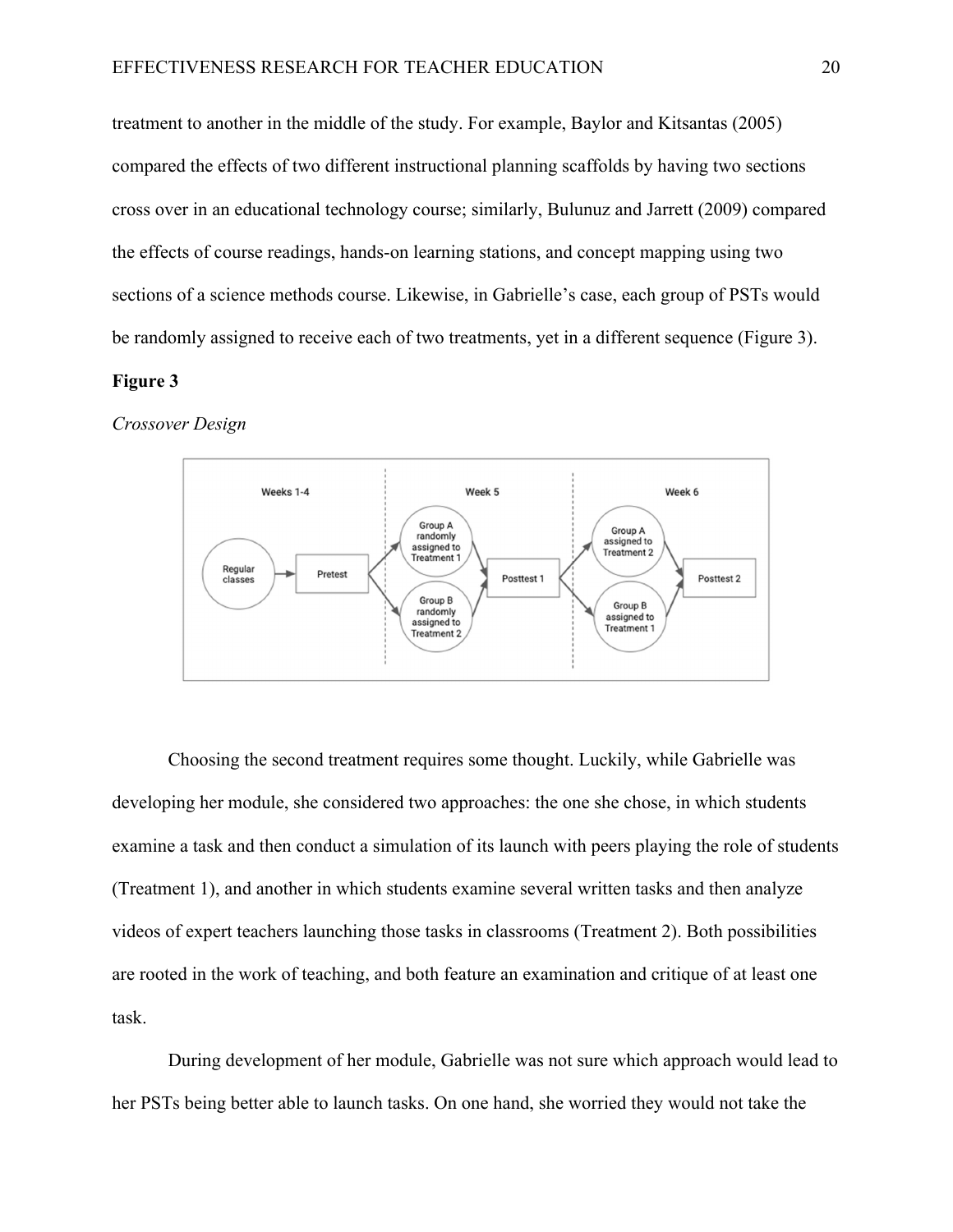simulation seriously enough, and that doing a simulation with peers absent a close video analysis of expert teachers would deprive her PSTs of the opportunity to study strong practice. On the other hand, she worried that a video-based decomposition would not be a close enough approximation of practice to improve PSTs' skills. Because Gabrielle remains somewhat undecided about the benefit of one approach over another, the crossover design becomes appealing.

As Figure 3 shows, her intact class would experience the first weeks of the course as a group. During the first phase of the study, in Week 5, Gabrielle would split the class randomly, with half (Group A) examining a task then rehearsing its launch, and the other half (Group B) examining tasks and then watching experts launch it on video. At the end of this first phase, Gabrielle would collect a wave of outcome data (Posttest 1) so she can identify the initial conditions' effects on her PSTs. The groups would then cross over to the other treatment conditions, and Gabrielle would collect a second round of outcome data (Posttest 2).

This approach uses two types of comparisons. First, the initial round of experiences provides a comparison of the two treatments—specifically, Posttest 1 (in Week 5) allows for a direct comparison. The randomization of students to each group helps ensure that the posttest is similar between the two groups without the specific difference in experience. Second, Posttest 2 (after the second treatment in Week 6) allows Gabrielle to see whether the order of Treatments 1 and 2 affects the outcomes (e.g., at the conclusion of the study, PSTs in Group A on average grew 3 units more than PSTs in Group B, suggesting a benefit in videos first, then simulations). Again, these comparisons are possible because of randomization. For this design to work best, the outcome of interest would need to be something that PSTs will get better at, but not yet fully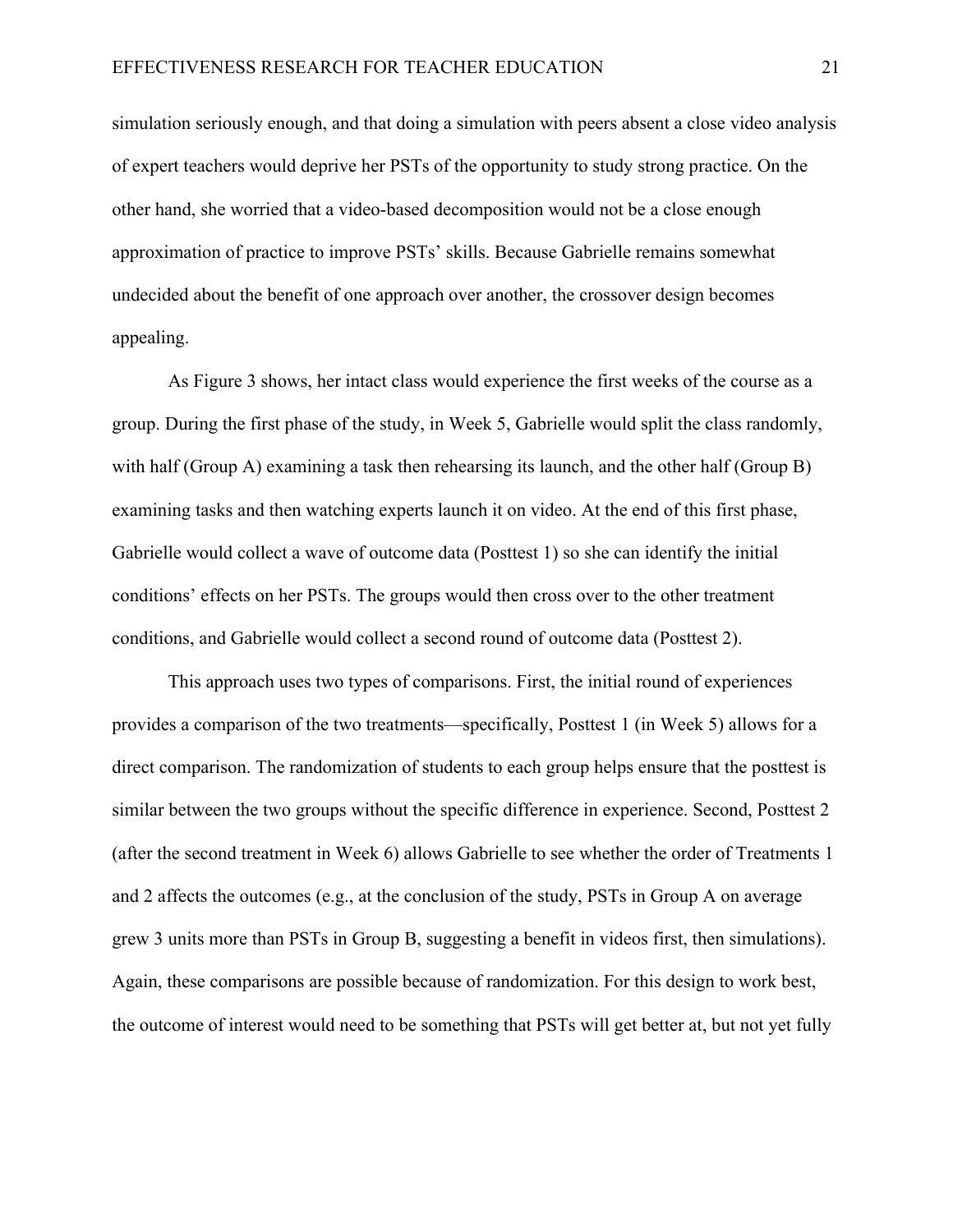master, during the first treatment and would need to capture performance equally well at all levels of skill, such that growth can be reliably identified.

One major challenge of implementing the crossover design in teacher education settings is that intact classes may not contain a sufficient number of students (i.e., power) to detect the effect of treatment with confidence. Class sizes of 20, for instance, may be too small for differences between treatment groups to be statistically significant, unless these differences are quite large. One solution for Gabrielle may be to join forces with another mathematics teacher educator to conduct her study across multiple classes. Doing so would open up a whole range of other challenges, however, such as ensuring treatment fidelity, guarding against instructor effects, and standardizing curriculum across courses to ensure a fair comparison.

## *Lab Experiments*

If her class size is too small for the extra-treatment or crossover design, and the challenge of partnering with other teacher educators is too great, another option Gabrielle might consider is a lab experiment. Teacher education researchers have used this design to document how equipping cooperating teachers with a framework for evaluating practice can result in higherquality teaching (Giebelhaus & Bowman, 2002) and how features of classroom simulations can improve PST knowledge and practice (Cohen et al., 2020; Ely et al., 2018).

Here, Gabrielle would recruit students independently of her class and randomly assign them to participate in the module or to serve as an untreated control, with a pretest and posttest for all. Similar to the extra-treatment and crossover designs, random assignment would make it more likely that the treatment and control group would be equivalent at pretest in terms of key variables, such as knowledge, skill, and motivation to learn. This would allow for the control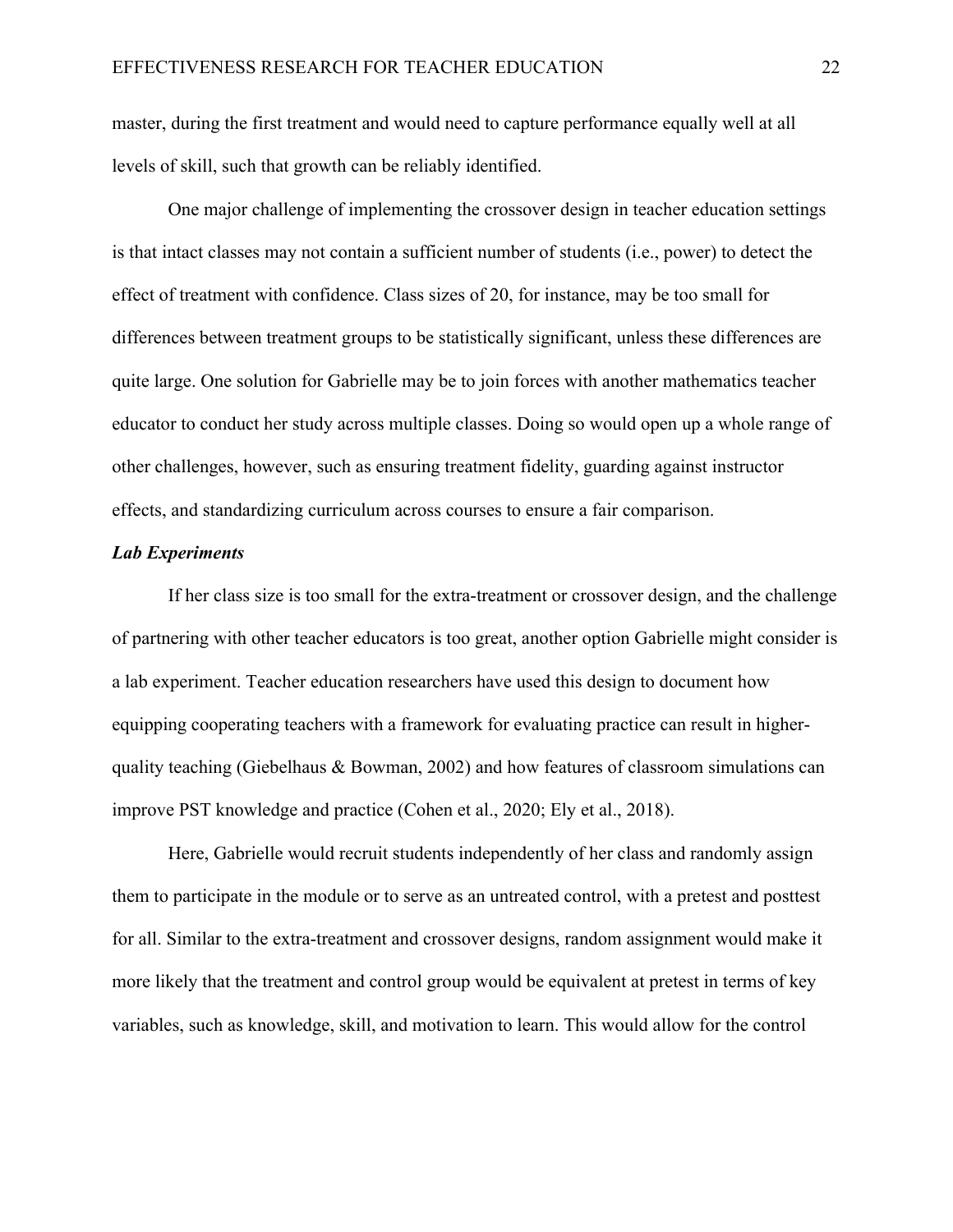group's performance in the posttest to stand in for treatment group performance in the absence of treatment.

In other educational settings, such as schools, random assignment studies can be quite large, involving dozens of schools, hundreds of teachers, thousands of students and, often, millions of dollars. In Gabrielle's case, however, a much smaller randomized trial is possible. Gabrielle might conduct a power analysis—perhaps by using freeware catalogued at PowerandSampleSize.com (http://powerandsamplesize.com)—to determine an adequate study sample size given the magnitude of impact on performance she anticipates and the level of statistical significance she hopes to reach. Given an outcome measure that is well-predicted by a pretest, a measure sensitive to treatment, and a treatment with a moderate expected effect, as few as 40 PSTs—20 in the treatment group and 20 in the control—may be possible.

Gabrielle would then need to think about where she could recruit those PSTs. One option is to use all PSTs in Gabrielle's and her colleague's class, as together they may reach the number indicated by the power analysis. But Gabrielle knows that it's unlikely that everyone enrolled in these classes would take part in the study. Instead, she could think about recruiting from the intending teacher population generally. In her school, for instance, PSTs take 2 years of general education and discipline-based coursework before enrolling in math methods; this population would thus be good candidates for her study. Engaging PSTs who are not enrolled in her own class would also alleviate Gabrielle's concern about studying her own students.

Once Gabrielle decides whom to enroll in the study, she would need to finalize other parts of her design. One decision involves how the module gets administered to those in the study (i.e., the unit of assignment to treatment). The treatment could be delivered individually to each PST—in Gabrielle's case, as a tutorial. She finds this idea appealing, because it enhances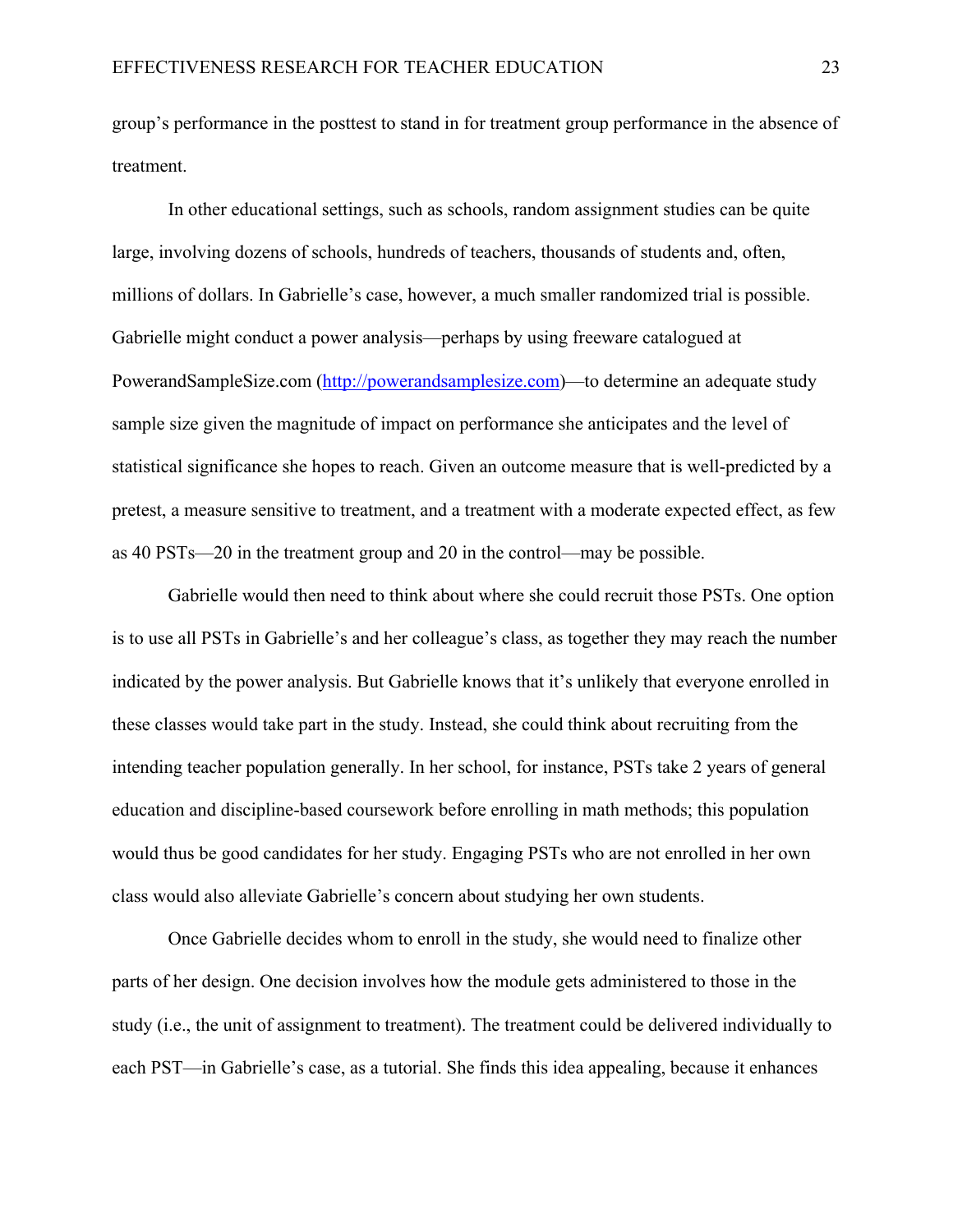the argument that she has a well-defined treatment that can be replicated across settings and in her absence. However, Gabrielle also wonders whether conducting her task-launch module in groups, simulating a regular class, would enhance the external validity of her experiment. Delivery in groups is important because the module is supposed to be completed in a class setting, and because Gabrielle expects students to learn from one another. Further, delivering the module to small groups instead of one big group is appealing because it would allow Gabrielle to understand whether there are group-level effects in her data (e.g., the extent to which one group performs better than another because of group composition, day of the week, or some other variable). Whatever she decides, analysis of randomized trial data requires relatively simple methods—typically, regression models comparing treatment impact while controlling for pretest performance.

Lab experiments can be implemented quite flexibly by teacher educators. For instance, a study on feedback to PSTs by clinical supervisors could randomize the feedback to be selfreflective or more directive in nature. Clinical supervisor impacts could be controlled with a series of binary variables indicating each supervisor and thus representing their "effect" (i.e., fixed effects), and treatment fidelity could be ensured through logs and video recordings. Or, a program piloting a new community-based teacher education experience may choose to randomly assign half of a cohort to that experience and half to the more traditional course it replaces. Because most lab experiments need to occur outside class settings, this design is also flexible with regard to what is taught and how intensively; interventions outside the typical curriculum and that last for as long as investigators desire (and for as long as PSTs will participate) are possible.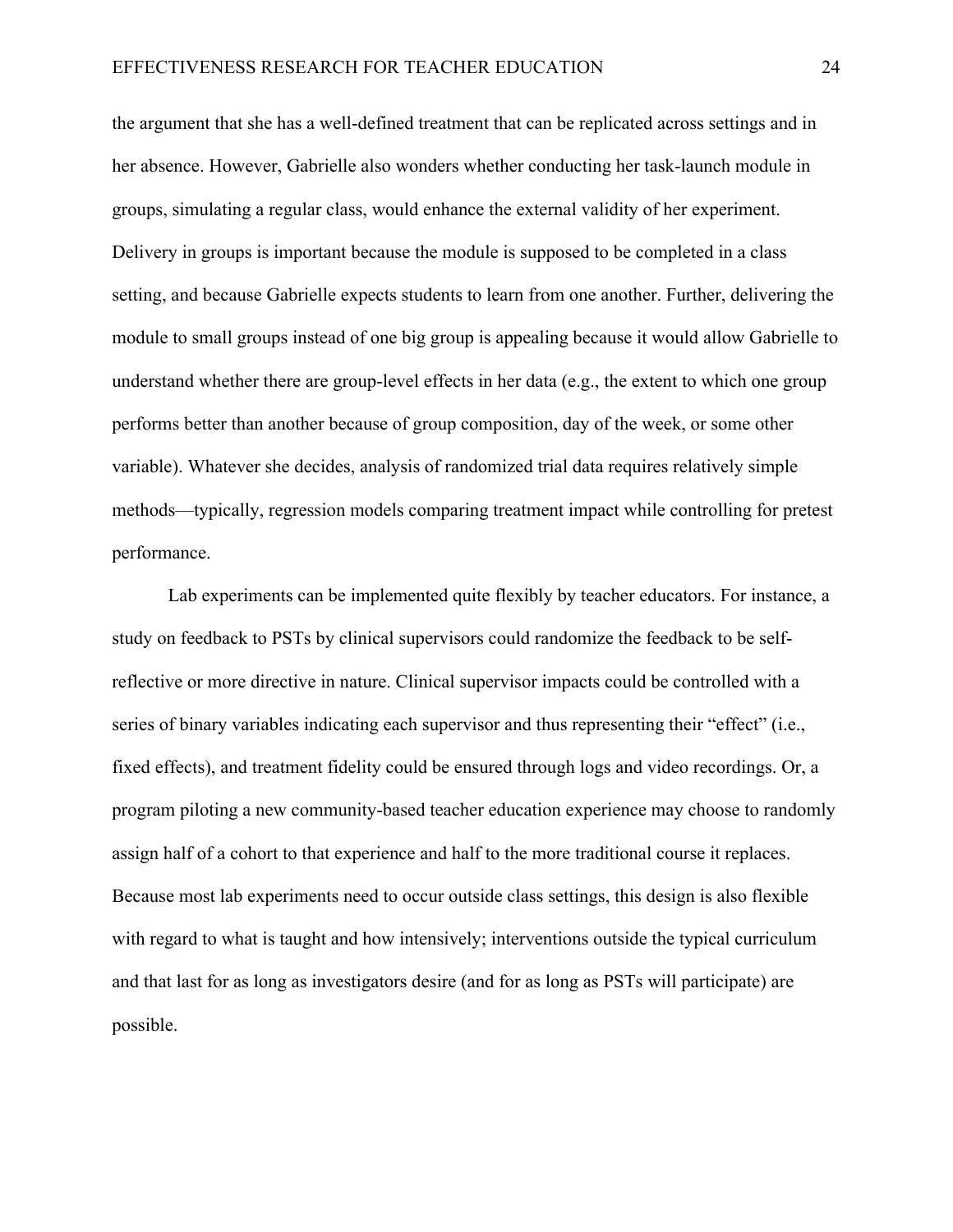Lab experiments still come with some challenges, however. For Gabrielle, one drawback centers around the fact that instead of using students in her class as the sole participants in the study, she would need to recruit, treat, collect data from, and compensate some number of additional PSTs. Another drawback centers around balancing the length and cost of the treatment—while shorter treatments may not well represent experiences offered in teacher education coursework, longer experiences (e.g., three 2-hour "class meetings") may be more difficult to fund and may bring other, substantial drawbacks, like participant attrition.

#### *Other Designs*

Gabrielle briefly considers two other designs that can be used in situations in which randomization is not feasible or is objectionable for ethical reasons.

**Nonequivalent Dependent Variables.** Designs using nonequivalent dependent variables can help reduce internal threats to validity, even in the absence of a comparison or control group (see Coryn & Hobson, 2011). In these designs, researchers assess a range of similar outcomes before and after participants receive treatment. Some outcomes are specifically targeted by the treatment; others (i.e., the nonequivalent dependent variables) are not. The effect of the treatment is identified by comparing gains in targeted outcomes (A–C in Figure 4) versus nontargeted outcomes (D in Figure 4). The underlying assumption is that without the treatment, gains in the target outcomes would have been the same as the nontargeted outcomes.

The primary challenge of this design is choosing the right nonequivalent variables. They cannot be so similar to the outcomes of interest that any learning is transferred. For instance, Gabrielle cannot use PSTs' knowledge of what makes a complex task or clarity of instructiongiving as a nonequivalent dependent variable, because each is too close to the target outcomes listed in Table 2. Nor can the variable be learned elsewhere during the study period, such as in a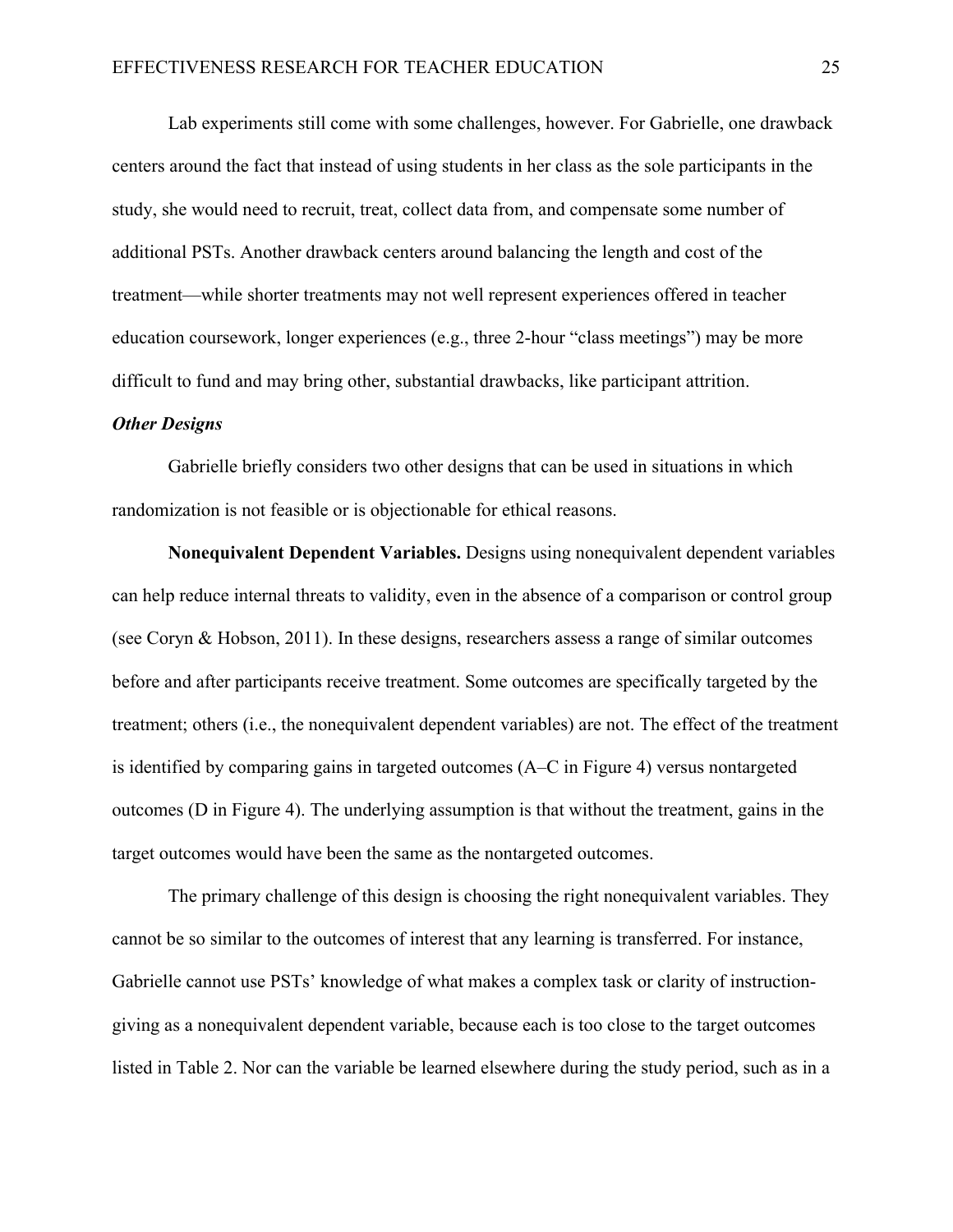practicum or concurrent coursework. Either situation would understate the magnitude of any effects, as the nonequivalent variable would be inflated. Alternatively, the nonequivalent variable cannot be so different—for example, in Gabrielle's case, a list of words to translate into Russian or PSTs' knowledge of professional ethics—that it does not serve as an adequate baseline or capture the effects of other possible influences on the outcomes. Using nonequivalent variables like these would likely lead to overstating the magnitude of any effects.

Nevertheless, this design may be useful to teacher educators who have a large number of potential course topics but must choose a narrow set for focus during a semester-long course. For instance, Morris and Hiebert (2017) and Kavanagh and Rainey (2017) both compared PST performance on knowledge and skills taught and not taught in their TEP courses, finding that students performed better on the content taught. Critically, in both cases, the not-taught content could have been taught in the course. Morris and Hiebert compared topics taught (operations with whole numbers and fractions) with a topic included in state standards but excluded from the course due to time constraints (finding the mean). Kavanagh and Rainey took a similar approach, comparing PST growth in taught content (supporting students' discussions with text) and content that was not taught but could have been covered in the course (supporting students' use of disciplinary practices to analyze text). Gabrielle could take a similar tack, comparing measures that capture PST task selection and launch with measures of other content not included in her course (e.g., using redirections to manage student behavior).

## **Figure 4**

#### *Nonequivalent Dependent Variable Design*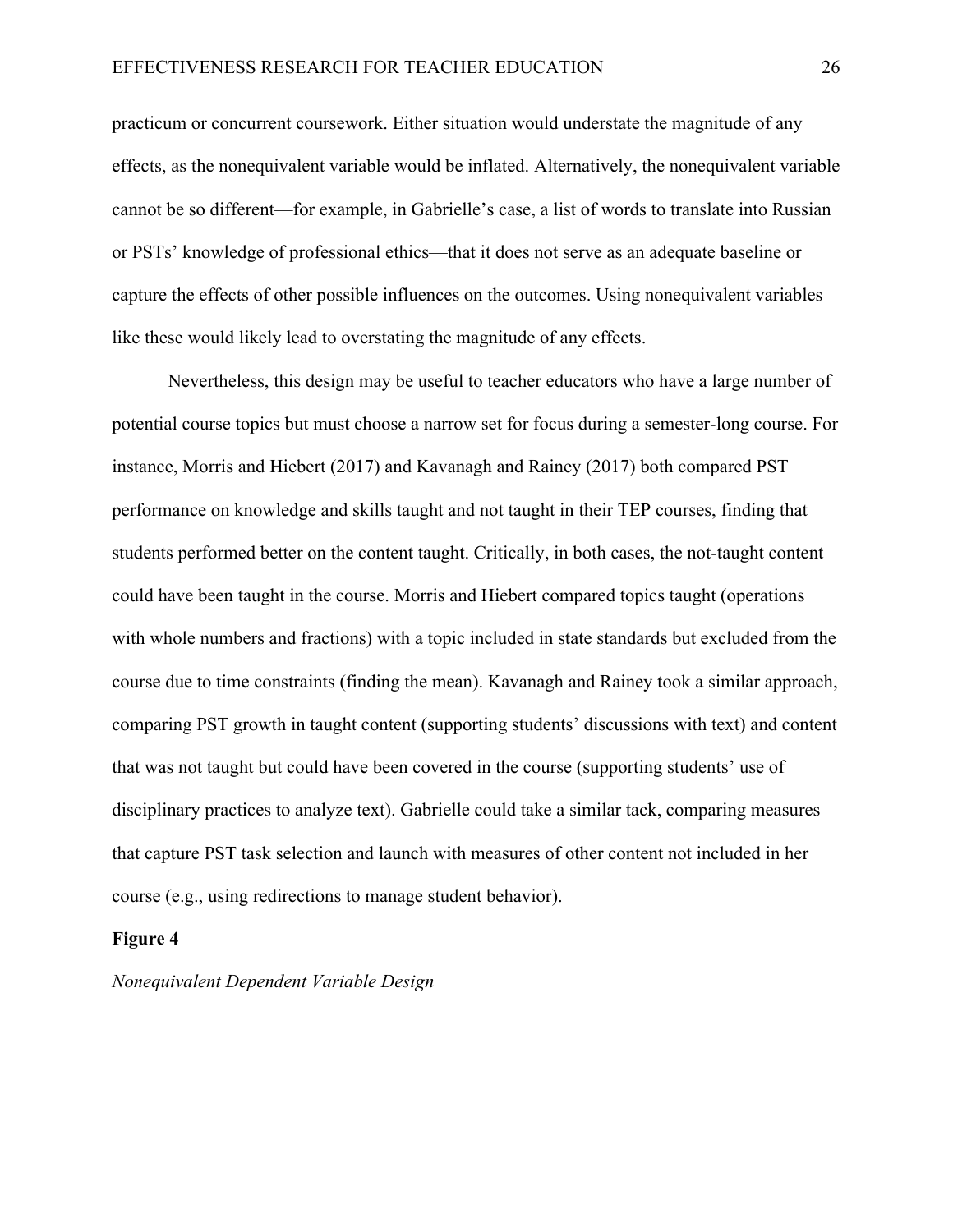

**Nonequivalent Comparison Groups.** Given her students' or institution's scheduling constraints or equity concerns, Gabrielle may think about using one of the above designs but without random assignment, or she may choose to run the module in her class and compare her students' outcomes with those from other classes. These nonequivalent comparison group designs make many analysts' hearts sink: Even with a strong pretest on the outcome of interest, there are few ways to ensure that the two groups are similar enough—in prior skills and knowledge, motivation to improve, or other key characteristics—to serve as fair comparisons to one another.

That said, when a nonequivalent comparison group design is necessary, investigators can try to identify, investigate, and eliminate as many threats to validity as possible (see Table 1). Specific features of TEPs may be useful in mitigating such threats. One opportunity stems from the fact that students typically enroll in TEPs over multiple years. PSTs drawn from the cohort prior to (or ahead of) those treated may serve as adequate comparisons. For example, Santagata and Yeh (2014) compared scores on the Performance Assessment for California Teachers and videos from two cohorts of students: one that participated in their video-analysis course, and one that preceded the development of the course. Investigators can also take advantage of the course enrollment process, which in some places does not allow PSTs much choice in classes and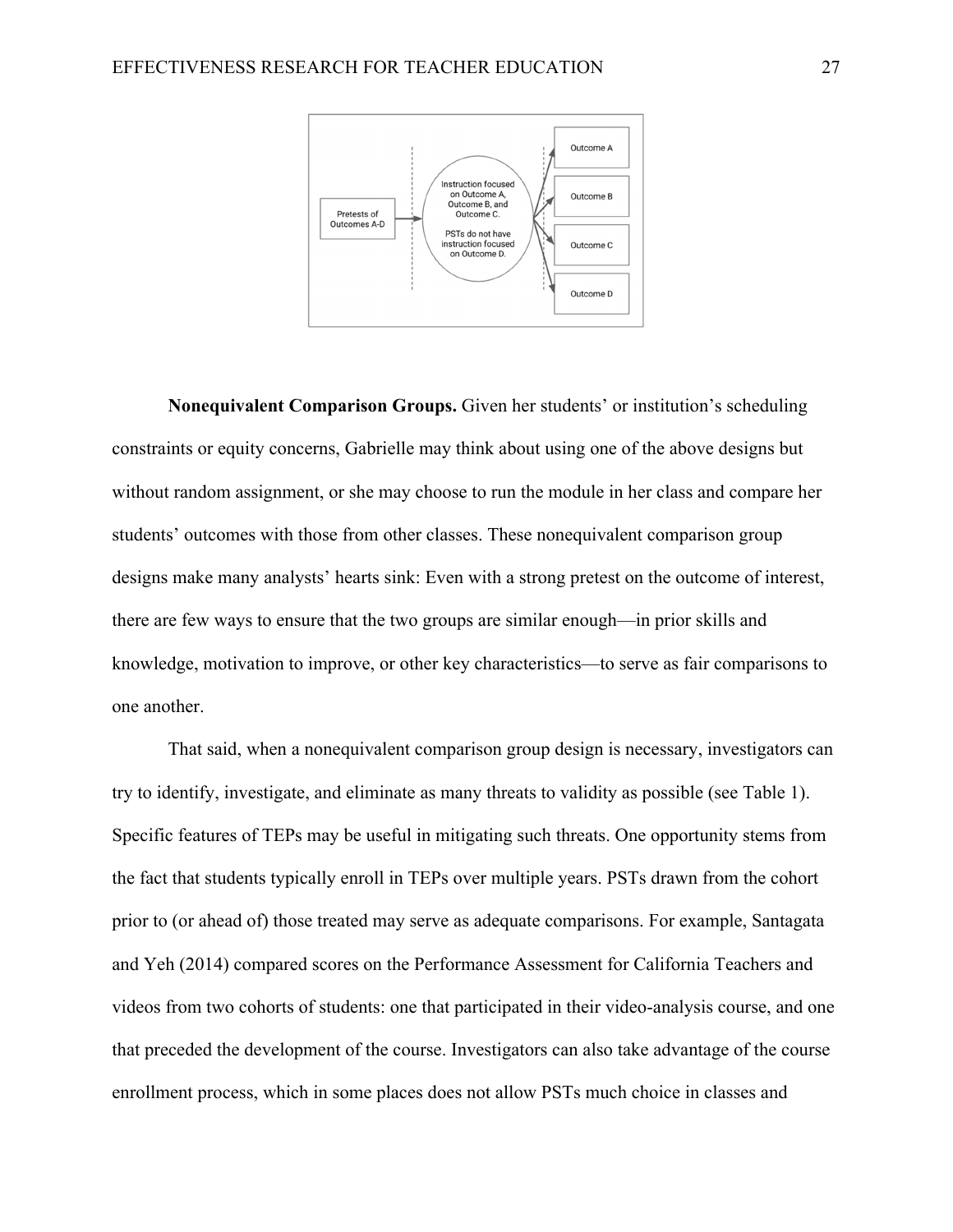sections. Investigators can gather information about the enrollment process and, if possible, make the case that assignment to treatment is not contingent on PSTs' preferences for experiences.

Another opportunity stems from the fact teacher education researchers typically have access to students before they become research participants. Thus, prior to the introduction of the new practice, researchers can either directly assess the outcome targeted by the study or use a proxy measure (e.g., grade in a foundation course). Pretests of this sort have several advantages. They help establish baseline equivalence between comparison groups. In the case of attrition from either the treated or untreated group, they also allow investigators to examine the nature of that attrition, determining whether higher or lower performers have dropped out, and qualifying conclusions appropriately. Finally, because pretests and posttests are typically correlated, including pretests in analytic models helps explain posttest variability and can make identification of treatment effects more efficient, meaning a smaller sample size is needed. Teacher education researchers can also collect multiple pretests from study participants, allowing for comparison of pretreatment and during-treatment learning trajectories.

**Other.** Finally, investigators can create new research designs that combine the basic elements discussed above. For inspiration, we refer readers to the section in Shadish et al. (2001) titled "Untreated matched controls with multiple pretests and posttests, nonequivalent dependent variables, and removed and repeated treatments" (p. 153). Clearly, design possibilities are endless. However, in keeping with the ideas we have presented here, teacher educators should gravitate toward designs that apply key principles of rigorous evaluative research design: establishing comparison groups to guard against history and maturation effects, using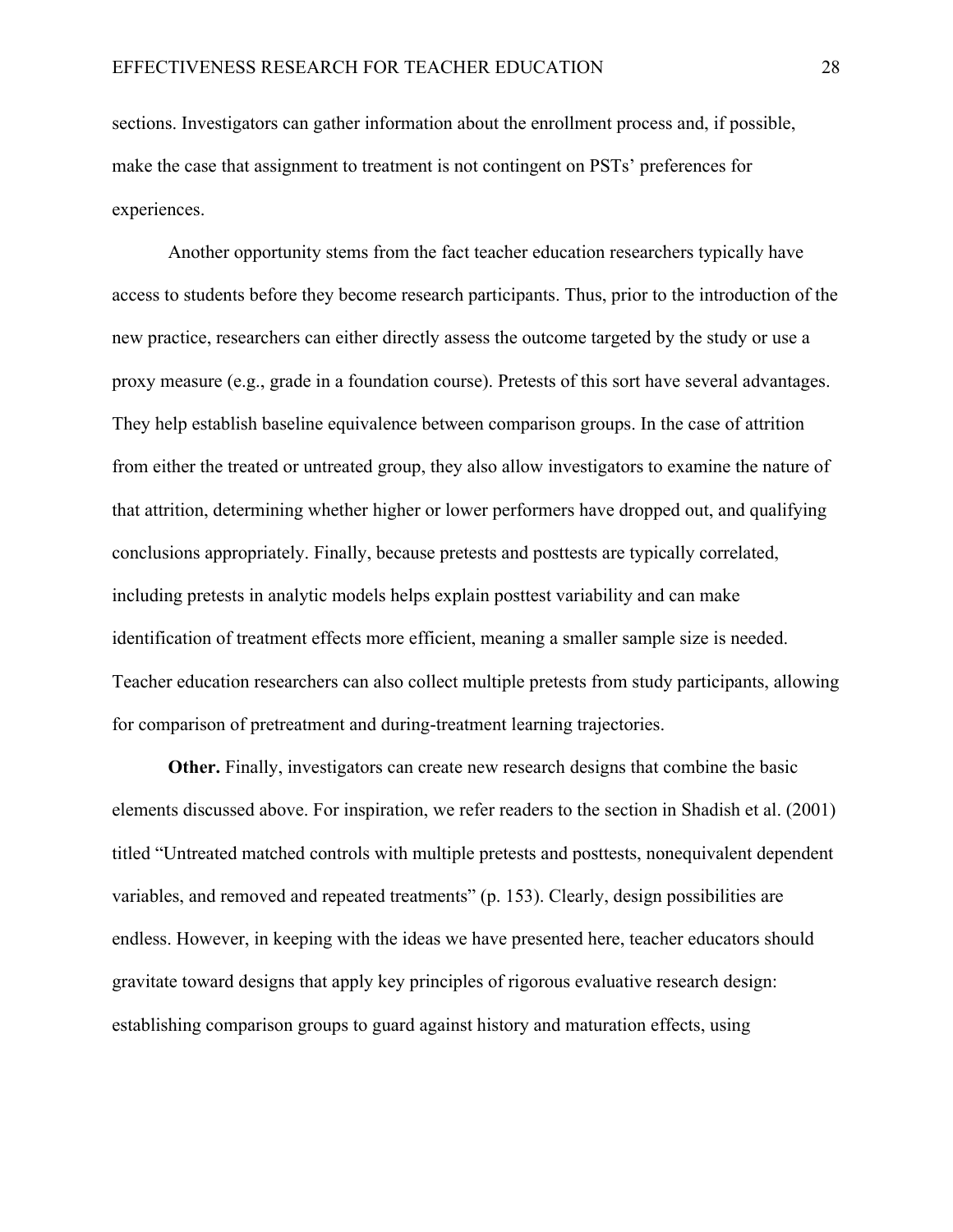randomization to increase the likelihood that comparison and treatment groups are similar, and using pretests to ensure baseline equivalence and adjust for pre-intervention statuses or trends.

# **External and Internal Validity**

Regardless of the design she selects, Gabrielle knows that she still needs to consider a number of threats to validity. Specifically, she must address concerns that the effects she identifies have limited generalizability to other treatments and other settings (external validity), and that the effects she identifies are not just due to her module alone (internal validity).

One issue involves the extent to which results from the studies described above would generalize to other settings. For instance, Gabrielle knows that evaluating a discrete practice like the simulations in her module may provide direct information about its efficacy in this particular context; however, it offers little information about the use of simulations more broadly. This is because simulations differ in their design across teacher education settings (e.g., Kavanagh et al., 2020; Stroupe & Gotwals, 2018). Moreover, even if they were replicated, Gabrielle's simulations would be offered in different contexts by different instructors with different sets of students variations that may affect its efficacy. Many fields address this issue by repeatedly studying new practices and programs across a wide range of settings, building not only general evidence of efficacy but also, ideally, a sense for what adaptations produce learning.

A second issue is instructor-by-treatment effects, which occur when a single teacher educator provides the treatment under consideration, and which are not solved by our research designs. For instance, threats to the external validity of Gabrielle's study results could arise if her enthusiasm for her module means that she unwittingly provides better instruction for those in the treatment condition than for those in the control condition, and/or if her expertise means that other instructors in other contexts are unlikely to deliver the intervention with equivalent skill.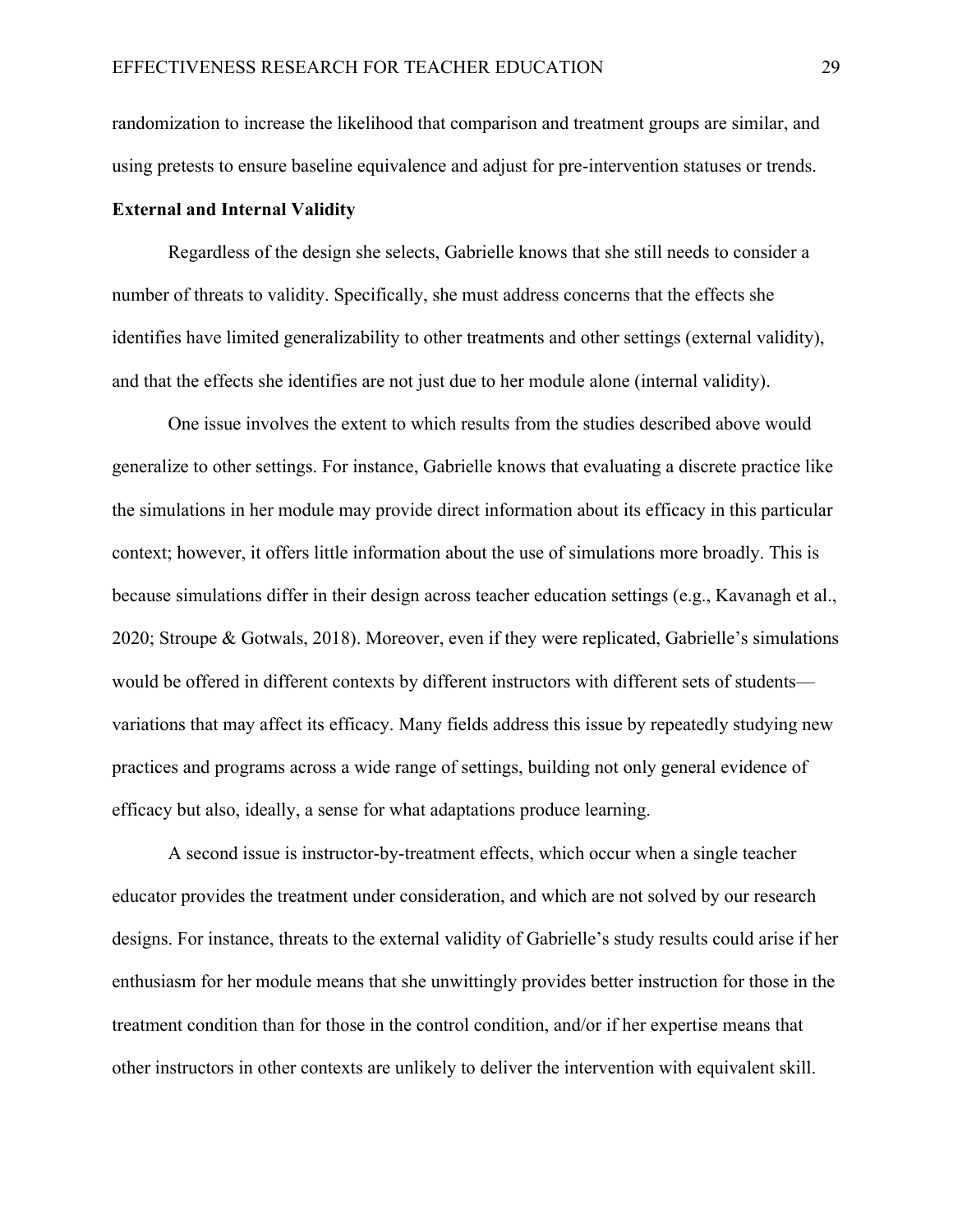We see several ways to mitigate bias associated with instructor-by-treatment effects. First, instructors can document the quality of instruction, describing the delivery of the new practice and any teaching done in a comparison condition. Documentation may involve a close description of practice or coding for a set of practice-specific and generic indicators (e.g., teacher educator questioning and modeling; PST engagement). When carefully used, this can serve as evidence for the equivalence of instructional quality across different conditions. A second (and better) strategy to mitigate this issue involves having other instructors, such as graduate students, deliver the new practice to PSTs; doing so would show that it can be replicated by individuals who are not its designers, albeit with close training and supervision. Finally, similar to how both IES and NSF fund progressively larger and more complex studies, teacher educators can replicate their designs with different samples of PSTs, different instructors, and even in different settings.

A third issue is spillover effects—essentially, when treated students share the knowledge, practices, and skills with untreated students—which can affect the internal validity of results. Several recent studies have identified effects on a teacher's practice when the teacher's peers attend professional development (Gonzalez, 2020; M. Sun et al., 2013). In an extra-treatment design, for instance, treated students may share knowledge gained in the extra class time with students in the untreated condition; this would result in decreased observed treatment impacts. Investigators who choose designs with comparison groups may want to take steps to limit spillover and to understand the extent to which they occur. For instance, if Gabrielle were to use an extra-treatment design, she could ask the extra-treatment group not to discuss the treatment with the rest of the class until the conclusion of data collection; she could also survey her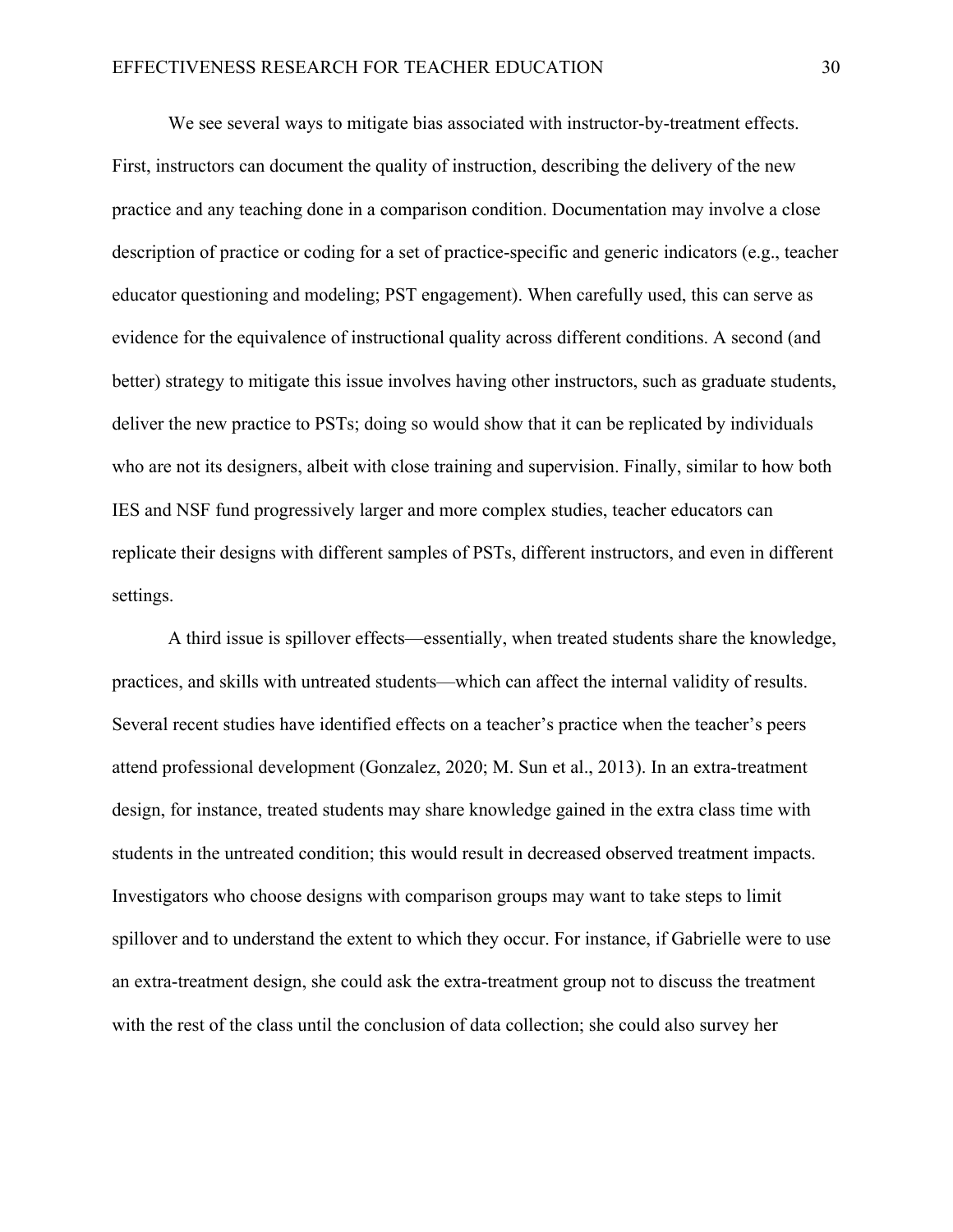students to determine how much social interaction between treatment conditions occurred during the study period and which study-related topics students discussed during those interactions.

A fourth issue relates to random assignment—in particular, equity concerns regarding PSTs who may not be selected for treatment but, given their background or interests, may need or want to participate. In these cases, Gabrielle could consider pulling these PSTs out of the official study prior to random assignment, allowing them to experience the treatment but not using their data to evaluate the efficacy of the new practice. The key is making this determination prior to the random assignment process. Similarly, to preserve the integrity of random assignment, once students are assigned to one group, they cannot be switched to another, even if the reasons are relatively neutral (e.g., scheduling difficulties).

#### **Conclusion**

This paper has introduced approaches to measurement and research design that meet the needs of teacher education researchers interested in assessing the effectiveness of promising practices. These methods are complementary to other methods already used in the field, where a range of research approaches, from interpretive to design research, provide insights for understanding teacher education practices. To date, however, a paucity of teacher education studies have provided compelling causal evidence about the effectiveness of promising practices in the field. We argue for rebalancing the teacher education research portfolio to include more causal studies; doing so will help build credible evidence about which practices contribute to improved PST knowledge and skills. To conclude, we offer some thoughts on how these approaches might fit into the larger field of teacher education research.

First, the evaluative studies we describe above can only answer a narrow set of questions in teacher education: questions focused on identifying which new practices work to improve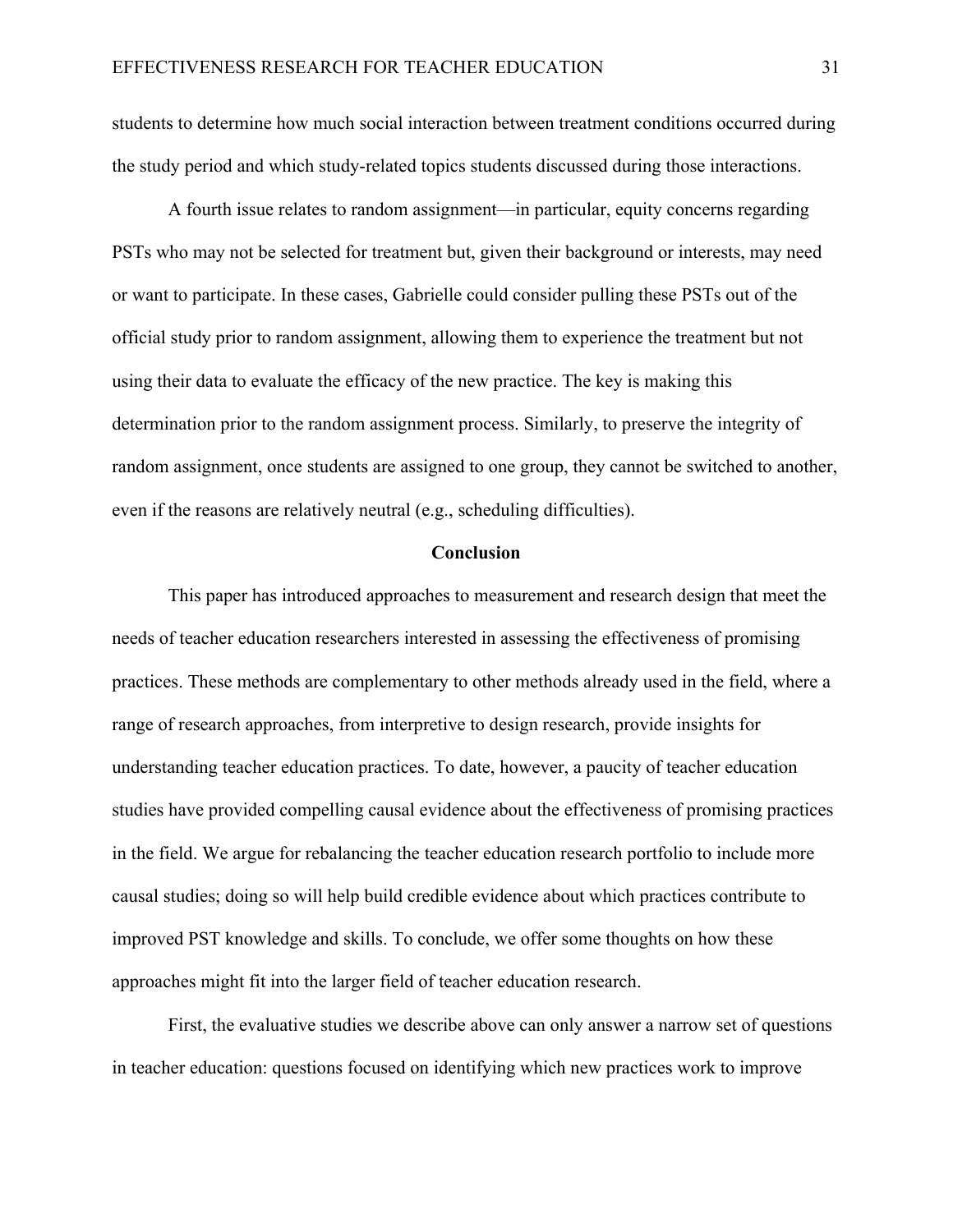certain teacher-level outcomes, and therefore, hopefully, related student-level outcomes. There is clearly a larger universe of questions—for instance, those investigating PSTs' and teacher educators' beliefs, thinking, and experiences, and the interplay between them. These questions call for other methodologies, including critical race theory, ethnography, surveys, or case studies. We see the research designs proposed above as complementary to others already established in the field, expanding options for researchers interested in questions that involve formal assessments of the efficacy of new teacher education practices.

Second, we see three additional shifts that must take place within the field before we can improve the research designs in evaluative studies. The first relates to how research is conceptualized and designed. Similar to harder sciences (Becher, 1989), teacher education must establish relatively more linear and durable lines of research, work that addresses common questions, uses common measures, and thus accumulates knowledge (Grossman & McDonald, 2008). For instance, teacher education researchers may propose a central challenge for PSTs for instance, responding to students' ideas (Kavanagh et al., 2020)—and then investigate different methods by which program experiences can prepare PSTs to engage in this skill. Or, researchers may choose to focus on a promising practice, like rehearsals, and provide evidence about its efficacy across many contexts, teacher educators, and potential designs. Whatever the case, establishing durable lines of research means that, over time, teacher education researchers may establish robust and nuanced evidence regarding the effectiveness of specific practices. This is not possible in a situation in which teacher education research tends toward entropy in its foci and aims.

The second shift relates to the publishing process. When authors seek to make inferences about PST learning from teacher education experiences, reviewers and editors must become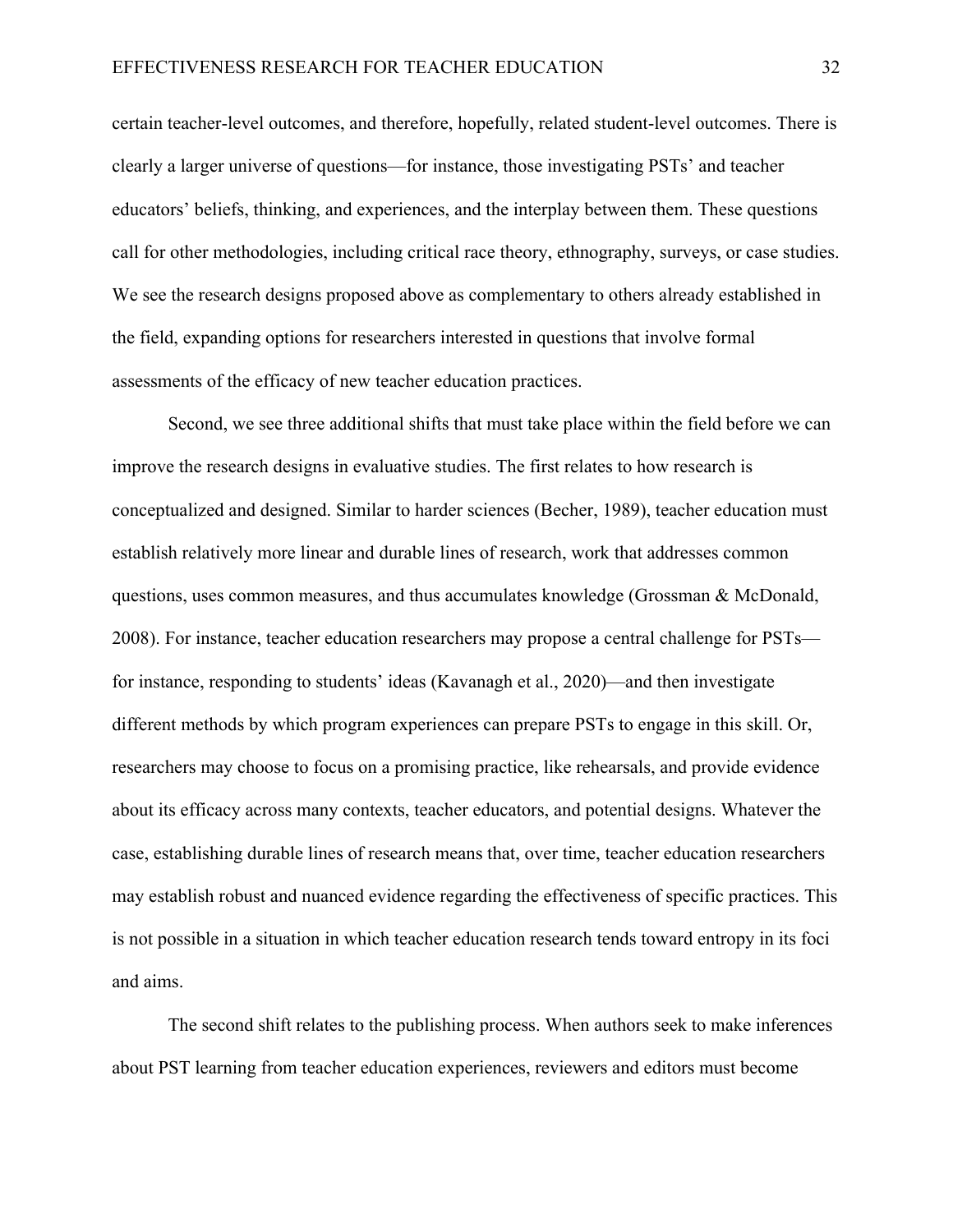more demanding of their measures and research designs, preferring those with fewer threats to the validity of the conclusion. Reviewers and editors should ensure that each intervention is defined in enough detail that it is replicable by others wishing to take up the line of research. Further, authors must describe what happens in the "business as usual" condition, so the effects of treatment can be better interpreted. Finally, a common template for reporting methods and results would be useful, for we have noticed that studies inconsistently report several key study characteristics, including how investigators have selected PSTs to join the study, PST attrition, and the reliability and validity of PST scores on the study's outcomes of interest.

The final shift relates to expectations and support for causal research in teacher education. Instead of assuming that teacher education researchers can conduct their research "on the side"—often alongside busy teaching schedules—we must support them with the time and resources necessary to carry off these more labor-intensive designs. Faculty engaged with this effort need time (such as through course releases) to complete the work. Newly minted faculty need start-up packages that fund master's and doctoral student researchers. And the field needs funders—and in particular, federal and foundation grant-makers—willing to invest in better research designs and better measures. Moreover, institutions can facilitate this kind of research by collecting data about PST learning—including preprogram surveys, course grades, and records from clinical placements—that faculty can easily access for research purposes. Doctoral training institutions must encourage their graduate students to apprentice with faculty carrying out causal research, similar to how STEM graduate students often apprentice in the labs of established scholars. Doctoral training institutions must also examine their curricula to ensure that coursework focuses on producing scholars who can be active in different epistemological traditions, from interpretivism to positivism, and who can use both quantitative and qualitative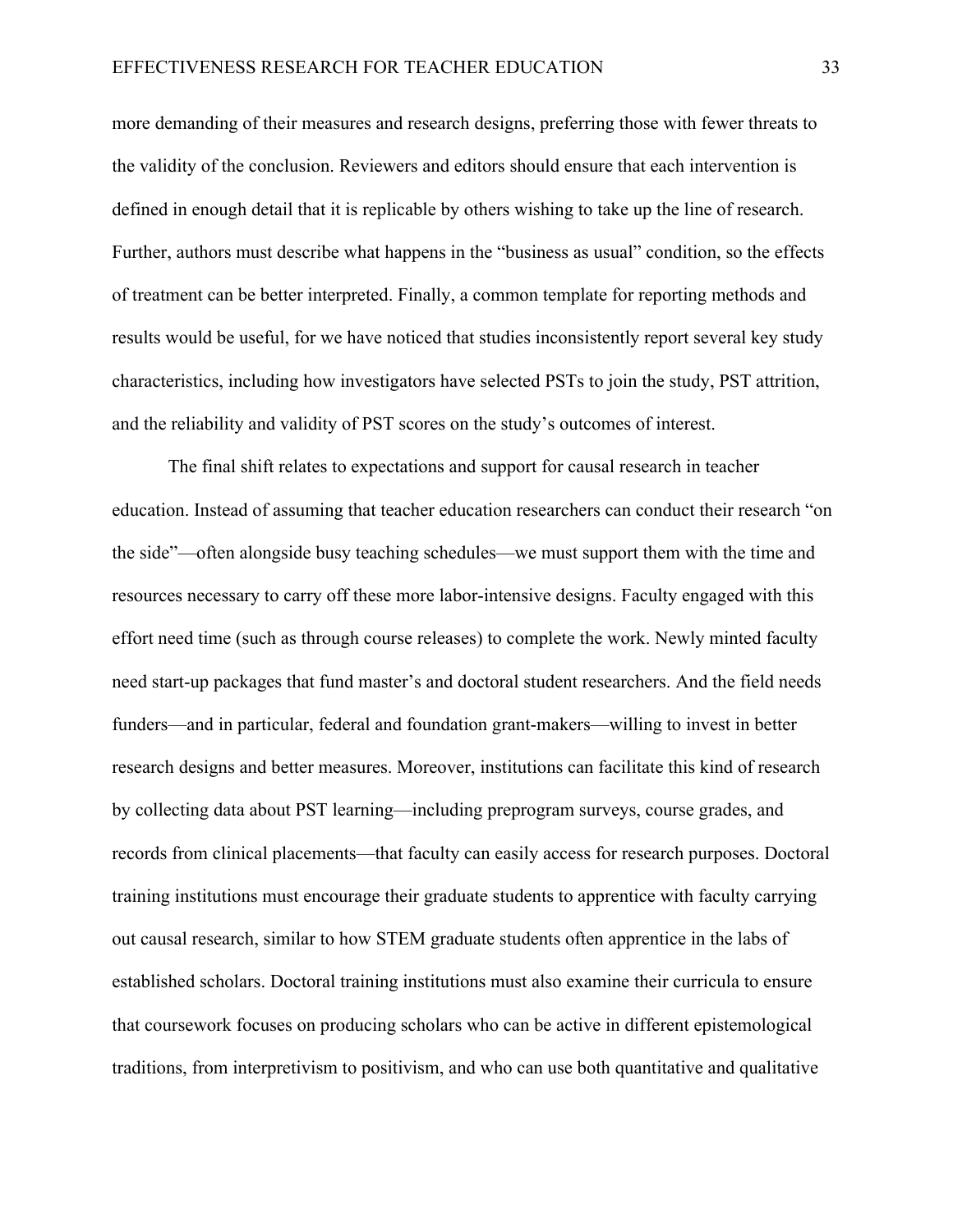data to achieve their goals (see also Wilson, 2006). Changes like these will support more effectiveness research in teacher education and, in turn, improve the preparation of PSTs more broadly.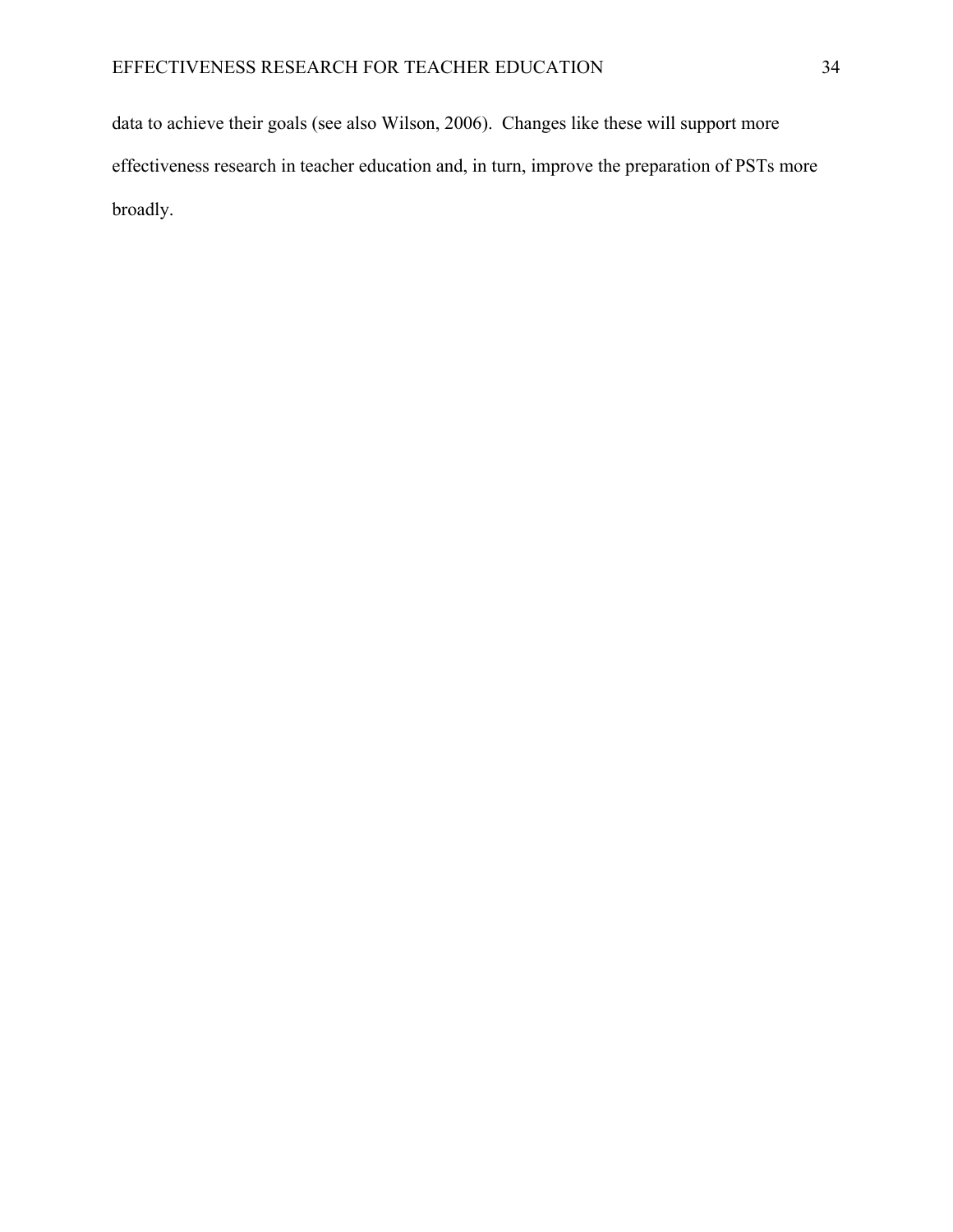## **References**

- Baylor, A. L. (2002). Expanding preservice teachers' metacognitive awareness of instructional planning through pedagogical agents. *Educational Technology Research and Development*, *50*(2), 5–22. https://doi.org/10.1007/BF02504991
- Baylor, A. L., & Kitsantas, A. (2005). A comparative analysis and validation of instructivist and constructivist self-reflective tools (IPSRT and CPSRT) for novice instructional planners. *Journal of Technology and Teacher Education*, *13*(3), 433–457.
- Becher, T. (1989). *Academic tribes and territories: Intellectual enquiry and the cultures of disciplines*. The Society for Research into Higher Education; Open University Press.
- Berry, R. Q., III, Rimm-Kaufman, S. E., Ottmar, E. M., Walkowiak, T. A., & Merritt, E. (2010). *The Mathematics Scan (M-Scan): A measure of mathematics instructional quality*. University of Virginia.
- Borko, H., Liston, D., & Whitcomb, J. A. (2007). Genres of empirical research in teacher education. *Journal of Teacher Education, 58*(1), 3–11.

https://doi.org/10.1177/0022487106296220

- Boston, M. (2017). *Instructional Quality Assessment in Mathematics Classroom Observation Toolkit*. Duquesne University.
- Boyd, D. J., Grossman, P. L., Lankford, H., Loeb, S., & Wyckoff, J. (2009). Teacher preparation and student achievement. *Educational Evaluation and Policy Analysis*, *31*(4), 416–440. https://doi.org/10.3102/0162373709353129
- Bravo, M. A., Mosqueda, E., Solís, J. L., & Stoddart, T. (2014). Possibilities and limits of integrating science and diversity education in preservice elementary teacher preparation.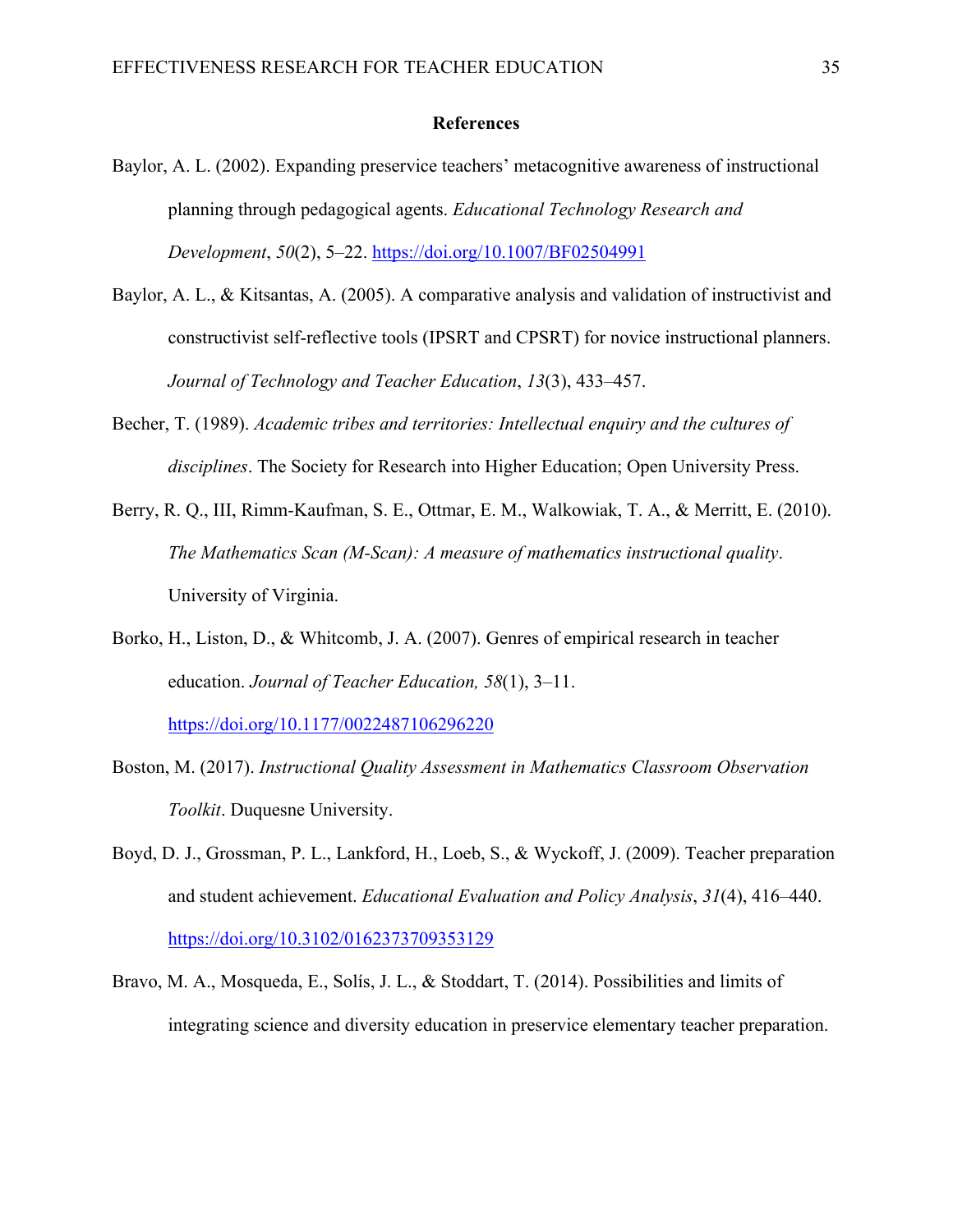*Journal of Science Teacher Education*, *25*(5), 601–619. https://doi.org/10.1007/s10972- 013-9374-8

- Brown, K. D. (2014). Teaching in color: A critical race theory in education analysis of the literature on preservice teachers of color and teacher education in the U.S. *Race Ethnicity and Education*, *17*(3), 326–345. https://doi.org/10.1080/13613324.2013.832921
- Bulunuz, N., & Jarrett, O. S. (2009). Understanding of earth and space science concepts: Strategies for concept-building in elementary teacher preparation. *School Science and Mathematics*, *109*(5), 276–289. https://doi.org/10.1111/j.1949-8594.2009.tb18092.x
- Carter Andrews, D. J., Brown, T., Castillo, B. M., Jackson, D., & Vellanki, V. (2019). Beyond damage-centered teacher education: Humanizing pedagogy for teacher educators and preservice teachers. *Teachers College Record*, *121*(6), 1–28.
- Clifford, G. J., & Guthrie, J. W. (1990). *Ed school: A brief for professional education*. University of Chicago Press.
- Cochran-Smith, M., Barnatt, J., Friedman, A., & Pine, G. (2009). Inquiry on inquiry: Practitioner research and student learning. *Action in Teacher Education*, *31*(2), 17–32.

https://doi.org/10.1080/01626620.2009.10463515

- Cochran-Smith, M., Villegas, A. M., Abrams, L. W., Chavez-Moreno, L. C., Mills, T., & Stern, R. (2016). Research on teacher preparation: Charting the landscape of a sprawling field. In D. H. Gitomer & C. Bell (Eds.), *Handbook of research on teaching* (5th ed., pp. 439– 547). American Educational Research Association. https://doi.org/10.3102/978-0- 935302-48-6\_7
- Cochran-Smith, M., & Zeichner, K. M. (Eds.). (2005). *Studying teacher education: The report of the AERA panel on research and teacher education*. Routledge.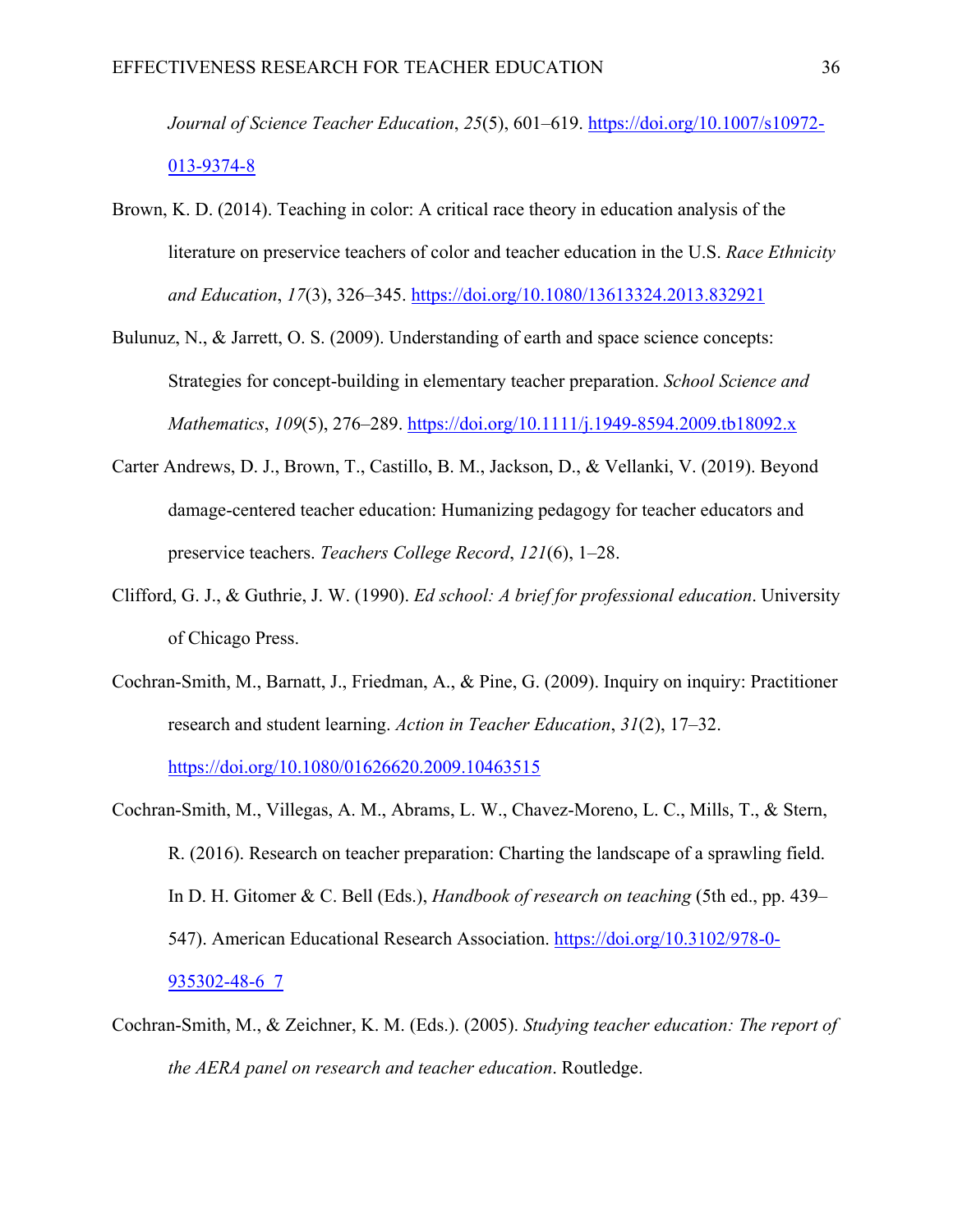- Cohen, J., Wong, V., Krishnamachari, A., & Berlin, R. (2020). Teacher coaching in a simulated environment. *Educational Evaluation and Policy Analysis*, *42*(2), 208–231. https://doi.org/10.3102/0162373720906217
- Coryn, C. L., & Hobson, K. A. (2011). Using nonequivalent dependent variables to reduce internal validity threats in quasi‐experiments: Rationale, history, and examples from practice. *New Directions for Evaluation*, *2011*(131), 31–39.

https://doi.org/10.1002/ev.375

Diez, M. E. (2010). It is complicated: Unpacking the flow of teacher education's impact on student learning. *Journal of Teacher Education*, *61*(5), 441–450.

https://doi.org/10.1177/0022487110372927

- Draper, R. J., Broomhead, P., Jensen, A. P., & Nokes, J. D. (2012). (Re)imagining literacy and teacher preparation through collaboration. *Reading Psychology*, *33*(4), 367–398. https://doi.org/10.1080/02702711.2010.515858
- Durden, T., Dooley, C. M., & Truscott, D. (2016). Race still matters: Preparing culturally relevant teachers. *Race Ethnicity and Education*, *19*(5), 1003–1024. https://doi.org/10.1080/13613324.2014.969226
- Ely, E., Alves, K. D., Dolenc, N. R., Sebolt, S., & Walton, E. A. (2018). Classroom simulation to prepare teachers to use evidence-based comprehension practices. *Journal of Digital Learning in Teacher Education*, *34*(2), 71–87.

https://doi.org/10.1080/21532974.2017.1399487

Fallon, D. (2006). The buffalo upon the chimneypiece: The value of evidence. *Journal of Teacher Education*, *57*(2), 139–154. https://doi.org/10.1177/0022487105285675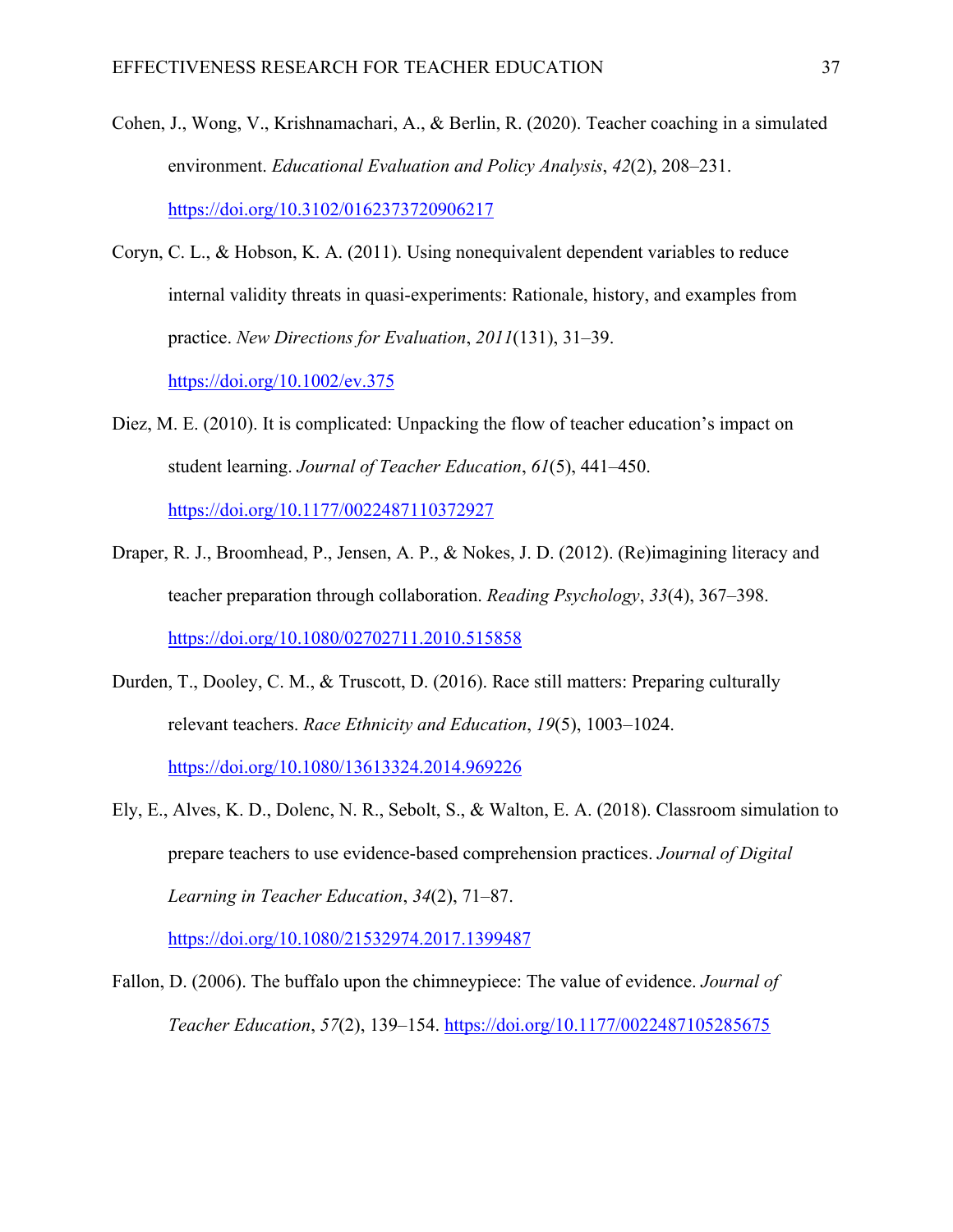- Fallon, D. (2009). *Teacher education, schools of education, and universities: Recalibrating the compass.* Author: NYC.
- Gansle, K. A., Noell, G. H., & Burns, J. M. (2012). Do student achievement outcomes differ across teacher preparation programs? An analysis of teacher education in Louisiana. *Journal of Teacher Education*, *63*(5), 304–317.

https://doi.org/10.1177/0022487112439894

- Giebelhaus, C. R., & Bowman, C. L. (2002). Teaching mentors: Is it worth the effort? *The Journal of Educational Research*, *95*(4), 246–254. https://doi.org/10.1080/00220670209596597
- Gonzalez, K.E. (2020). *The influence of colleagues' participation in professional development on teacher classroom quality and child outcomes: Spillover effects and benefits to collective participation*. Manuscript in preparation.
- González, G., & Eli, J. A. (2017). Prospective and in-service teachers' perspectives about launching a problem. *Journal of Mathematics Teacher Education*, *20*(2), 159-201.
- Grossman, P. (2008). Responding to our critics: From crisis to opportunity in research on teacher education. *Journal of Teacher Education*, *59*(1), 10–23.

https://doi.org/10.1177/0022487107310748

- Grossman, P., & McDonald, M. (2008). Back to the future: Directions for research in teaching and teacher education. *American Educational Research Journal*, *48*(1), 184–205. https://doi.org/10.3102/0002831207312906
- Haddix, M. M. (2017). Diversifying teaching and teacher education: Beyond rhetoric and toward real change. *Journal of Literacy Research*, *49*(1), 141–149. https://doi.org/10.1177/1086296x16683422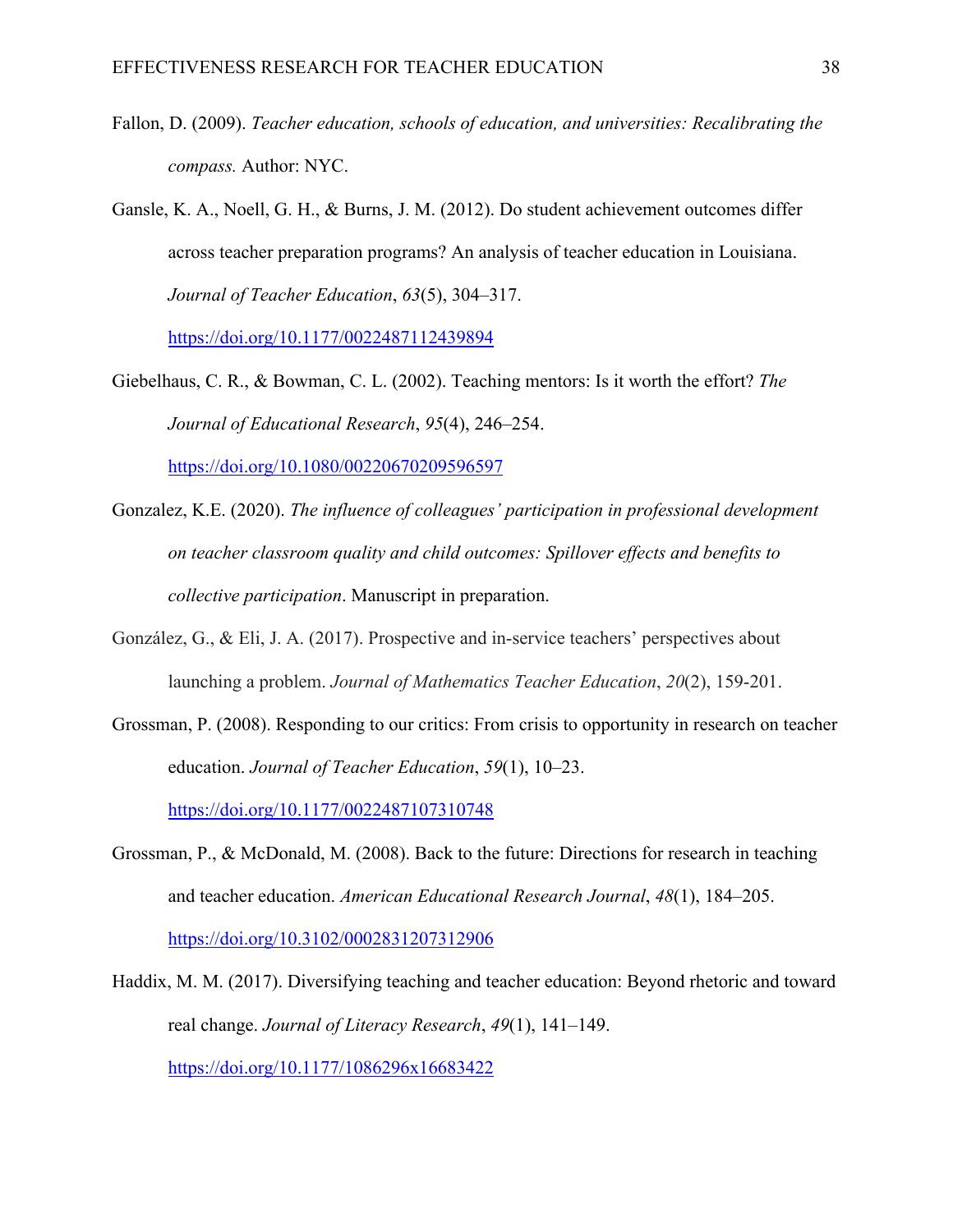- Hernandez, C., & Shroyer, M. G. (2017). The use of culturally responsive teaching strategies among Latina/o student teaching interns during science and mathematics instruction of CLD students. *Journal of Science Teacher Education*, *28*(4), 367–387. https://doi.org/10.1080/1046560x.2017.1343605
- Hill, H. C., Charalambous, C. Y., & Kraft, M. A. (2012). When rater reliability is not enough: Teacher observation systems and a case for the generalizability study. *Educational Researcher*, *41*(2), 56–64. https://doi.org/10.3102/0013189X12437203
- Holmes Group. (1995). *Tomorrow's schools of education: A report of the Holmes Group*. https://files.eric.ed.gov/fulltext/ED399220.pdf
- Horn, I. S., & Campbell, S. S. (2015). Developing pedagogical judgment in novice teachers: Mediated field experience as a pedagogy for teacher education. *Pedagogies: An International Journal*, *10*(2), 149–176. https://doi.org/10.1080/1554480x.2015.1021350
- Hyland, N. E., & Noffke, S. E. (2005). Understanding diversity through social and community inquiry: An action-research study. *Journal of Teacher Education*, *56*(4), 367–381. https://doi.org/10.1177/0022487105279568
- Jackson, K., Garrison, A., Wilson, J., Gibbons, L., & Shahan, E. (2013). Exploring relationships between setting up complex tasks and opportunities to learn in concluding whole-class discussions in middle-grades mathematics instruction. *Journal for Research in Mathematics Education*, *44*(4), 646–682.

https://doi.org/10.5951/jresematheduc.44.4.0646

Jackson, K. J., Shahan, E. C., Gibbons, L. K., & Cobb, P. A. (2012). Launching complex tasks. *Mathematics Teaching in the Middle School*, *18*(1), 24–29. https://doi.org/10.5951/mathteacmiddscho.18.1.0024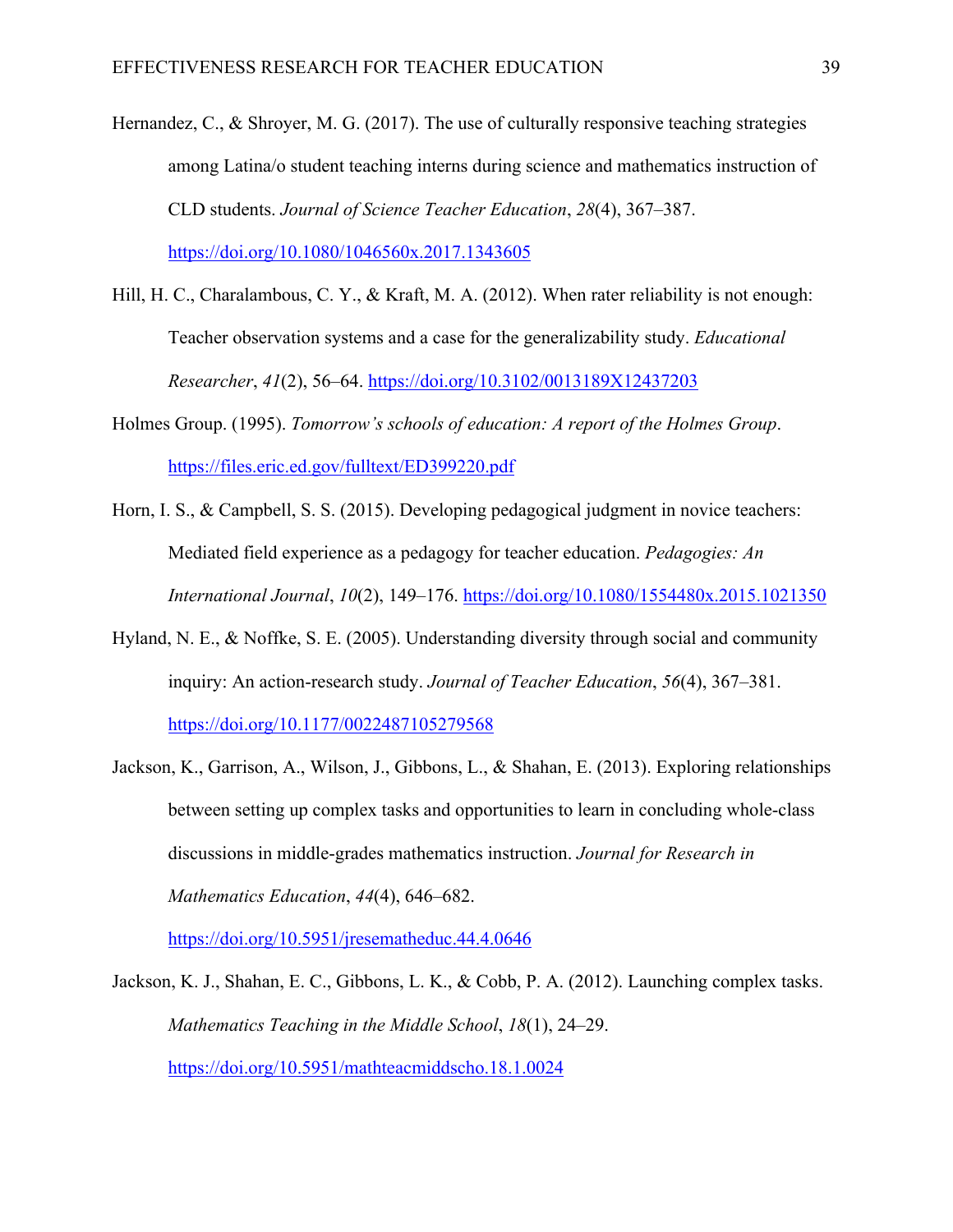- Kang, H., Windschitl, M., Stroupe, D., & Thompson, J. (2016). Designing, launching, and implementing high quality learning opportunities for students that advance scientific thinking. *Journal of Research in Science Teaching*, *53*(9), 1316–1340. https://doi.org/10.1002/tea.21329
- Kang, H., & Zinger, D. (2019) What do core practices offer in preparing novice science teachers for equitable instruction? *Science Education*, *103*(4), 823–853. https://doi.org/10.1002/sce.21507
- Kavanagh, S. S., Metz, M., Hauser, M., Fogo, B., Taylor, M. W., & Carlson, J. (2020). Practicing responsiveness: Using approximations of teaching to develop teachers' responsiveness to students' ideas. *Journal of Teacher Education*, *71*(1), 94–107. https://doi.org/10.1177/0022487119841884
- Kavanagh, S. S., & Rainey, E. C. (2017). Learning to support adolescent literacy: Teacher educator pedagogy and novice teacher take up in secondary English language arts teacher preparation. *American Educational Research Journal*, *54*(5), 904–937.

https://doi.org/10.3102/0002831217710423

Koedel, C., Parsons, E., Podgursky, M., & Ehlert, M. (2015). Teacher preparation programs and teacher quality: Are there real differences across programs? *Education Finance and Policy*, *10*(4), 508–534. https://doi.org/10.1162/EDFP\_a\_00172

Labaree, D. (2004). *The trouble with ed schools*. Yale University Press.

Lampert, M., Franke, M. L., Kazemi, E., Ghousseini, H., Turrou, A. C., Beasley, H., Cunard, A., & Crowe, K. (2013). Keeping it complex: Using rehearsals to support novice teacher learning of ambitious teaching. *Journal of Teacher Education*, *64*(3), 226–243. https://doi.org/10.1177/0022487112473837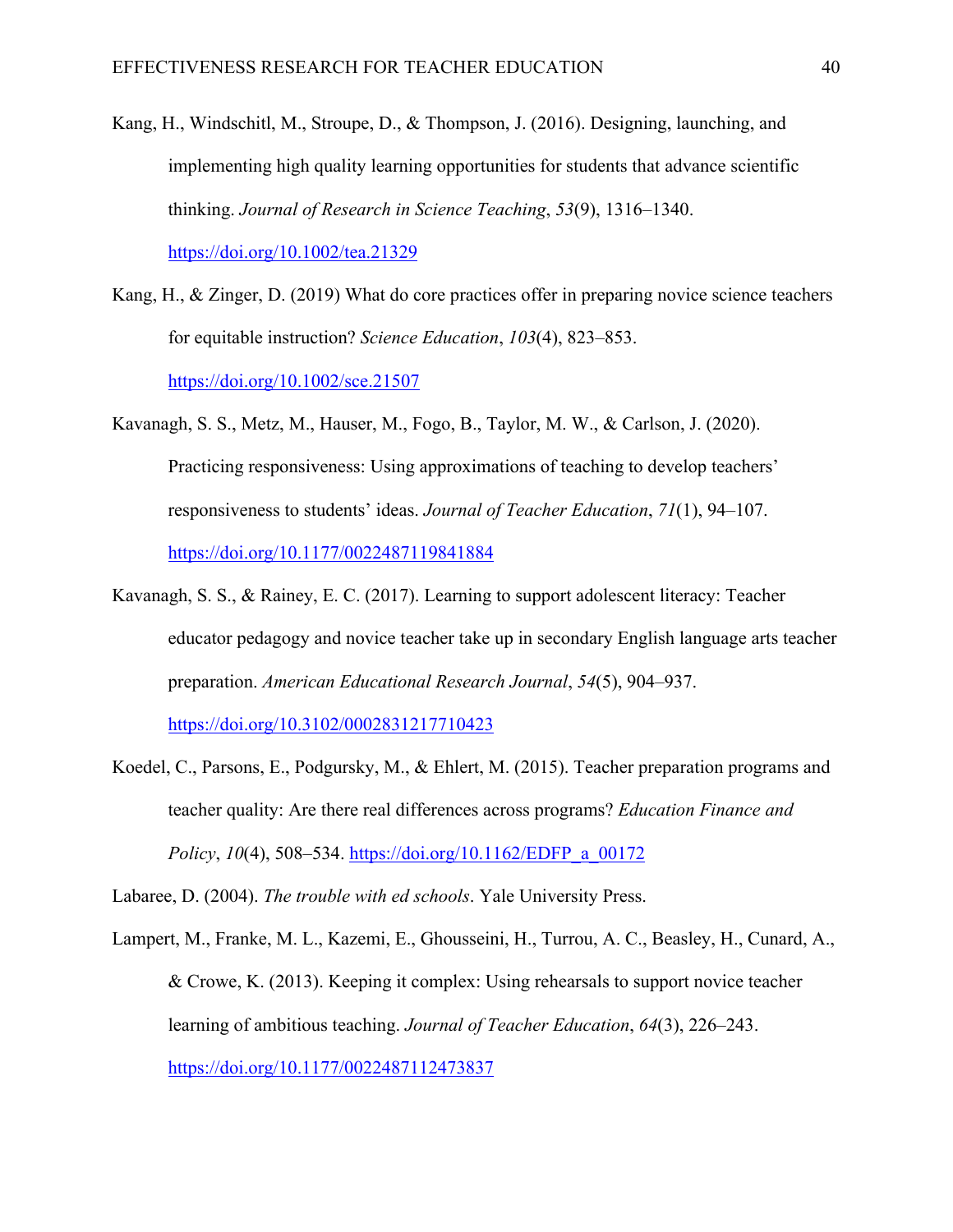- Lee, R. E. (2018). Breaking down barriers and building bridges: Transformative practices in community- and school-based urban teacher preparation. *Journal of Teacher Education*, *69*(2), 118–126. https://doi.org/10.1177/0022487117751127
- Lui, K. J. (2016). *Crossover designs: Testing, estimation, and sample size*. John Wiley & Sons.
- Mancenido, Z. (2020). *A Review of the Research Designs of Evaluations in Teacher Preparation: Challenges and Opportunities for More Rigorous Research*. Manuscript in preparation.
- Mohr, L. B. (1995). *Impact analysis for program evaluation*. SAGE Publications.
- Morris, A. K., & Hiebert, J. (2017). Effects of teacher preparation courses: Do graduates use what they learned to plan mathematics lessons? *American Educational Research Journal*, *54*(3), 524–567. https://doi.org/10.3102/0002831217695217
- Murnane, R. J., & Willett, J. B. (2010). *Methods matter: Improving causal inference in educational and social science research*. Oxford University Press.
- Ratkowsky, D., Alldredge, R., & Evans, M. A. (1992). *Cross-over experiments: Design, analysis and application* (Vol. 135). CRC Press.
- Ronfeldt, M., & Campbell, S. L. (2016). Evaluating teacher preparation using graduates' observational ratings. *Educational Evaluation and Policy Analysis*, *38*(4), 603–625. https://doi.org/10.3102/0162373716649690
- Rose, D. H., & Meyer, A. (Eds.) (2006). *A practical reader in Universal Design for Learning*. Harvard Education Press.
- Santagata, R., & Yeh, C. (2014). Learning to teach mathematics and to analyze teaching effectiveness: Evidence from a video- and practice-based approach. *Journal of*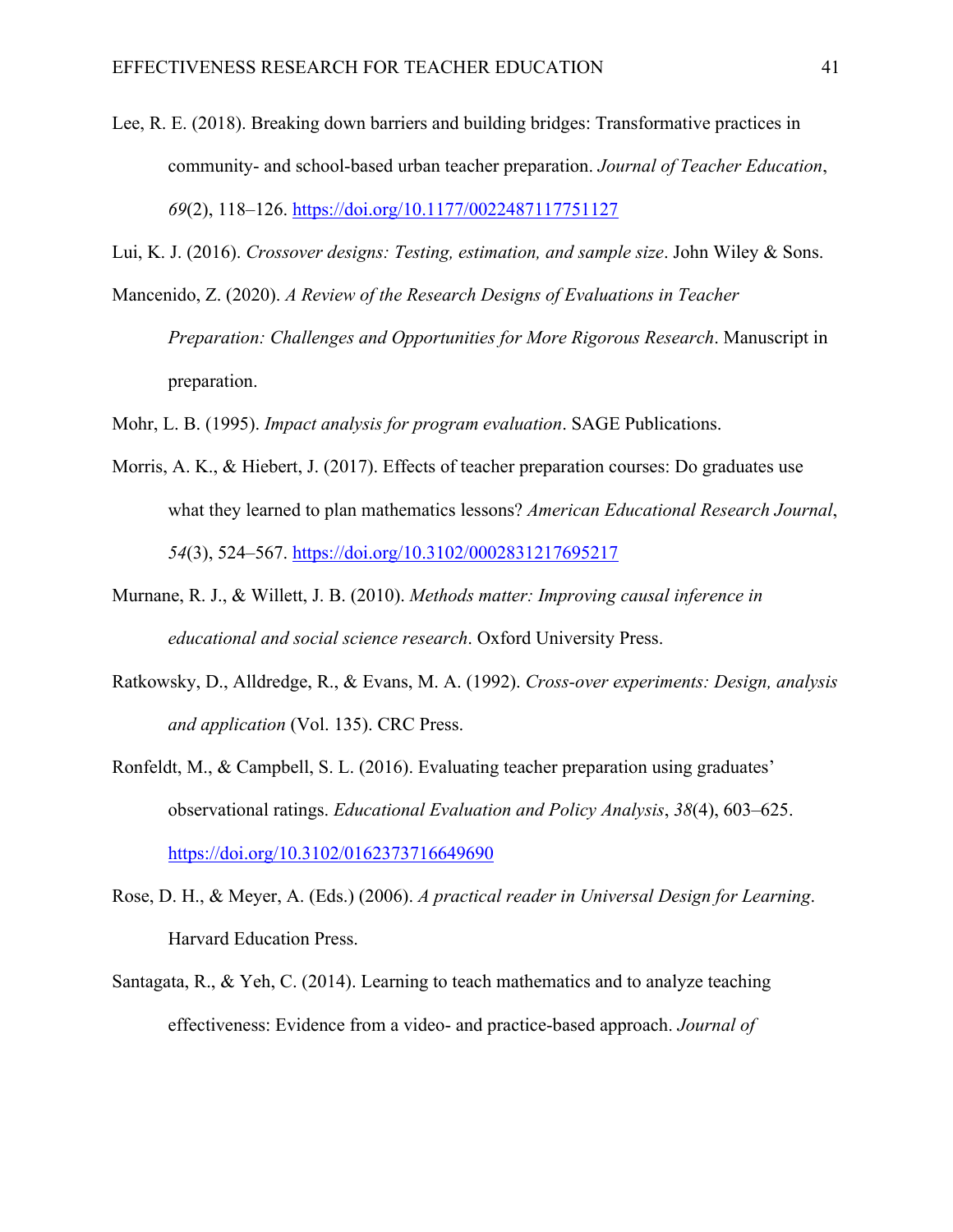*Mathematics Teacher Education*, *17*(6), 491–514. https://doi.org/10.1007/s10857-013- 9263-2

Sayeski, K. L., Kennedy, M. J., de Irala, S., Clinton, E., Hamel, M., & Thomas, K. (2015). The efficacy of multimedia modules for teaching basic literacy-related concepts.

*Exceptionality*, *23*(4), 237–257. https://doi.org/10.1080/09362835.2015.1064414

Schneider, B. (1987). Tracing the provenance of teacher education. In Popkewitz, T. S. (Ed.).

*Critical studies in teacher education: Its folklore, theory and practice*. Routledge.

- Shadish, W. R., Cook, T. D., & Campbell, D. T. (2001). *Experimental and quasi-experimental designs for generalized causal inference* (2nd ed.). Cengage Learning.
- Shaughnessy, M., & Boerst, T. A. (2018). Uncovering the skills that preservice teachers bring to teacher education: The practice of eliciting a student's thinking. *Journal of Teacher Education*, *69*(1), 40–55. https://doi.org/10.1177/0022487117702574
- Stroupe, D., & Gotwals, A. W. (2018). "It's 1000 degrees in here when I teach": Providing preservice teachers with an extended opportunity to approximate ambitious instruction. *Journal of Teacher Education*, *69*(3), 294–306.

https://doi.org/10.1177/0022487117709742

- Sun, J., & van Es, E. A. (2015). An exploratory study of the influence that analyzing teaching has on preservice teachers' classroom practice. *Journal of Teacher Education*, *66*(3), 201–214. https://doi.org/10.1177/0022487115574103
- Sun, M., Penuel, W. R., Frank, K. A., Gallagher, H. A., & Youngs, P. (2013). Shaping professional development to promote the diffusion of instructional expertise among teachers. *Educational Evaluation and Policy Analysis*, *35*(3), 344–369. https://doi.org/10.3102/0162373713482763